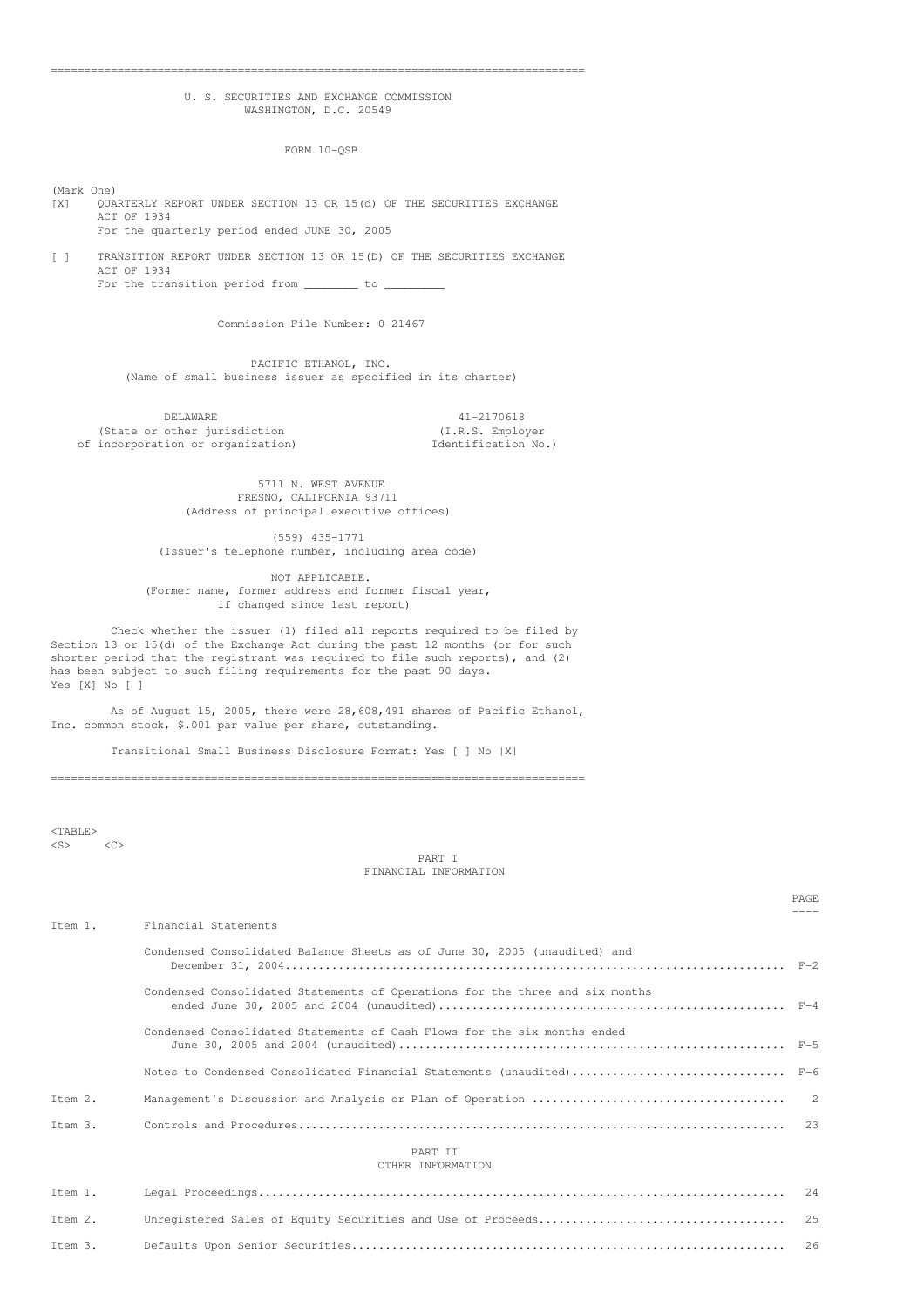$F-1$ 

# PART I - FINANCIAL INFORMATION

# ITEM 1. FINANCIAL STATEMENTS.

PACIFIC ETHANOL, INC. AND SUBSIDIARIES CONDENSED CONSOLIDATED BALANCE SHEETS AS OF JUNE 30, 2005 AND DECEMBER 31, 2004

|                                                                                                                                        | June 30, 2005 December 31,<br>(unaudited)                                 | 2004<br>----------                                |
|----------------------------------------------------------------------------------------------------------------------------------------|---------------------------------------------------------------------------|---------------------------------------------------|
| ASSETS                                                                                                                                 |                                                                           |                                                   |
| <b>CURRENT ASSETS:</b>                                                                                                                 |                                                                           |                                                   |
| Cash and cash equivalents<br>Accounts receivable, net<br>Inventories<br>Prepaid expenses<br>Deposits<br>Related party notes receivable | \$<br>16,427,839<br>2, 112, 200<br>1,111,960<br>785,151<br>5,400<br>5,410 | 42<br>$\sim$ $\sim$<br>8,464<br>293, 115<br>5,286 |
| Business acquisition costs<br>Other receivables<br>Restricted cash                                                                     | $\longrightarrow$ $\longrightarrow$<br>52,313<br>280,000                  | 430,393<br>48,806                                 |
| Total current assets                                                                                                                   | 20,780,273                                                                | 786,106                                           |
| PROPERTY AND EQUIPMENT, NET                                                                                                            | 9,136,333                                                                 | 6,324,824                                         |
| OTHER ASSETS:<br>Debt issuance costs, net<br>Intangible assets, net                                                                    | 58,333<br>11,562,666                                                      | 68,333                                            |
| Total other assets                                                                                                                     | 11,620,999                                                                | 68,333                                            |
| TOTAL ASSETS                                                                                                                           | ==============                                                            | $$41,537,605$ $$7,179,263$<br>==============      |

See accompanying notes to condensed consolidated financial statements.

 $F-2$ 

### PACIFIC ETHANOL, INC. AND SUBSIDIARIES CONDENSED CONSOLIDATED BALANCE SHEETS AS OF JUNE 30, 2005 AND DECEMBER 31, 2004 (CONTINUED)

|                                      | June 30, 2005<br>(unaudited) | December 31,<br>2004 |
|--------------------------------------|------------------------------|----------------------|
| LIABILITIES AND STOCKHOLDERS' EQUITY | ---------------              | ------------         |
| CURRENT LIABILITIES:                 |                              |                      |
| Accounts payable - trade             | \$<br>2,511,831              | \$<br>383,012        |
| Accounts payable - related party     | 1,700,240                    | 846,211              |
| Accrued payroll                      | $ -$                         | 18,963               |
| Accrued interest payable             |                              | 30,864               |
| Other accrued liabilities            | 833, 454                     | 531,803              |
| Total current liabilities            | 5,045,525                    | 1,810,853            |
| RELATED-PARTY NOTE PAYABLE           | 2,887,947                    | 4,012,678            |
|                                      |                              |                      |

COMMITMENTS AND CONTINGENCIES (NOTE 5)

STOCKHOLDERS' EQUITY:

Preferred stock, \$0.001 par value; 10,000,000 shares authorized, no shares issued and outstanding as of June 30, 2005 and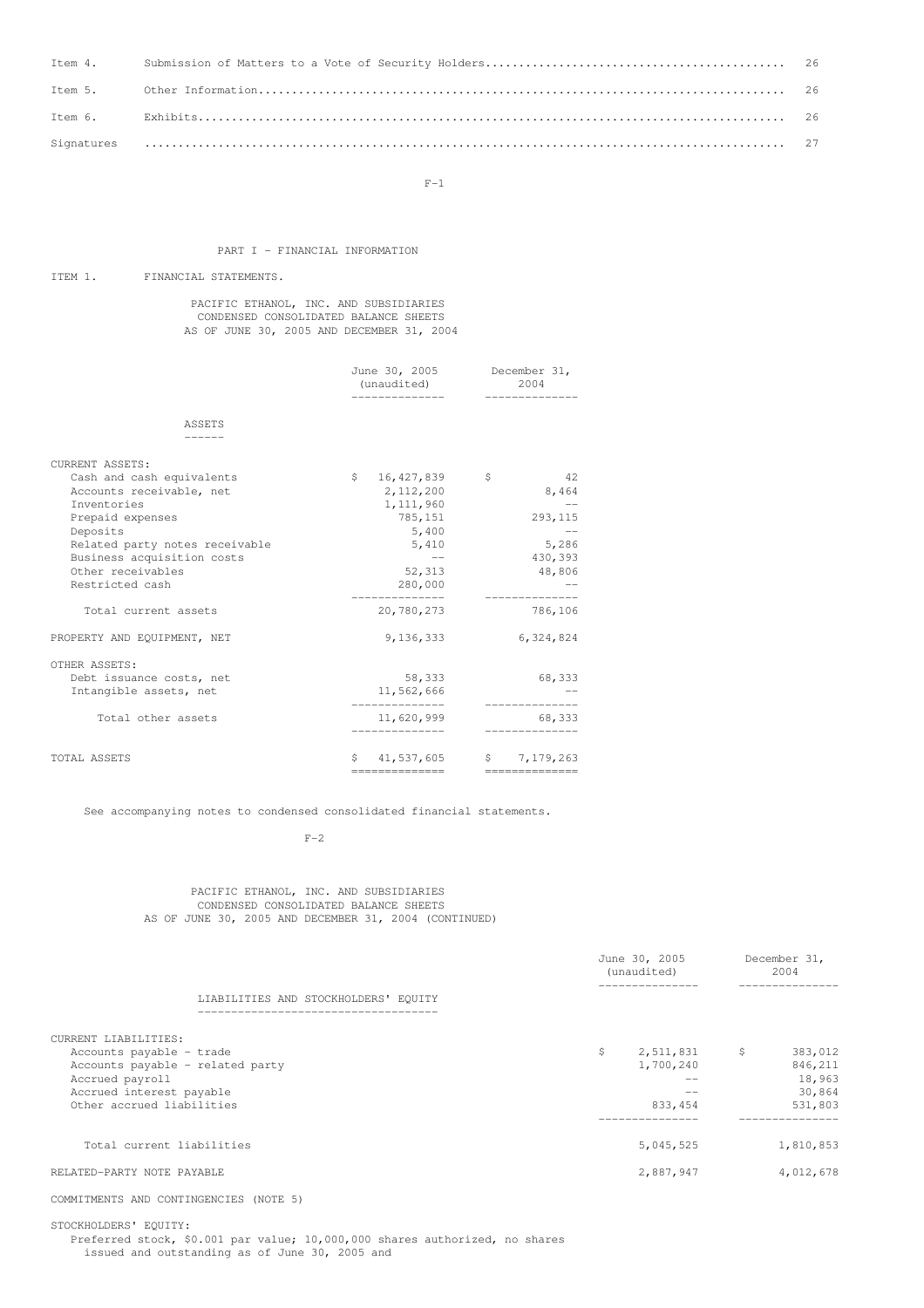| December 31, 2004                                       |                  |                  |
|---------------------------------------------------------|------------------|------------------|
| Common stock, \$0.001 par value; 100,000,000 shares     |                  |                  |
| authorized, 28,608,491 and 13,445,866 shares issued and |                  |                  |
| outstanding as of June 30, 2005 and December 31, 2004,  |                  |                  |
| respectively                                            | 28,608           | 13,446           |
| Additional paid-in capital                              | 42, 119, 996     | 5,071,632        |
| Unvested consulting expense                             | (1, 851, 114)    |                  |
| Due from stockholders                                   | (600)            | (68, 100)        |
| Accumulated deficit                                     | (6, 692, 757)    | (3, 661, 246)    |
| Total stockholders' equity                              | 33,604,133       | 1,355,732        |
| TOTAL LIABILITIES AND STOCKHOLDERS' EOUITY              | \$<br>41,537,605 | \$.<br>7,179,263 |
|                                                         |                  |                  |

See accompanying notes to condensed consolidated financial statements.

 $F-3$ 

#### PACIFIC ETHANOL, INC. AND SUBSIDIARIES CONDENSED CONSOLIDATED STATEMENTS OF OPERATIONS FOR THE THREE AND SIX MONTHS ENDED JUNE 30, 2005 AND 2004 (UNAUDITED)

|                                                                                                                                               |    | Three Months Ended<br>June $301$  |              | Six Months Ended                                               | June $301$                                           |    |                                       |
|-----------------------------------------------------------------------------------------------------------------------------------------------|----|-----------------------------------|--------------|----------------------------------------------------------------|------------------------------------------------------|----|---------------------------------------|
|                                                                                                                                               |    | 2005<br>_______________           |              | 2004<br>----------------                                       | 2005<br>_______________                              |    | 2004                                  |
| Net sales (including \$1,496,178 and<br>\$1,849,236 for the three and six months<br>ended June 30, 2005, respectively, to a<br>related party) | \$ | $22,814,433$ \$                   |              | 9,442                                                          | $$25,116,430$ $$16,003$                              |    |                                       |
| Cost of goods sold                                                                                                                            |    | 22,662,908                        |              | 6,229                                                          | 24,917,278                                           |    | 10,789                                |
| Gross profit                                                                                                                                  |    | 151,525                           |              | ________________<br>3,213                                      | 199,152                                              |    | ______________<br>5,214               |
| Operating expenses:                                                                                                                           |    |                                   |              |                                                                |                                                      |    |                                       |
| Selling, general and administrative<br>expenses                                                                                               |    | 1,474,696                         |              | 235,038 1,792,668                                              |                                                      |    | 427,058                               |
| Non-cash compensation and<br>consulting fees                                                                                                  |    | ________________                  |              | 918,375 345,000 1,343,636                                      |                                                      |    | 517,500                               |
| Loss from operations                                                                                                                          |    | (2, 241, 546)                     |              | (576, 825)                                                     | (2, 937, 152)                                        |    | (939, 344)                            |
| Other income (expense):                                                                                                                       |    |                                   |              |                                                                |                                                      |    |                                       |
| Other income                                                                                                                                  |    | 104                               |              | 310                                                            | 26,395                                               |    | 51                                    |
| Interest income (expense)                                                                                                                     |    | 18,190                            |              | (136, 739)                                                     | (115, 954)                                           |    | (266, 995)                            |
| Loss before provision for income taxes                                                                                                        |    | ________________<br>(2, 223, 252) |              | (713, 254)                                                     | ________________<br>(3,026,711)                      |    | ______________<br>(1, 206, 288)       |
| Provision for income taxes                                                                                                                    |    | 3,200                             |              | 800                                                            | 4,800                                                |    | 2,400                                 |
| Net loss                                                                                                                                      | S. | (2, 226, 452)<br>===============  | $\mathsf{S}$ | (714, 054)<br>================                                 | \$(3, 031, 511)<br>$=$ = = = = = = = = = = = = = = = | S. | (1, 208, 688)<br>$=$ ================ |
| Weighted Average Shares Outstanding                                                                                                           |    | 27,977,127<br>===============     |              | 12, 106, 596 21, 415, 102<br>$=$ = = = = = = = = = = = = = = = | $=$ = = = = = = = = = = = = = = =                    |    | 11, 927, 493<br>===============       |
| Net Loss Per Share                                                                                                                            | \$ | (0.08)                            | \$           | (0.06)                                                         | \$<br>(0.14)                                         | \$ | (0.10)                                |

See accompanying notes to condensed consolidated financial statements.

 $F-4$ 

### PACIFIC ETHANOL, INC. AND SUBSIDIARIES CONDENSED CONSOLIDATED STATEMENTS OF CASH FLOWS FOR THE SIX MONTHS ENDED JUNE 30, 2005 AND 2004 (UNAUDITED)

Six Months Ended June 30, ------------------------------------

2005 2004 --------------- ---------------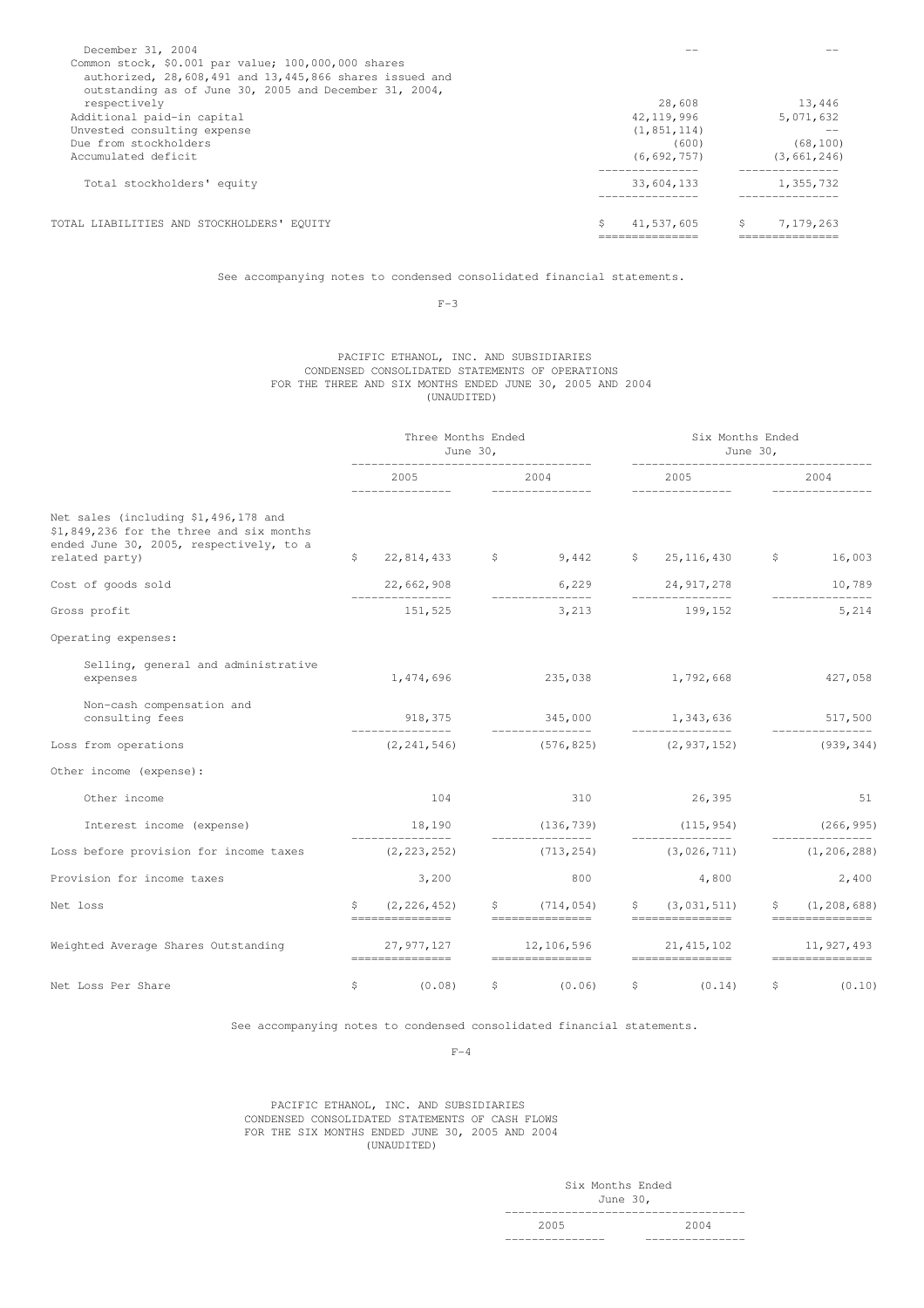| Net loss                                                                | \$<br>(3, 031, 511)            | \$<br>(1, 208, 688)                 |
|-------------------------------------------------------------------------|--------------------------------|-------------------------------------|
| Adjustments to reconcile net loss to                                    |                                |                                     |
| cash used in operating activities:                                      |                                |                                     |
| Depreciation and amortization                                           | 40,457                         | 39,537                              |
| Amortization of debt issuance costs                                     | 235,334                        | 10,000                              |
| Interest expense relating to amortization of debt discount              | 120,268                        | 120,268                             |
| Non-cash compensation expense                                           | 883,250                        | $\sim 100$ km s $^{-1}$             |
| Non-cash consulting expense                                             | 460,386                        | 517,500                             |
| (Increase) decrease in:                                                 |                                |                                     |
| Accounts receivable                                                     | 407,923                        | 15,525                              |
| Inventories                                                             | (530, 395)                     |                                     |
| Prepaid expenses and other assets                                       | (663, 450)                     | (68, 766)                           |
| Prepayments on product in transit                                       | 307,562                        |                                     |
| Other receivable                                                        | (3, 631)                       | 217,096                             |
| Increase (decrease) in:                                                 |                                |                                     |
| Accounts payable                                                        | 288,656                        | (144, 169)                          |
| Accounts payable, related party                                         | 854,029                        | 247,556                             |
| Accrued payroll                                                         | (18, 963)                      | 141,259                             |
| Accrued interest payable                                                | (31, 315)                      | 4,420                               |
| Accrued liabilities                                                     | (13, 859)<br>_______________   | (162, 067)<br>________________      |
| Net cash used in operating activities                                   | (695, 259)<br>________________ | (270, 529)<br>_______________       |
|                                                                         |                                |                                     |
| Cash flows from Investing Activities:                                   |                                |                                     |
| Additions to property, plant and equipment                              | (2, 845, 742)                  | (521, 038)                          |
| Payment on related party notes receivable                               |                                | 199,875                             |
| Issuance of related party notes receivable                              |                                | (33, 491)                           |
| Net cash acquired in acquisition of Kinergy, ReEnergy and               |                                |                                     |
| Accessity                                                               | 1,146,854                      | $\longrightarrow$ $\longrightarrow$ |
| Costs associated with acquisition of Kinergy, ReEnergy and<br>Accessity | (457, 808)<br>_______________  | (202, 192)<br>_______________       |
| Net cash provided by (used in) investing activities                     | (2, 156, 696)                  | (556, 846)<br>_______________       |
|                                                                         |                                |                                     |
| Cash flows from Financing Activities:                                   |                                |                                     |
| Proceeds from sale of stock, net                                        | 18,879,757                     | 716,339                             |
| Proceeds from exercise of stock options                                 | 332,503                        |                                     |
| Receipt of stockholder receivable                                       | 67,500<br>________________     | ----------------                    |
| Net cash provided by financing activities                               | 19,279,752<br>_______________  | 716,339<br>---------------          |
| Net increase (decrease) in cash and cash equivalents                    | 16, 427, 797                   | (111, 036)                          |
| Cash and cash equivalents at beginning of period                        | 42                             | 249,084                             |
| Cash and cash equivalents at end of period                              | \$16,427,839                   | _______________<br>\$138,048        |
|                                                                         | ===============                | ===============                     |

See accompanying notes to condensed consolidated financial statements.

### $F-5$

#### PACIFIC ETHANOL, INC. AND SUBSIDIARIES CONDENSED CONSOLIDATED STATEMENTS OF CASH FLOWS SIX MONTHS ENDED JUNE 30, 2005 AND 2004 (CONT'D) (UNAUDITED)

| Non-Cash Financing and Investing activities:                       |    |                |    |             |
|--------------------------------------------------------------------|----|----------------|----|-------------|
| Conversion of debt to equity                                       | Ŝ. | 1,245,000      | Ŝ. |             |
|                                                                    |    | ----------     |    |             |
| Issuance of stock for receivable                                   | Ś  | $\Omega$       | Ŝ. | 199,750     |
|                                                                    |    | ============== |    | =========== |
| Issuance of warrants for consulting services                       | Ŝ. | 2,139,000      | Ŝ. | 1,380,000   |
|                                                                    |    | ============   |    |             |
| Issuance of warrants for employee compensation                     | Ŝ. | 883,250        |    | $\bigcap$   |
|                                                                    |    | ============   |    |             |
| Purchase of ReEnergy with Stock                                    | Ŝ. | 316,250        | Ŝ. |             |
|                                                                    |    | ============== |    |             |
| Shares contributed by stockholder in purchase of ReEnergy          | Ŝ. | 506,000        | Ś  |             |
|                                                                    |    | =============  |    |             |
| Shares contributed by stockholder in purchase of Kinergy           | Ŝ. | 1,012,000      | Ś  |             |
|                                                                    |    |                |    |             |
| Purchase of Kinergy with Stock                                     | Ŝ. | 9,803,750      | Ŝ. |             |
|                                                                    |    | ------------   |    |             |
| Stock returned to the Company as payment for stock option exercise | Ŝ. | 1,195,314      | Ŝ. |             |
|                                                                    |    |                |    |             |
|                                                                    |    |                |    |             |

See accompanying notes to condensed consolidated financial statements.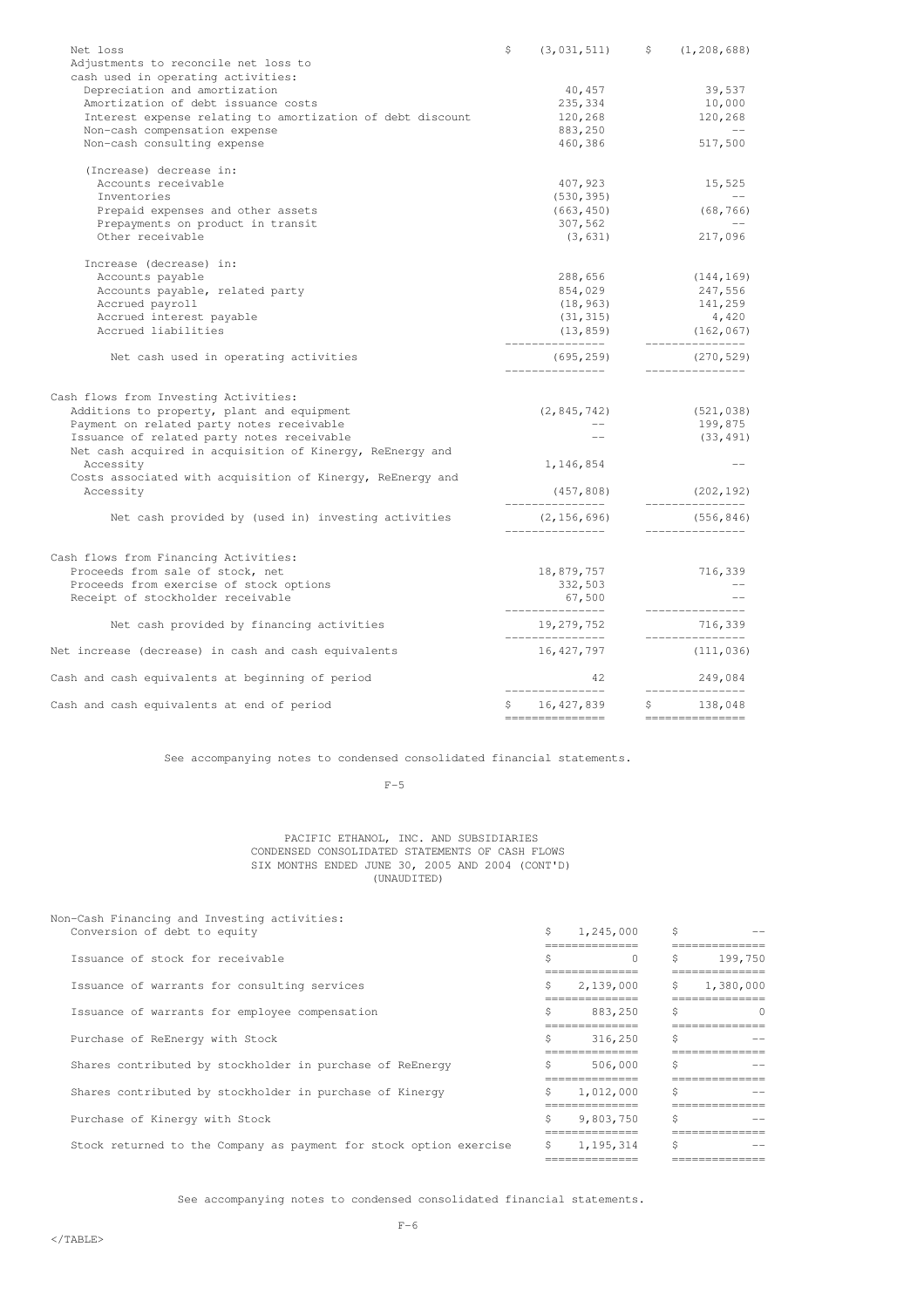### NOTES TO CONDENSED CONSOLIDATED FINANCIAL STATEMENTS JUNE 30, 2004 AND 2005 (UNAUDITED)

### 1. REPORT BY MANAGEMENT: ---------------------

The condensed consolidated financial statements include the accounts of Pacific Ethanol, Inc., a Delaware corporation, and its wholly-owned subsidiaries (collectively, the "Company"). All significant transactions among the consolidated entities have been eliminated upon consolidation.

The condensed consolidated financial statements have been prepared by the Company and include all adjustments consisting of only normal recurring adjustments which are, in the opinion of management, necessary for a fair presentation of the financial position of the Company as of June 30, 2005 and the results of operations and the cash flows of the Company for the six months ended June 30, 2005 and 2004, pursuant to the rules and regulations of the Securities and Exchange Commission. Accordingly, the condensed consolidated financial statements do not include all of the information and footnotes required by accounting principles generally accepted in the United States of America for annual consolidated financial statements. The Company's results of operations for the six months ended June 30, 2005 are not necessarily indicative of the results of operations to be expected for the full fiscal year ending December 31, 2005.

The preparation of financial statements in conformity with accounting principles generally accepted in the United States of America requires management to make estimates and assumptions that affect the reported amounts of assets and liabilities at the date of the financial statements and the reported amounts of revenues and expenses during the reporting periods. Actual results could differ from those estimates.

2. ORGANIZATION AND NATURE OF OPERATIONS:

--------------------------------------

SHARE EXCHANGE TRANSACTION - On March 23, 2005, the Company completed a share exchange transaction with the shareholders of Pacific Ethanol, Inc., a California corporation that was incorporated on January 30, 2003 ("PEI California"), and the holders of the membership interests of each of Kinergy Marketing, LLC, an Oregon limited liability company that was organized on September 13, 2000 ("Kinergy") and ReEnergy, LLC, a California limited liability company that was organized on March 7, 2001 ("ReEnergy"), pursuant to which the Company acquired all of the issued and outstanding capital stock of PEI California and all of the outstanding membership interests of Kinergy and ReEnergy (the "Share Exchange Transaction"). In connection with the Share Exchange Transaction, the Company issued an aggregate of 20,610,987 shares of common stock to the shareholders of PEI California, 3,875,000 shares of common stock to the sole limited liability company member of Kinergy and an aggregate of 125,000 shares of common stock to the limited liability company members of ReEnergy.

Immediately prior to the consummation of the Share Exchange Transaction, the Company's predecessor, Accessity Corp., a New York corporation ("Accessity"), reincorporated in the State of Delaware under the name "Pacific Ethanol, Inc" through a merger of Accessity with and into its then-wholly-owned Delaware subsidiary named Pacific Ethanol, Inc., which was formed for the purpose of effecting the reincorporation (the "Reincorporation Merger"). In connection with the Reincorporation Merger, the shareholders of Accessity became stockholders of the Company and the Company succeeded to the rights, properties and assets and assumed the liabilities of Accessity.

 $F-7$ 

### PACIFIC ETHANOL, INC. AND SUBSIDIARIES

#### NOTES TO CONDENSED CONSOLIDATED FINANCIAL STATEMENTS (CONTINUED) JUNE 30, 2004 AND 2005 (UNAUDITED)

The Share Exchange Transaction has been accounted for as a reverse acquisition whereby PEI California is deemed to be the accounting acquiror. As a result, the Company's results of operations for the three and six months ended June 30, 2004 consist only of the operations of PEI California. The Company has consolidated the results of Accessity, Kinergy and ReEnergy beginning March 23, 2005, the date of the Share Exchange Transaction. Accordingly, the Company's results of operations for the three and six months ended June 30, 2005 consist of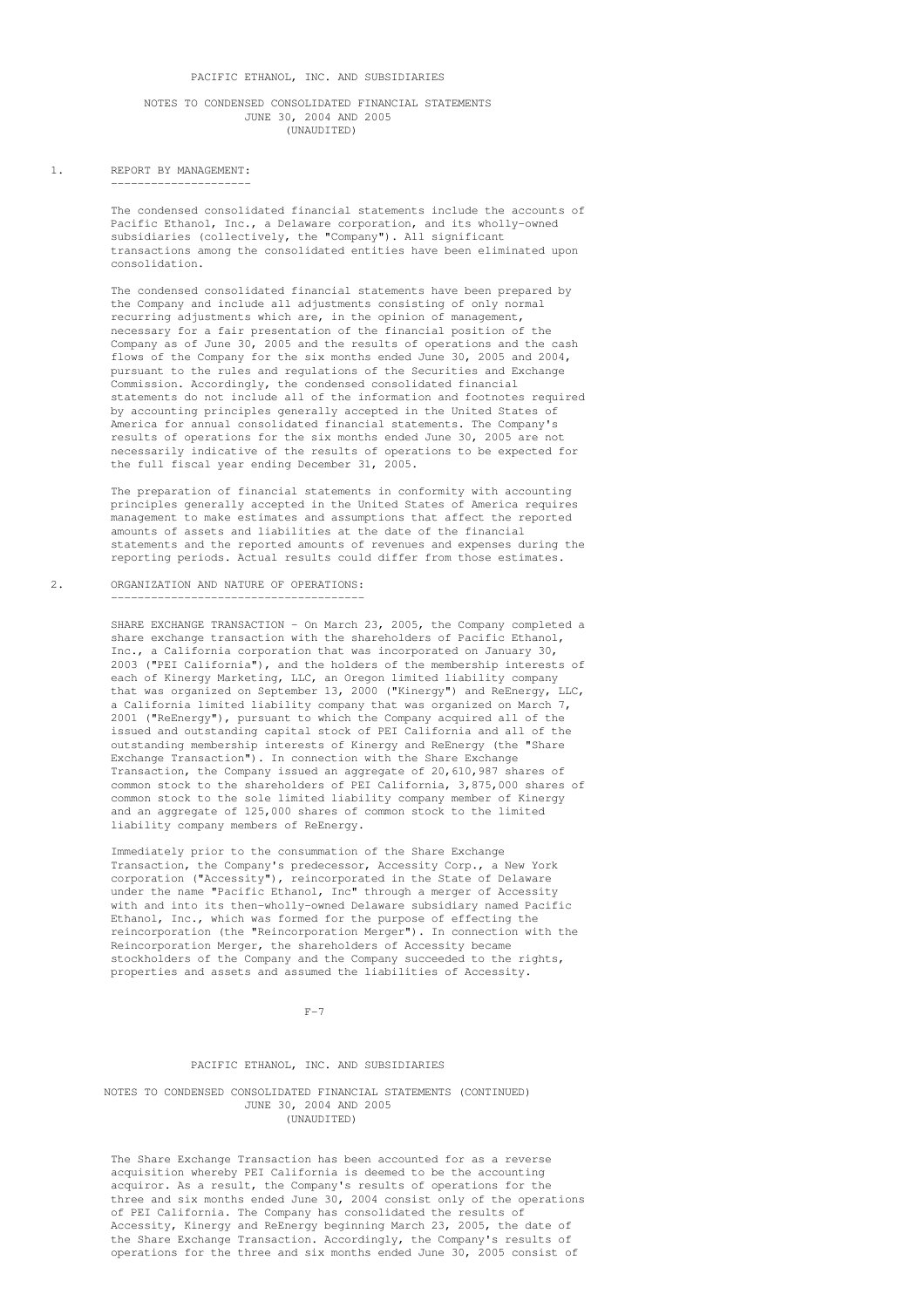the operations of PEI California for the entire six month period and the operations of Accessity, Kinergy and ReEnergy from March 23, 2005 through June 30, 2005.

The following table summarizes the unaudited assets acquired and liabilities assumed in connection with the Share Exchange Transaction:

| Current assets<br>Property, plant and equipment<br>Intangibles, including goodwill | S  | 7,014,196<br>6,224<br>11,788,000                                 |
|------------------------------------------------------------------------------------|----|------------------------------------------------------------------|
| Total assets acquired<br>Current liabilities<br>Other liabilities                  |    | 18,808,420<br>4, 253, 177<br>83,017<br>. _ _ _ _ _ _ _ _ _ _ _ _ |
| Total liabilities assumed                                                          |    | 4,336,194                                                        |
| Net assets acquired                                                                | \$ | 14,472,226<br>------------                                       |
| Shares of common stock issued                                                      |    | 6,489,414                                                        |

The purchase price represented a significant premium over the recorded net worth of the acquired entities' assets. In deciding to pay this premium, the Company considered various factors, including the value of Kinergy's trade name, Kinergy's extensive market presence and history, Kinergy's industry knowledge and expertise, Kinergy's extensive customer relationships and expected synergies among Kinergy's and ReEnergy's businesses and assets and the Company's planned entry into the ethanol production business.

In connection with the Share Exchange Transaction and the Company's acquisition of Kinergy and ReEnergy, the Company engaged a valuation firm to determine what portion of the purchase price should be allocated to identifiable intangible assets. Through that process, the Company has estimated that for Kinergy, the distribution backlog is valued at \$136,000, the customer relationships are valued at \$5,600,000 and the trade name is valued at \$3,100,000. The Company made a \$150,000 cash payment and issued stock valued at \$316,250 for the acquisition of ReEnergy. In addition, certain stockholders sold stock to the members of ReEnergy, increasing the purchase price by \$506,000 (see further discussion below). The purchase price for ReEnergy totaled \$972,250. The Company issued stock valued at \$9,803,750 for the acquisition of Kinergy. In addition, certain stockholders sold stock to the sole member Kinergy and a related party, increasing the purchase price by \$1,012,000. The purchase price for Kinergy totaled \$10,815,750. Goodwill directly associated with the Kinergy and ReEnergy acquisitions therefore totaled \$2,952,000.

 $F-8$ 

# PACIFIC ETHANOL, INC. AND SUBSIDIARIES

### NOTES TO CONDENSED CONSOLIDATED FINANCIAL STATEMENTS (CONTINUED) JUNE 30, 2004 AND 2005 (UNAUDITED)

The Kinergy trade name is determined to have an indefinite life and therefore, rather than being amortized, will be periodically tested for impairment. The distribution backlog has an estimated life of six months and customer relationships were estimated to have a ten-year life and, as a result, will be amortized accordingly, unless otherwise impaired at an earlier time.

The following table summarizes, on an unaudited pro forma basis, the combined results of operations of the Company, as though the acquisitions occurred as of January 1, 2004. The pro forma amounts give effect to appropriate adjustments for amortization of intangible assets and income taxes. The pro forma amounts presented are not necessarily indicative of future operating results.

### <TABLE>

|        |                                |                                  | Six Months<br>Ended June 30,                              |                                  |                                  |  |
|--------|--------------------------------|----------------------------------|-----------------------------------------------------------|----------------------------------|----------------------------------|--|
|        |                                |                                  | ---------------------------------<br>2005<br>____________ |                                  | 2004<br>______________           |  |
| $<$ S> |                                | $<<$ $<$ $<$ $>$                 |                                                           | <<                               |                                  |  |
|        | Net sales                      | \$                               | 48,704,129                                                | \$                               | 37,842,788                       |  |
|        |                                |                                  | ==============                                            |                                  | ==============                   |  |
|        | Net loss                       | \$                               | (3, 203, 375)                                             | \$                               | (739, 834)                       |  |
|        |                                |                                  | ______________<br>_____________                           | ---------------<br>------------- |                                  |  |
|        | Loss per share of common stock |                                  |                                                           |                                  |                                  |  |
|        | Basic                          | \$                               | (0.11)                                                    | \$                               | (0.03)                           |  |
|        |                                | ______________<br>-------------- |                                                           |                                  | ==============                   |  |
|        | Diluted                        | \$                               | (0.11)                                                    | \$                               | (0.03)                           |  |
|        |                                |                                  | ______________<br>==============                          |                                  | ______________<br>============== |  |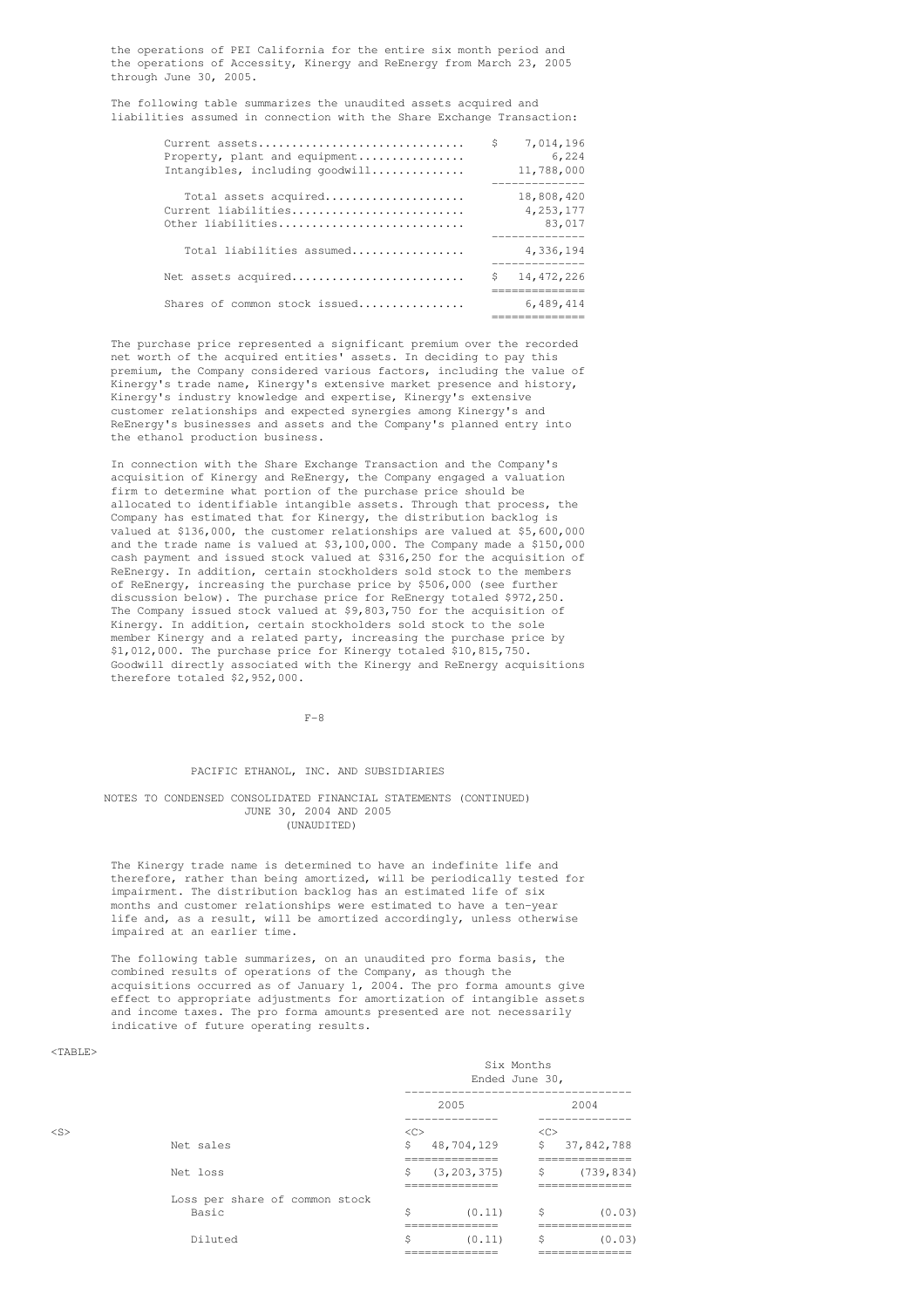On April 1, 2004, certain founders of the Company agreed to sell an aggregate of 500,000 shares of the Company's common stock owned by them to Cagan McAfee Capital Partners, LLC ("CMCP") at \$0.01 per share for securing financing to close the Share Exchange Transaction on or prior to March 31, 2005. Immediately prior to the closing of the Share Exchange Transaction, the founders sold these shares at the agreed upon price to CMCP. The contribution of these shares is accounted for as a capital contribution. However, because the shares were issued as a finder's fee in a private offering (see note 4), the related expense is offset against the proceeds received, resulting in no effect on equity.

Immediately prior to the closing of the Share Exchange Transaction, certain stockholders of the Company sold an aggregate of 250,000 shares of the Company's common stock owned by them to the then-Chief Executive Officer of Accessity at \$0.01 per share to compensate him for facilitating the closing of the Share Exchange Transaction. The contribution of these shares is accounted for as a capital contribution. However, because the shares are deemed issued to Accessity in connection with the Share Exchange Transaction, the related expense is offset against the cash received from Accessity, resulting in no effect on equity.

Immediately prior to the closing of the Share Exchange Transaction, William Jones, the Company's Chairman of the Board of Directors, sold 200,000 shares of the Company's common stock to the individual members of ReEnergy at \$0.01 per share, to compensate them for facilitating the closing of the Share Exchange Transaction. The contribution of these shares resulted in additional goodwill of \$506,000.

 $F-Q$ 

### PACIFIC ETHANOL, INC. AND SUBSIDIARIES

#### NOTES TO CONDENSED CONSOLIDATED FINANCIAL STATEMENTS (CONTINUED) JUNE 30, 2004 AND 2005 (UNAUDITED)

Immediately prior to the closing of the Share Exchange Transaction, William Jones sold 300,000 shares of the Company's common stock to Neil Koehler, the sole member of Kinergy and an officer and director of the Company, at \$0.01 per share to compensate him for facilitating the closing of the Share Exchange Transaction. The contribution of these shares resulted in additional goodwill of \$759,000.

Immediately prior to the closing of the Share Exchange Transaction, William Jones sold 100,000 shares of the Company's common stock to Tom Koehler, a member of ReEnergy and a related party of the sole member of Kinergy, at \$0.01 per share to compensate him for facilitating the closing of the Share Exchange Transaction. The contribution of these shares resulted in additional goodwill of \$253,000.

### 3. RELATED PARTY NOTES PAYABLE: ----------------------------

On January 10, 2005 and February 22, 2005, William Jones advanced the Company \$60,000 and \$20,000, respectively, at 5% interest, due and payable upon the closing of the Share Exchange Transaction. The accumulated principal due was repaid on March 24, 2005 and the related accrued interest was paid on April 15, 2005.

On January 10, 2005, Neil Koehler advanced the Company \$100,000 at 5% interest, due and payable upon the closing of the Share Exchange Transaction. The principal was repaid on March 24, 2005 and the related accrued interest was paid on April 15, 2005.

On January 31, 2005, Eric McAfee, a principal of CMCP, advanced the Company \$100,000 at 5% interest, due and payable upon close of the Share Exchange Transaction. The principal was repaid on March 24, 2005 and the related accrued interest was paid on April 15, 2005.

On January 14, 2005, February 4, 2005, March 10, 2005 and May 27, 2005, Lyles Diversified, Inc. ("LDI") converted \$36,000, \$114,000, \$97,682 and \$997,318 of debt into 24,000, 76,000, 65,121 and 664,879 shares of the Company's common stock, respectively, at a conversion price equal to \$1.50 per share. The total debt converted by LDI as of June 30, 2005 was \$1,500,000 for 1,000,000 shares of the Company's common stock, at a conversion price equal to \$1.50 per share.

Pursuant to the terms of the Share Exchange Transaction, Kinergy distributed to its sole member in the form of a promissory note, in the amount of \$ 2,095,614 Kinergy's net worth as set forth on Kinergy's balance sheet prepared in accordance with GAAP, as of March 23, 2005. A holdback amount of \$100,000 for 30 days was provided to allow Kinergy to settle its accounts. In April 2005, Kinergy paid the balance of its net worth, up to the holdback amount of \$100,000. The remaining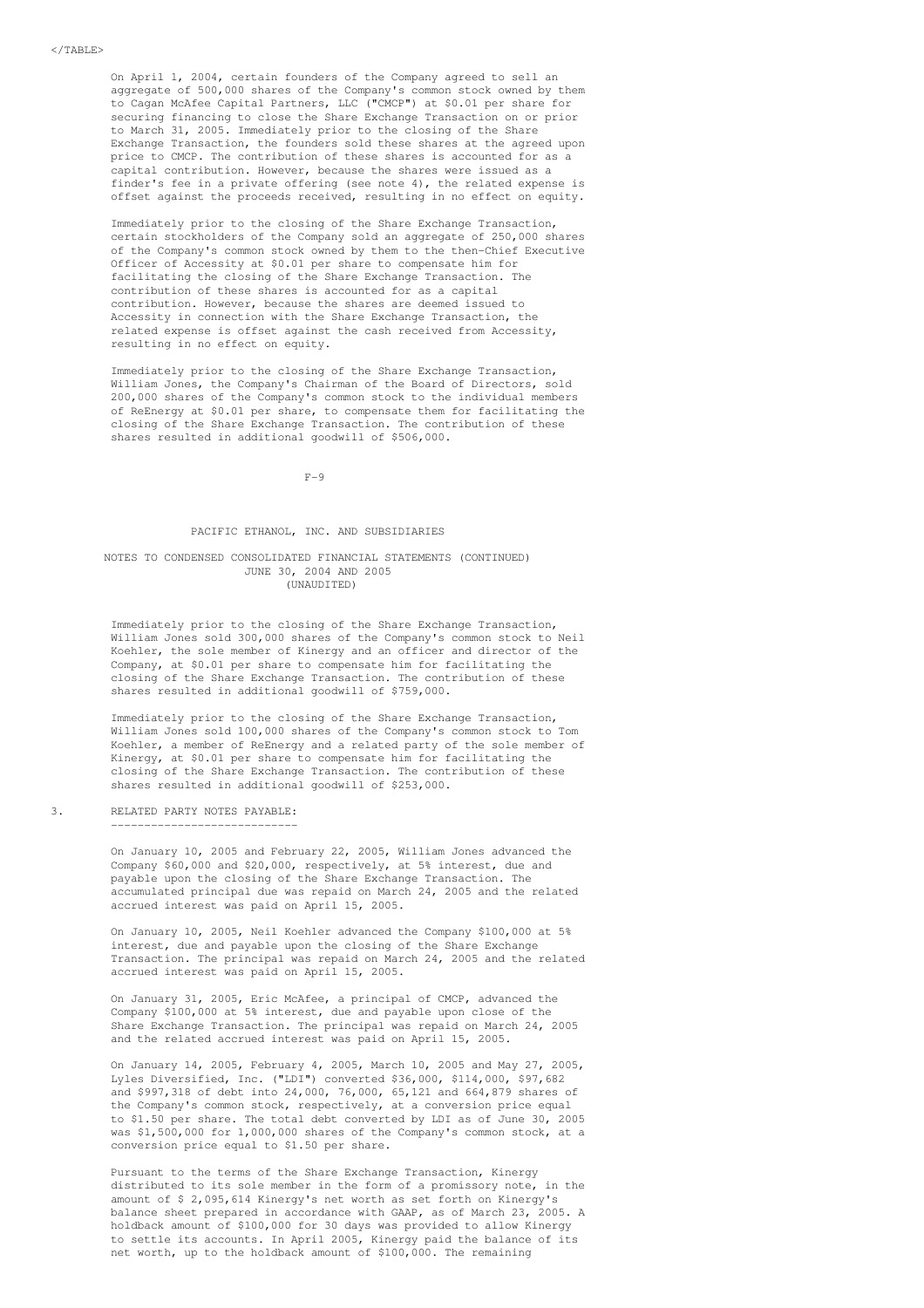Pursuant to the terms of the Share Exchange Transaction, ReEnergy distributed to its members in the form of a promissory note in the amount of \$1,439 ReEnergy's net worth as set forth on ReEnergy's balance sheet prepared in accordance with GAAP, as of March 23, 2005. The note balance was paid in April 2005.

 $F-10$ 

### PACIFIC ETHANOL, INC. AND SUBSIDIARIES

#### NOTES TO CONDENSED CONSOLIDATED FINANCIAL STATEMENTS (CONTINUED) JUNE 30, 2004 AND 2005 (UNAUDITED)

4. COMMON STOCK:

-------------

SHARE EXCHANGE TRANSACTION - In connection with the Share Exchange Transaction, the Company issued an aggregate of 20,610,987 shares of common stock to the shareholders of PEI California, 3,875,000 shares of common stock to the sole limited liability company member of Kinergy and an aggregate of 125,000 shares of common stock to the limited liability company members of ReEnergy.

PRIVATE OFFERING - On March 23, 2005, the Company issued to 63 accredited investors in a private offering an aggregate of 7,000,000 shares of common stock at a purchase price of \$3.00 per share, two-year investor warrants to purchase 1,400,000 shares of common stock at an exercise price of \$3.00 per share and two-year investor warrants to purchase 700,000 shares of common stock at an exercise price of \$5.00 per share, for total gross proceeds of approximately \$21,000,000. The Company paid cash placement agent fees and expenses of approximately \$1,850,400 and issued five-year placement agent warrants to purchase 678,000 shares of common stock at an exercise price of \$3.00 per share in connection with the offering. (See Note 5) Additional costs related to the financing include legal, accounting, consulting, and stock certificate issuance fees that totaled approximately \$270,658 through June 30, 2005.

The Company is obligated under a Registration Rights Agreement to file, on the 151st day following March 23, 2005, a Registration Statement with the Securities and Exchange Commission registering for resale shares of common stock, and shares of common stock underlying investor warrants and certain of the placement agent warrants, issued in connection with the private offering. If the Company (i) does not file the Registration Statement within the time period prescribed, or (ii) fails to file with the Securities and Exchange Commission a request for acceleration in accordance with Rule 461 promulgated under the Securities Act of 1933, within five trading days of the date that the Company is notified (orally or in writing, whichever is earlier) by the Securities and Exchange Commission that the Registration Statement will not be "reviewed," or is not subject to further review, or (iii) the Registration Statement filed or required to be filed under the Registration Rights Agreement is not declared effective by the Securities and Exchange Commission on or before 225 days following March 23, 2005, or (iv) after the Registration Statement is first declared effective by the Securities and Exchange Commission, it ceases for any reason to remain continuously effective as to all securities registered thereunder, or the holders of such securities are not permitted to utilize the prospectus contained in the Registration Statement to resell such securities, for more than an aggregate of 45 trading days during any 12-month period (which need not be consecutive trading days) (any such failure or breach being referred to as an "Event," and for purposes of clause (i) or (iii) the date on which such Event occurs, or for purposes of clause (ii) the date on which such five-trading day period is exceeded, or for purposes of clause (iv) the date on which such 45-trading day-period is exceeded being referred to as "Event Date"), then in addition to any other rights the holders of such securities may have under the Registration Statement or under applicable law, then, on each such Event Date and on each monthly anniversary of each such Event Date (if the applicable Event shall not

#### $F-11$

#### PACIFIC ETHANOL, INC. AND SUBSIDIARIES

NOTES TO CONDENSED CONSOLIDATED FINANCIAL STATEMENTS (CONTINUED) JUNE 30, 2004 AND 2005 (UNAUDITED)

have been cured by such date) until the applicable Event is cured, the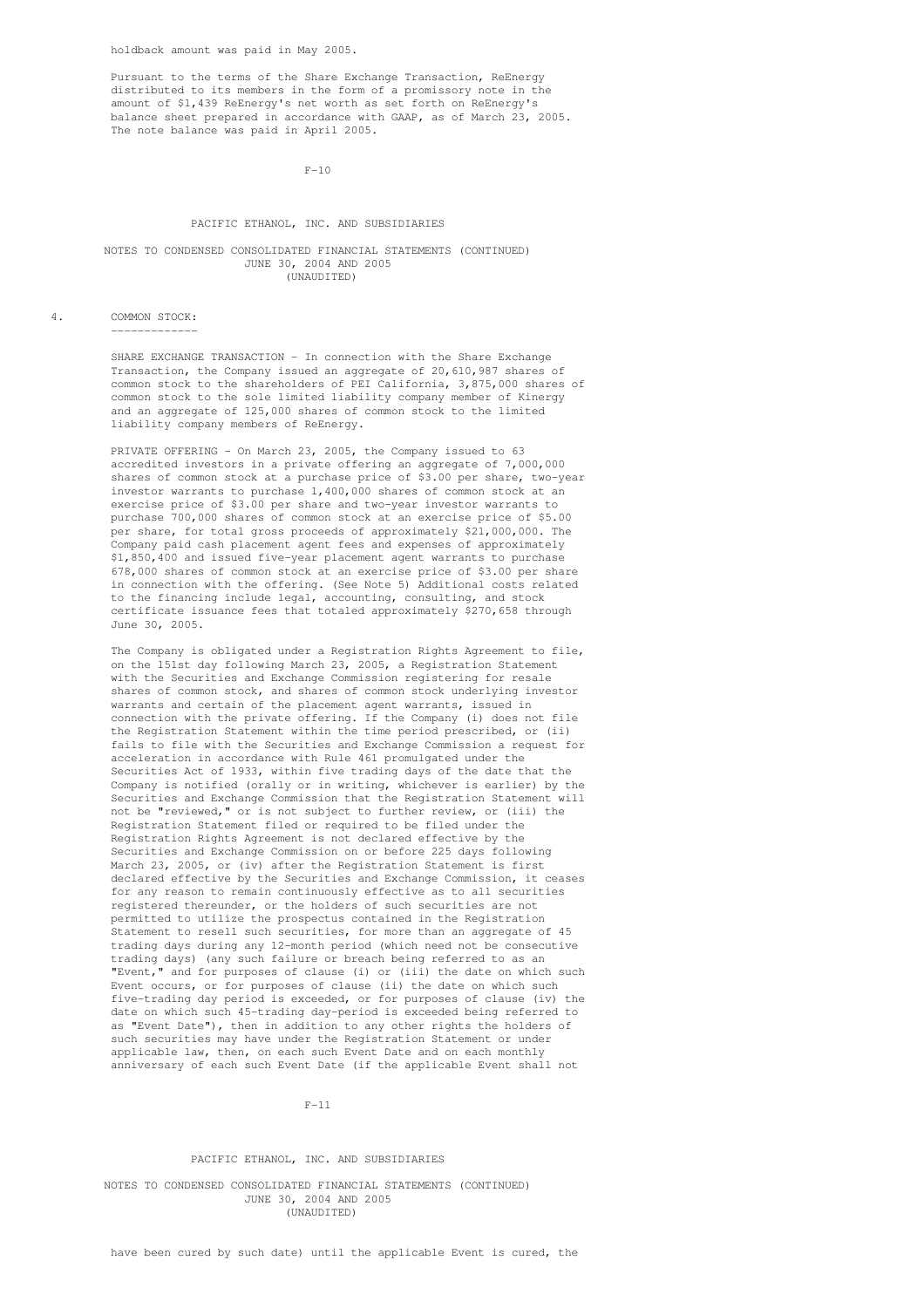Company is required to pay to each such holder an amount in cash, as partial liquidated damages and not as a penalty, equal to 2.0% of the aggregate purchase price paid by such holder pursuant to the Securities Purchase Agreement relating to such securities then held by such holder. If the Company fails to pay any partial liquidated damages in full within seven days after the date payable, the Company is required to pay interest thereon at a rate of 18% per annum (or such lesser maximum amount that is permitted to be paid by applicable law) to such holder, accruing daily from the date such partial liquidated damages are due until such amounts, plus all such interest thereon, are paid in full. The partial liquidated damages are to apply on a daily pro-rata basis for any portion of a month prior to the cure of an Event.

The Registration Rights Agreement also provides for customary piggy-back registration rights whereby holders of shares of the Company's common stock, or warrants to purchase shares of common stock, can cause the Company to register such shares for resale in connection with the Company's filing of a Registration Statement with the Securities and Exchange Commission to register shares in another offering. The Registration Rights Agreement also contains customary representations and warranties, covenants and limitations.

STOCK OPTIONS - One outstanding option granted to an employee of the Company to acquire 25,000 shares of common stock vested on March 23, 2005 and was converted into a warrant. Non-cash compensation expense of \$232,250 was recognized to record the fair value of the warrant. (See Note 5)

STOCK ISSUANCE - The Company issued an aggregate of 70,000 shares of common stock to two employees of the Company on their date of hire on June 23, 2005. Non-cash compensation expense of \$651,000 was recognized to record the fair value of shares of common stock. (See Note 5)

NON-CASH COMPENSATION - On February 12, 2004, the Company entered into a consulting agreement with an unrelated party to represent the Company in investors' communications and public relations with existing shareholders, brokers, dealers and other investment professionals as to the Company's current and proposed activities. As compensation for such services, the Company issued warrants to the consultant to purchase 920,000 shares of the Company's common stock. These warrants vested upon the effective date of the agreement and were recognized at the fair value on the date of issuance in the amount of \$1,380,000. The Company recorded non-cash expense of \$172,500 and \$517,500 for consulting services during the six months ended June 30, 2005 and 2004, respectively.

Pursuant to the consulting agreement, upon completion of the Share Exchange Transaction, the Company issued warrants to the consultant to purchase 230,000 additional shares of common stock that will vest ratably over a period of two years. The warrants were recognized at the fair value as of the start of business on March 24, 2005 in the amount of \$2,139,000 and recorded as contra-equity. The Company recorded non-cash expense of \$287,886 for consulting services vested during the period from March 24, 2005 to June 30, 2005. The unvested warrants in the amount of \$1,851,114 will vest ratably at \$89,125 per month over the remainder of the two year period.

### $F-12$

### PACIFIC ETHANOL, INC. AND SUBSIDIARIES

#### NOTES TO CONDENSED CONSOLIDATED FINANCIAL STATEMENTS (CONTINUED) JUNE 30, 2004 AND 2005 (UNAUDITED)

5. COMMITMENTS AND CONTINGENCIES: ------------------------------

> OPERATING LEASES - The Company leases shared office space in Fresno, California on a month-to-month basis at \$4,132 per month. The related office rent expense was \$19,680 and \$11,780 for the six months ended June 30, 2005 and 2004, respectively.

ADVISORY FEE - On April 14, 2004, the Company entered into an agreement with CMCP in connection with raising funding for an ethanol production facility. The agreement provided that upon raising a minimum of \$15,000,000 the Company would pay CMCP a fee, through that date, equal to \$10,000 per month starting from April 15, 2003. In addition, the agreement provided for payment of \$25,000 per month for a minimum of 12 months upon the completion of a merger between the Company and a public company, starting from the date of close of such merger, as well as an advisory fee of 3% of any equity amount raised through the efforts of CMCP, including cash amounts received through a merger with another corporate entity. The Company paid an advisory fee to CMCP in the amount of \$235,000 on March 24, 2005, pursuant to the terms of the agreement between CMCP and the Company and in connection with the private placement transaction described above. In addition, \$83,017 was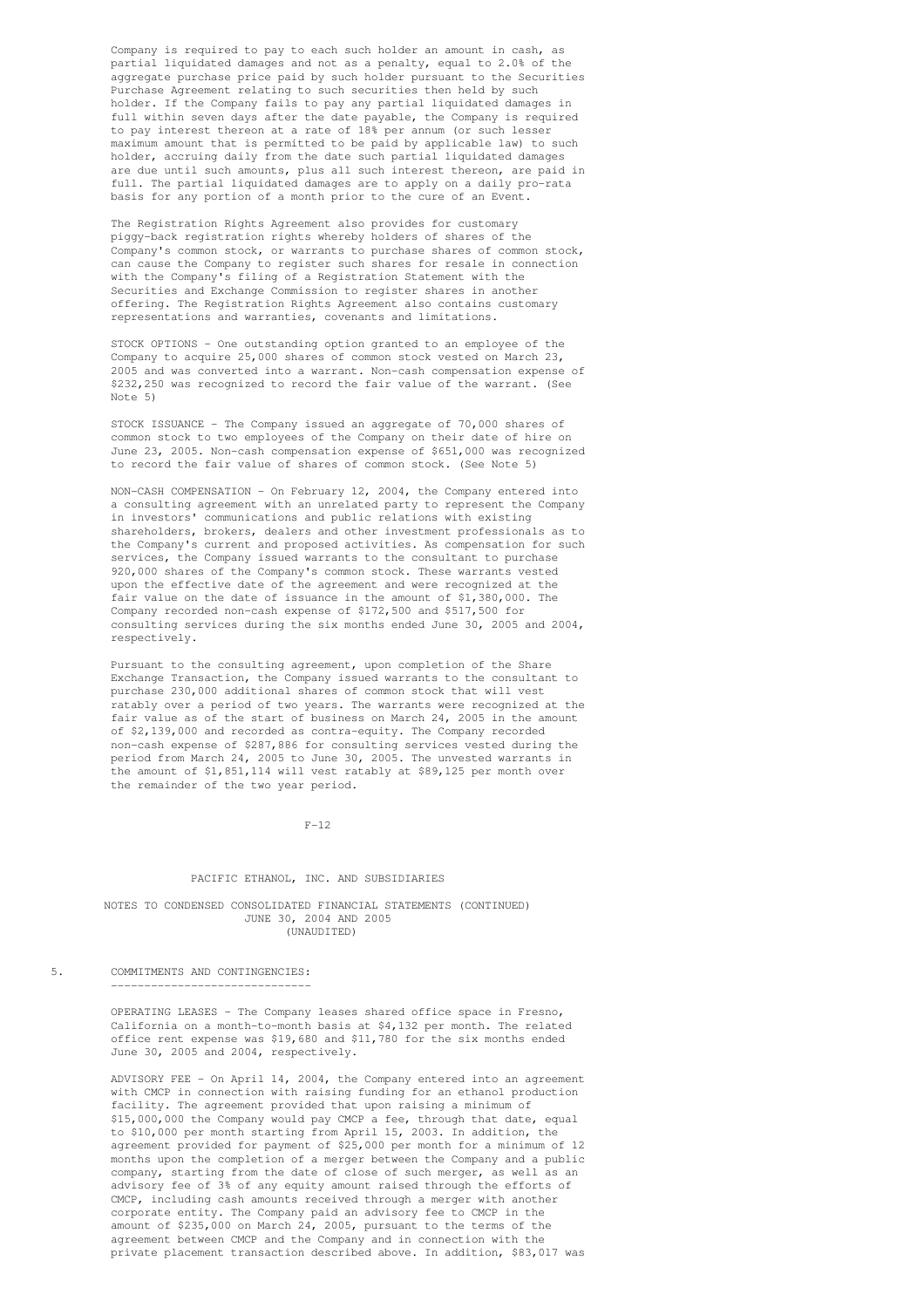paid related to cash received from Accessity in connection with the Share Exchange Transaction. Pursuant to the terms of the consulting agreement, CMCP will continue to receive payments of \$25,000 per month until at least March 2006.

On January 5, 2005, the Company entered into an agreement with Northeast Securities, Inc. ("NESC") and Chadbourn Securities, Inc. ("Chadbourn"), a related party, in connection with the private placement described above. The agreement provides that upon completion of a financing within the time-frame of the engagement covered by the agreement, the Company will pay NESC 6% (plus a 1% non-accountable expense allowance) of gross proceeds received by the Company, and warrants exercisable at the offering price in an amount equal to 7% of the aggregate number of shares of common stock sold in the financing. In addition, the agreement provides that Chadbourn will receive 2% (plus a 1% non-accountable expense allowance) of gross proceeds and warrants exercisable at the offering price in an amount equal to 3% of the aggregate number of shares of common stock sold in the financing. Pursuant to the terms of the agreement and in connection with the completion of the private placement described above, the Company paid NESC \$1,168,800, (net of a reduction of \$183,600, as agreed on March 18, 2005), and issued to NESC placement warrants to purchase 450,800 shares of the Company's common stock exercisable at \$3.00 per share. The Company also paid Chadbourn \$627,600 and issued to Chadbourn placement warrants to purchase 212,700 shares of the Company's common stock exercisable at \$3.00 per share.

In April 2005, the Company entered into a consulting agreement in the amount of \$180,000 with NESC. Under the terms of the agreement, the Company paid an initial payment of \$30,000 and will continue to make monthly payments of \$12,500 through April 1, 2006.

 $F-13$ 

### PACIFIC ETHANOL, INC. AND SUBSIDIARIES

### NOTES TO CONDENSED CONSOLIDATED FINANCIAL STATEMENTS (CONTINUED) JUNE 30, 2004 AND 2005 (UNAUDITED)

CASUALTY LOSS - In January 2004, canola stored in one of the silos at the Company's Madera County, California facility caught on fire. The facility was fully insured with \$10 million of property and general liability insurance. The canola was owned by a third party who was also insured. The insurance company has paid \$1,000,000 to date and has estimated that an additional \$4,000,000 of payments will be made to the Company. The Company has received a detailed engineering estimate for full restoration and is proceeding with the restoration.

NON-CASH COMPENSATION - In December 2003, PEI California issued to an employee stock options to acquire up to 25,000 shares of common stock at an exercise price of \$0.01 per share. In February 2004, the board of directors of PEI California ratified the options, contingent upon the Company's success in closing the Share Exchange Transaction. The stock options vested in full on March 23, 2005 and were converted into a warrant to acquire up to 25,000 shares of common stock of the Company. Non-cash compensation expense was recognized in March 2005 in the amount of \$232,250 to record the fair value of the warrant. (See Note 4)

The Company issued an aggregate of 70,000 shares of common stock to two employees of the Company on their date of hire on June 23, 2005. Non-cash compensation expense of \$651,000 was recognized to record the fair value of shares of common stock. (See Note 4)

CONSULTING AGREEMENT - On April 27, 2005, the Company engaged a consulting firm to explore capital raising alternatives. The Company paid the consulting firm an initial engagement fee of \$300,000 upon execution of its engagement agreement. The engagement agreement also requires an additional engagement fee, the amount of which is dependent upon the number of the Company's projects to be financed. The additional engagement fee has a range of a minimum of \$300,000 and a maximum of one-half of one percent (1/2%) of the capital raised, and is payable upon the occurrence of certain events. In addition, the Company is obligated to pay to the consulting firm an arrangement fee of three percent (3%) of the capital raised, which amount is payable upon the closing of the financing transaction. If, however, the capital raised finances only one Company project and the consulting firm arranges additional financing to finance another Company project, the arrangement fee under the second financing is to be three and one-half percent (3.5%) but there shall be no additional engagement fee for the second financing. The Company is also to pay to the consulting firm an annual administration fee of \$75,000 if one Company project is financed and \$100,000 if two Company projects are financed, which amounts are payable for each year during which debt financing raised by the consulting firm is outstanding.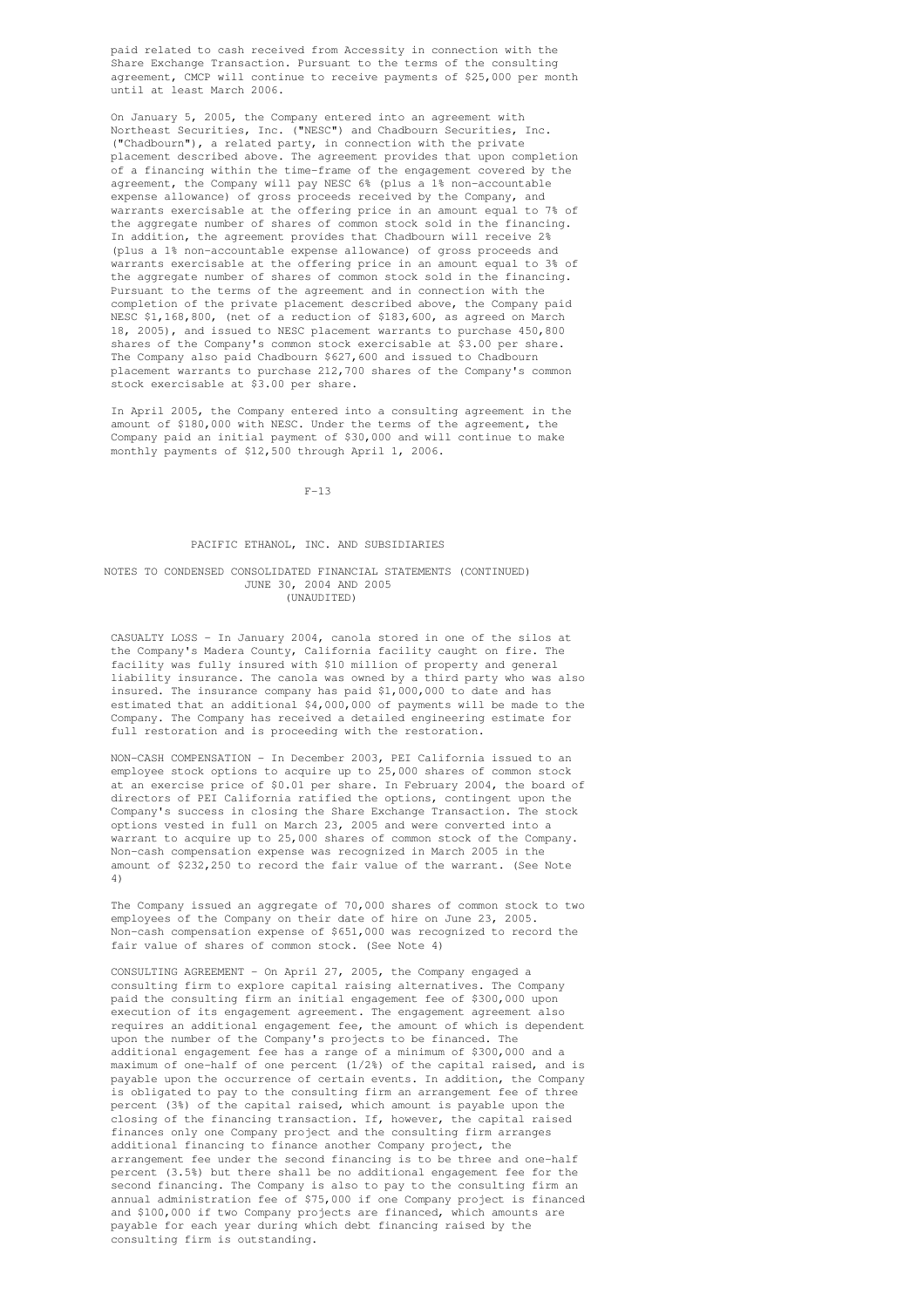#### 6. SUBSEQUENT EVENTS: ------------------

STOCK OPTIONS - On July 19, 2005, the Company issued options to purchase an aggregate of 17,500 shares of the Company's common stock at .<br>an exercise price equal to \$6.61 per share, which exercise price equals 85% of the closing price per share of the Company's common stock on that date. A non-cash charge of \$20,475 will be recorded in the quarter ended September 30, 2005.

On July 26, 2005, the Company granted options to purchase an aggregate of 115,000 shares of the Company's common stock at an exercise price equal to \$8.25, the closing price per share of the Company's common stock on that date, to various non-employee directors.

On July 28, 2005, the Company granted options to purchase an aggregate of 30,000 shares of the Company's common stock at an exercise price equal to \$8.30, the closing price per share of the Company's common stock on that date, to two new non-employee directors.

On August 10, 2005, the Company granted options to purchase an aggregate of 500,000 shares of the Company's common stock at an exercise price equal to \$8.03, the closing price per share of the Company's common stock on the day immediately preceding that date, to its Chief Financial Officer.

F-14

### PACIFIC ETHANOL, INC. AND SUBSIDIARIES

#### NOTES TO CONDENSED CONSOLIDATED FINANCIAL STATEMENTS (CONTINUED) JUNE 30, 2004 AND 2005  $(INALIDTTTRD)$

EMPLOYMENT AGREEMENT - On August 10, 2005, the Company entered into an Executive Employment Agreement with William Langley, its Chief Financial Officer, that provides for a four-year term and automatic one-year renewals thereafter, unless either Mr. Langley or the Company provides written notice to the other at least 90 days prior to the expiration of the then-current term. Mr. Langley is to receive a base salary of \$185,000 per year. Mr. Langley is entitled to six months of severance pay effective throughout the entire term of his agreement and is also entitled to reimbursement of his costs associated with his relocation to Fresno, California. Mr. Langley is obligated to relocate to Fresno, California within six months of the date of his Executive Employment Agreement.

PURCHASE AGREEMENT - On August 10, 2005, the Company entered into a Membership Interest Purchase Agreement with certain holders of a limited liability company under which the Company intends to purchase all of the outstanding membership interests of the limited liability company. The limited liability company is the owner of a newly-constructed ethanol production facility in Goshen, California that is undergoing initial start-up testing. The purchase price, subject to certain adjustments, is \$48 million, payable in approximately \$31 million in cash, the assumption of approximately \$9 million in debt and the issuance by the Company to the members of the limited liability company of an aggregate of \$8 million in convertible subordinated promissory notes. To the extent that debt actually assumed by the Company is greater or less than \$9 million, the cash payment of approximately \$31 million is to be reduced or increased, respectively, by an equal amount. The closing of the transaction is subject to the satisfaction of certain conditions, including the securing by the Company of all funding necessary to finance the transaction, satisfactory results of the Company's due diligence and the Company's ability to obtain the agreement of all members of the limited liability company. The agreement terminates automatically in the event that the closing of the purchase transaction does not occur by the earlier of October 15, 2005 and the sixtieth day following the satisfaction of a certain ethanol production milestone.

 $F-15$ 

### ITEM 2. MANAGEMENT'S DISCUSSION AND ANALYSIS OR PLAN OF OPERATION.

The following discussion and analysis should be read in conjunction with our condensed consolidated financial statements and notes to financial statements included elsewhere in this prospectus. This prospectus and our condensed consolidated financial statements and notes to financial statements contain forward-looking statements, which generally include the plans and objectives of management for future operations, including plans and objectives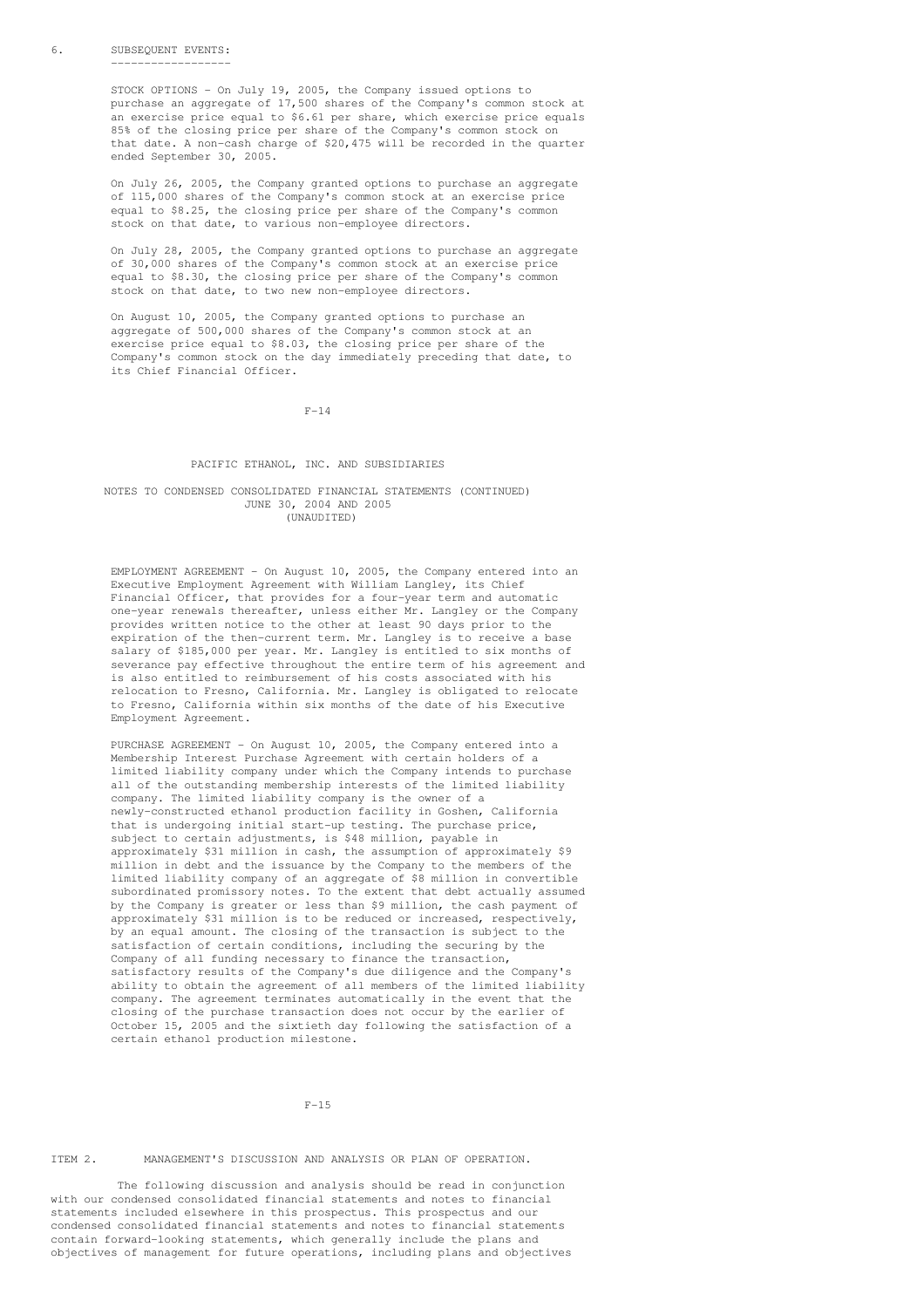relating to our future economic performance and our current beliefs regarding revenues we might earn if we are successful in implementing our business strategies. The forward-looking statements and associated risks may include, relate to or be qualified by other important factors, including, without limitation:

- o the projected growth or contraction in the ethanol market in which we operate:
- o our business strategy for expanding, maintaining or contracting our presence in this market;
- o our ability to efficiently and effectively integrate and operate the businesses of our newly-acquired subsidiaries, Pacific Ethanol, Inc., a California corporation that was organized in 2003 ("PEI California"), Kinergy Marketing, LLC, an Oregon limited liability company that was organized in 2000 ("Kinergy") and ReEnergy, LLC, a California limited liability company that was organized in 2001 ("ReEnergy");
- o our ability to consummate the purchase of the membership interests of Phoenix Bio-Industries, LLC.
- o our ability to obtain the necessary financing to construct an ethanol plant in Madera County;
- o anticipated trends in our financial condition and results of operations; and
- o our ability to distinguish ourselves from our current and future competitors.

We do not undertake to update, revise or correct any forward-looking statements.

Any of the factors described above or in the "Risk Factors" section set forth below could cause our financial results, including our net income or loss or growth in net income or loss to differ materially from prior results, which in turn could, among other things, cause the price of our common stock to fluctuate substantially.

### OVERVIEW

Our primary goal is to become a leader in the production, marketing and sale of ethanol and other renewable fuels in the Western United States.

We are currently in the business of marketing ethanol in the Western United States. Through third-party service providers, we provide transportation, storage and delivery of ethanol. We sell ethanol primarily into California, Nevada, Arizona and Oregon and have extensive customer relationships throughout the Western United States and extensive supplier relationships throughout the Western and Midwestern United States.

In August 2005, we executed an agreement to acquire Phoenix Bio-Industries, LLC, or PBI, a company that has completed construction of what we believe is the first large-scale ethanol production facility in California. The PBI facility has an annual ethanol production capacity of approximately 25 million gallons, is located in Goshen, California and is currently undergoing initial start-up testing. The closing of the acquisition of PBI is contingent upon certain events, including our obtaining all necessary funding to complete the acquisition, which we currently estimate at approximately \$40.0 million, the satisfactory completion of our due diligence on PBI and on the ethanol production facility and our ability to purchase all of the membership interests of PBI. We expect that the closing of this acquisition, if it occurs, will occur in October 2005. We cannot provide any assurances that the closing of our acquisition of PBI will not be delayed or that the closing will occur at all. See "Risk Factors."

 $\overline{2}$ 

Unless we are able to complete our acquisition of PBI, we expect that until we complete the construction of our planned ethanol production facility in Madera County, our consolidated net sales will consist solely of net sales generated by Kinergy. We anticipate that our net sales will grow in the long-term as demand for ethanol increases and as a result of our marketing agreement with PBI which provides that we will market and sell PBI's entire ethanol production from its plant located in Goshen, California. The term of this agreement is two years from the date that ethanol is first available for marketing from PBI's plant. This agreement will remain in effect if we are not successful in acquiring PBI.

We intend in the near-term to construct an ethanol production facility to begin, or in the event the acquisition of PBI is consummated expand, the production and sale of ethanol and its co-products if we are able to secure all the necessary financing to complete construction of this facility. To date, we have not obtained all of this financing. See "Risk Factors." We also intend to construct or otherwise acquire, including through the acquisition of PBI as discussed above, one or more additional ethanol production facilities as financing resources and business prospects make the construction or acquisition of these facilities advisable. PEI California has, to date, not conducted any significant business operations other than the acquisition of real property located in Madera County, California, on which it intends to construct its first ethanol production facility. ReEnergy, does not presently have any significant business operations or plans but does hold an option to acquire real property in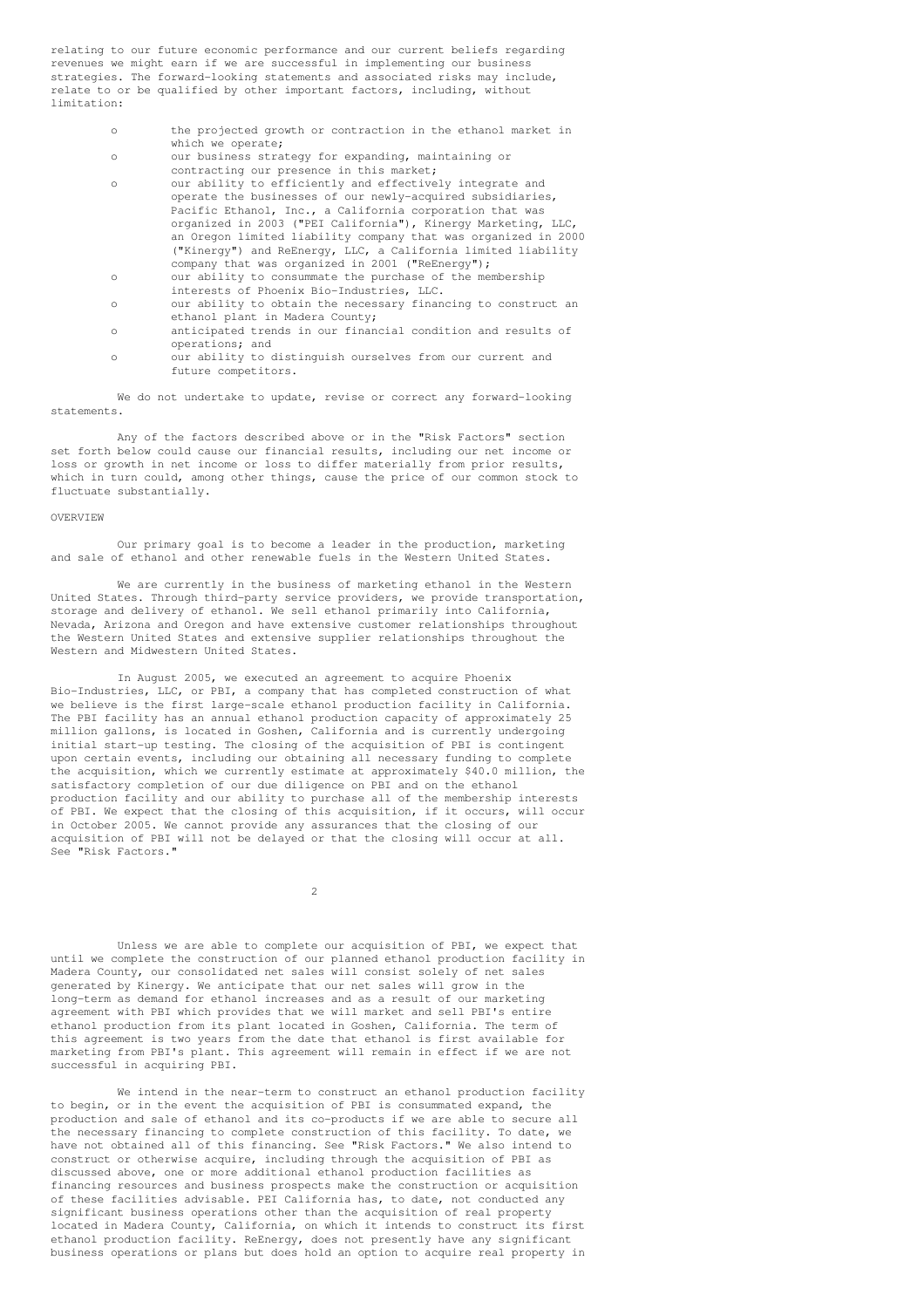### Visalia, California, on which we may build an ethanol production facility.

Historically, Kinergy's gross profit as a percentage of sales has averaged between 2.0% and 4.4%, primarily due to increases in the value of the inventory we held for sale during periods in which ethanol prices generally increased. However, in light of recent overall volatility in ethanol prices, we anticipate that until we either complete the acquisition of PBI and/or complete our facility and commence the business of ethanol production thereby obtaining the benefits of higher profit margins associated with production activities as compared to marketing and distribution activities, our gross profit as a percentage of sales will be close to 1.0%. This is also true in light of our agreement with PBI, which we expect will result in obtaining a 1.0% gross profit on the sale of PBI's ethanol. We believe that this level of gross profit is more typical of the ethanol marketing industry.

Ethanol represents only up to 3% of the total annual gasoline supply in the United States, therefore we believe that the ethanol industry has substantial room to grow to reach what we believe is an achievable level of 10% of the total annual gasoline supply in the United States. In California alone, an increase in the demand for ethanol to 10% of the total annual gasoline supply would result in annual demand for approximately 650 million additional gallons of ethanol, which amounts represents an increase in demand of approximately 16%.

The market price of ethanol is volatile and subject to significant fluctuations, which may cause our results of operations to fluctuate significantly. The market price of ethanol is somewhat dependent on the price of gasoline, which is in turn dependent on the price of petroleum. We cannot predict the future price of gasoline or oil and we may realize unprofitable prices for the sale of ethanol due to significant fluctuations in market prices. For example, the price of ethanol declined by approximately 25% from its 2004 average price per gallon in only three months from January 2005 through March 2005 and has reversed this decline and increased to approximately 25% above its 2004 average price per gallon in only four months from April 2005 through July 2005. If we fail to price our ethanol consistently in a manner that is profitable, our business, financial condition and results of operations will be adversely affected.

We typically match ethanol purchase and sale contracts of like quantities and delivery period, which ordinarily range from one to twelve months. From time to time, we attempt to take advantage of what we perceive to be favorable industry trends and maintain net long or short ethanol positions. This practice does subject us to the risk of prices moving in unanticipated directions, which may result in losses, but also enables us to benefit from above normal margins.

3

#### SHARE EXCHANGE TRANSACTION

On March 23, 2005, we completed a share exchange transaction, or Share Exchange Transaction, with the shareholders of PEI California, and the holders of the membership interests of each of Kinergy and ReEnergy, pursuant to which we acquired all of the issued and outstanding shares of capital stock of PEI California and all of the outstanding membership interests of each of Kinergy and ReEnergy. Immediately prior to the consummation of the share exchange, our predecessor, Accessity Corp., a New York corporation, or Accessity, reincorporated in the State of Delaware under the name Pacific Ethanol, Inc. through a merger of Accessity with and into its then-wholly-owned Delaware subsidiary named Pacific Ethanol, Inc., which was formed for the purpose of effecting the reincorporation. We are the surviving entity resulting from the reincorporation merger and have three wholly-owned subsidiaries: Kinergy, PEI California and ReEnergy.

The Share Exchange Transaction has been accounted for as a reverse acquisition whereby PEI California is deemed to be the accounting acquiror. As a result, our results of operations for the six months ended June 30, 2004 consist of the operations of PEI California only. We have consolidated the results of Accessity, Kinergy and ReEnergy beginning March 23, 3005, the date of the Share Exchange Transaction. Accordingly, our results of operations for the six months ended June 30, 2005 consist of the operations of PEI California for the entire six month period and the operations of Accessity, Kinergy and ReEnergy from March 23, 2005 through June 30, 2005.

PEI California has, to date, not conducted any significant business operations other than the acquisition of real property located in Madera County, California, on which it intends to construct its first ethanol production facility. ReEnergy does not presently have any significant business operations or plans but does hold an option to acquire real property in Visalia, California, on which we may build an ethanol production facility.

We have consolidated the results of operations of Kinergy beginning from March 23, 2005, the date of the closing of the Share Exchange Transaction. Unless we are able to complete our acquisition of PBI, we expect that until we complete construction of our planned ethanol production facility in Madera County, our operations will consist solely of operations conducted by Kinergy.

The following table summarizes the unaudited assets acquired and liabilities assumed in connection with the Share Exchange Transaction: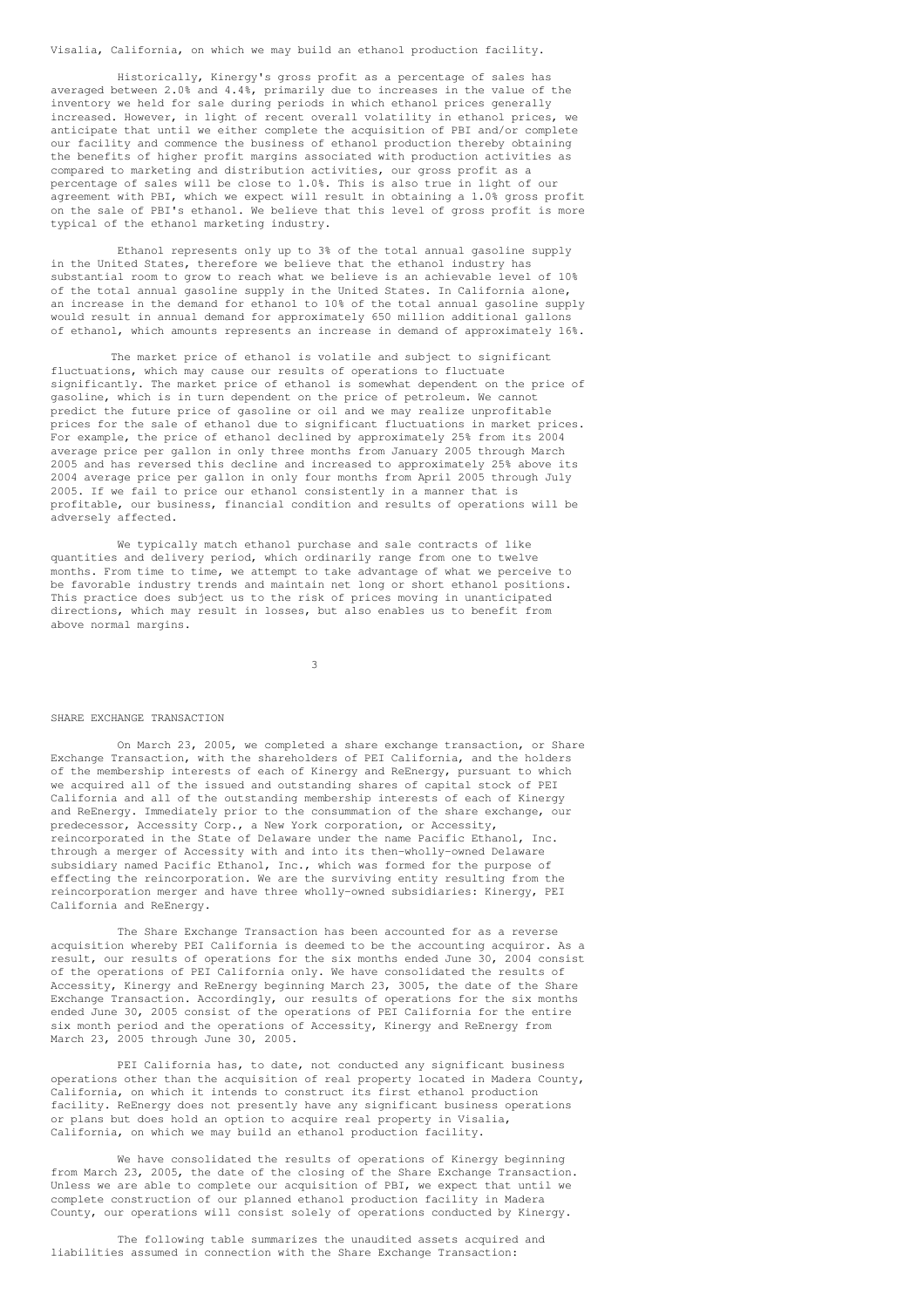| Current assets<br>Property, plant and equipment<br>Intangibles, including goodwill | S  | 7,014,196<br>6,224<br>11,788,000                    |
|------------------------------------------------------------------------------------|----|-----------------------------------------------------|
| Total assets acquired<br>Current liabilities<br>Other liabilities                  |    | 18,808,420<br>4, 253, 177<br>83,017<br>------------ |
| Total liabilities assumed                                                          |    | 4,336,194                                           |
| Net assets acquired                                                                | Ŝ. | 14, 472, 226<br>-------------                       |
| Shares of common stock issued                                                      |    | 6,489,414                                           |

The purchase price represented a significant premium over the recorded net worth of the acquired entities' assets. In deciding to pay this premium, we considered various factors, including the value of Kinergy's trade name, Kinergy's extensive market presence and history, Kinergy's industry knowledge and expertise, Kinergy's extensive customer relationships and expected synergies among Kinergy's and ReEnergy's businesses and assets and the our planned entry into the ethanol production business.

4

The following table summarizes, on an unaudited pro forma basis, our combined results of operations, as though the acquisitions occurred as of January 1, 2004. The pro forma amounts give effect to appropriate adjustments for amortization of intangibles and income taxes. The pro forma amounts presented are not necessarily indicative of future operating results.

<TABLE>

|        |                                | Six Months<br>Ended June 30,<br>-------------------------------- |                                                          |     |                                              |
|--------|--------------------------------|------------------------------------------------------------------|----------------------------------------------------------|-----|----------------------------------------------|
|        |                                |                                                                  | 2005                                                     |     | 2004                                         |
| $<$ S> |                                | $<$ C>                                                           | -------------                                            | <<  | ___________                                  |
|        | Net sales                      | S                                                                | 48,704,129                                               | \$  | 37,842,788                                   |
|        | Net loss                       | \$.                                                              | _______________<br>===============<br>$(3, 203, 375)$ \$ |     | ______________<br>____________<br>(739, 834) |
|        | Loss per share of common stock |                                                                  |                                                          |     |                                              |
|        | Basic                          | \$                                                               | (0.11)                                                   | \$  | (0.03)                                       |
|        |                                |                                                                  | ________________<br>_______________                      |     | ______________<br>_____________              |
|        | Diluted                        | \$                                                               | (0.11)                                                   | \$. | (0.03)                                       |
|        |                                |                                                                  | ________________<br>_______________                      |     | ______________<br>_____________              |

</TABLE>

### CRITICAL ACCOUNTING POLICIES

Our discussion and analysis of our financial condition and results of operations are based upon our consolidated financial statements, which have been prepared in accordance with accounting principles generally accepted in the United States. The preparation of these financial statements requires us to make estimates and judgments that affect the reported amounts of assets and liabilities and disclosure of contingent assets and liabilities at the date of the financial statements and the reported amount of net sales and expenses for each period. The following represents a summary of our critical accounting policies, defined as those policies that we believe are the most important to the portrayal of our financial condition and results of operations and that require management's most difficult, subjective or complex judgments, often as a result of the need to make estimates about the effects of matters that are inherently uncertain.

### REVENUE RECOGNITION

We derive revenues primarily from sales of ethanol. Our sales are based upon written agreements or purchase orders that identify the amount of ethanol to be purchased and the purchase price. We recognize revenue upon delivery of ethanol to a customer's designated ethanol tank. Shipments are made to customers directly from suppliers and from our inventory. We ship ethanol to our customers by truck or rail. Ethanol that is shipped by rail originates primarily in the Midwest and takes from 10 to 14 days from date of shipment to be delivered to the customer or to one of four terminals in California and Oregon. For local deliveries we ship by truck and deliver the product the same day as shipment.

#### **INVENTORY**

Inventory consists of fuel ethanol and is valued at the lower of cost or market, cost being determined on a first-in first-out basis. Shipping, handling and storage costs are classified as a component of cost of goods sold. Title to ethanol transfers from the producer to us when the ethanol passes through the inlet flange of our receiving tank.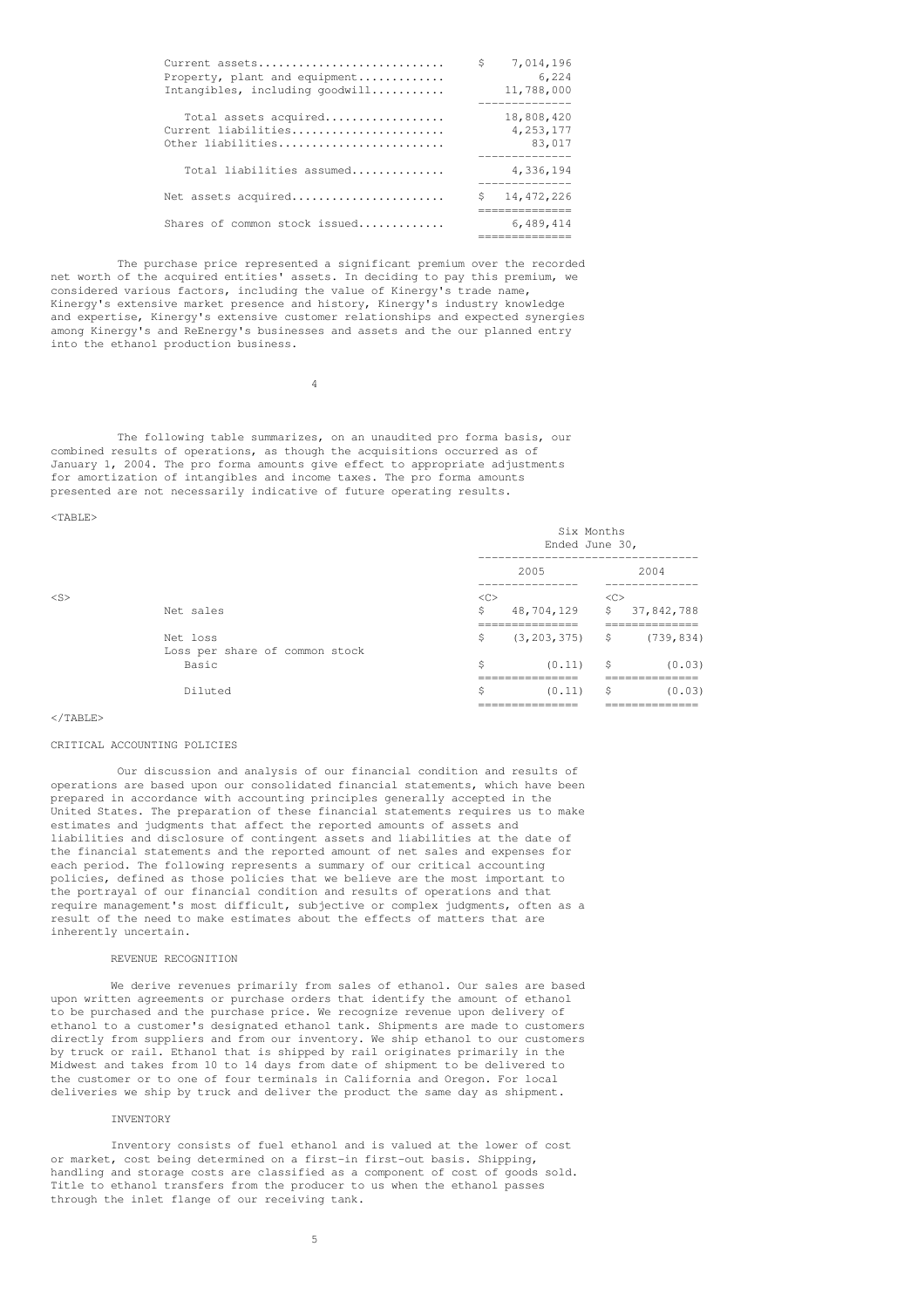### INTANGIBLES, INCLUDING GOODWILL

We periodically evaluate our intangibles, including goodwill, for potential impairment. Our judgments regarding the existence of impairment are based on legal factors, market conditions and operational performance of our acquired businesses.

In assessing potential impairment of goodwill, we consider these factors as well as forecast financial performance of the acquired businesses. If forecasts are not met, we may have to record additional impairment charges not previously recognized. In assessing the recoverability of our goodwill and other intangibles, we must make assumptions regarding estimated future cash flows and other factors to determine the fair value of those respective assets. If these estimates or their related assumptions change in the future, we may be required to record impairment charges for these assets that were not previously recorded. If that were the case, we would have to record an expense in order to reduce the carrying value of our goodwill.

In connection with the Share Exchange Transaction and our acquisition of Kinergy and ReEnergy, we engaged a valuation firm to determine what portion of the purchase price should be allocated to identifiable intangible assets. Through that process, we have estimated that for Kinergy, the distribution backlog is valued at \$136,000, the customer relationships are valued at \$5,600,000 and the trade name is valued at \$3,100,000. We made a \$150,000 cash payment and issued stock valued at \$316,250 for the acquisition of ReEnergy. In addition, certain stockholders sold stock to the members of ReEnergy, increasing the purchase price by \$506,000. The purchase price for ReEnergy totaled \$972,250. We issued stock valued at \$9,803,750 for the acquisition of Kinergy. In addition, certain stockholders sold stock to the sole member of Kinergy and a related party, increasing the purchase price by \$1,012,000. The purchase price for Kinergy totaled \$10,815,750. Goodwill directly associated with the Kinergy and ReEnergy acquisitions therefore totaled \$2,952,000.

The Kinergy trade name is determined to have an indefinite life and therefore, rather than being amortized, is being periodically tested for impairment. The distribution backlog has an estimated life of six months and customer relationships were estimated to have a ten-year life and, as a result, will be amortized accordingly, unless otherwise impaired at an earlier time.

#### RESULTS OF OPERATIONS

#### $<$ TABLE>

COMPARISON OF THE THREE MONTHS ENDED JUNE 30, 2005 TO THE THREE MONTHS ENDED JUNE 30, 2004

The following table sets forth certain of our operating data for the three months ended June 30, 2005 and 2004:

|        |                                                                                 | Three Months Ended<br>June 30, |                     |         |
|--------|---------------------------------------------------------------------------------|--------------------------------|---------------------|---------|
|        |                                                                                 | 2005                           |                     | 2004    |
| $<$ S> |                                                                                 | <<                             | $\langle C \rangle$ |         |
|        | Net sales (including \$1,496,178 for the<br>three months ended June 30, 2005 to |                                |                     |         |
|        | a related party)                                                                | \$22,814,433                   | \$                  | 9,442   |
|        | Cost of goods sold                                                              | 22,662,908                     |                     | 6,229   |
|        | Gross profit                                                                    | 151,525                        |                     | 3,213   |
|        | Selling, general and administrative expenses                                    | 1,474,696                      |                     | 235,038 |
|        | Non-cash compensation for consulting fees                                       | 918,375                        |                     | 345,000 |

6

| Operating loss                         | (2, 241, 546)   | (576, 825) |
|----------------------------------------|-----------------|------------|
| Other income/(expense)                 | 18,294          | (136, 429) |
| Loss before provision for income taxes | (2, 223, 252)   | (713, 254) |
| Provision for income taxes             | 3,200           | 800        |
| Net loss                               | \$(2, 226, 452) | \$714,054) |

### $\langle$ /TABLE>

NET SALES. Net sales for the three months ended June 30, 2005 increased by \$22,804,991 to \$22,814,433 as compared to \$9,442 for the three months ended June 30, 2004. Sales attributable to the acquisition of Kinergy on March 23, 2005 contributed \$22,808,380 of this increase. Without the acquisition of Kinergy, our net sales for the three months ended June 30, 2005 would have decreased by \$3,389 to \$6,053. This decrease was due to a decrease in our transloading services.

GROSS PROFIT. Gross profit for the three months ended June 30, 2005 increased by  $$148,312$  to  $$151,525$  as compared to  $$3,213$  for the three months ended June 30, 2004, primarily due to the acquisition of Kinergy on March 23,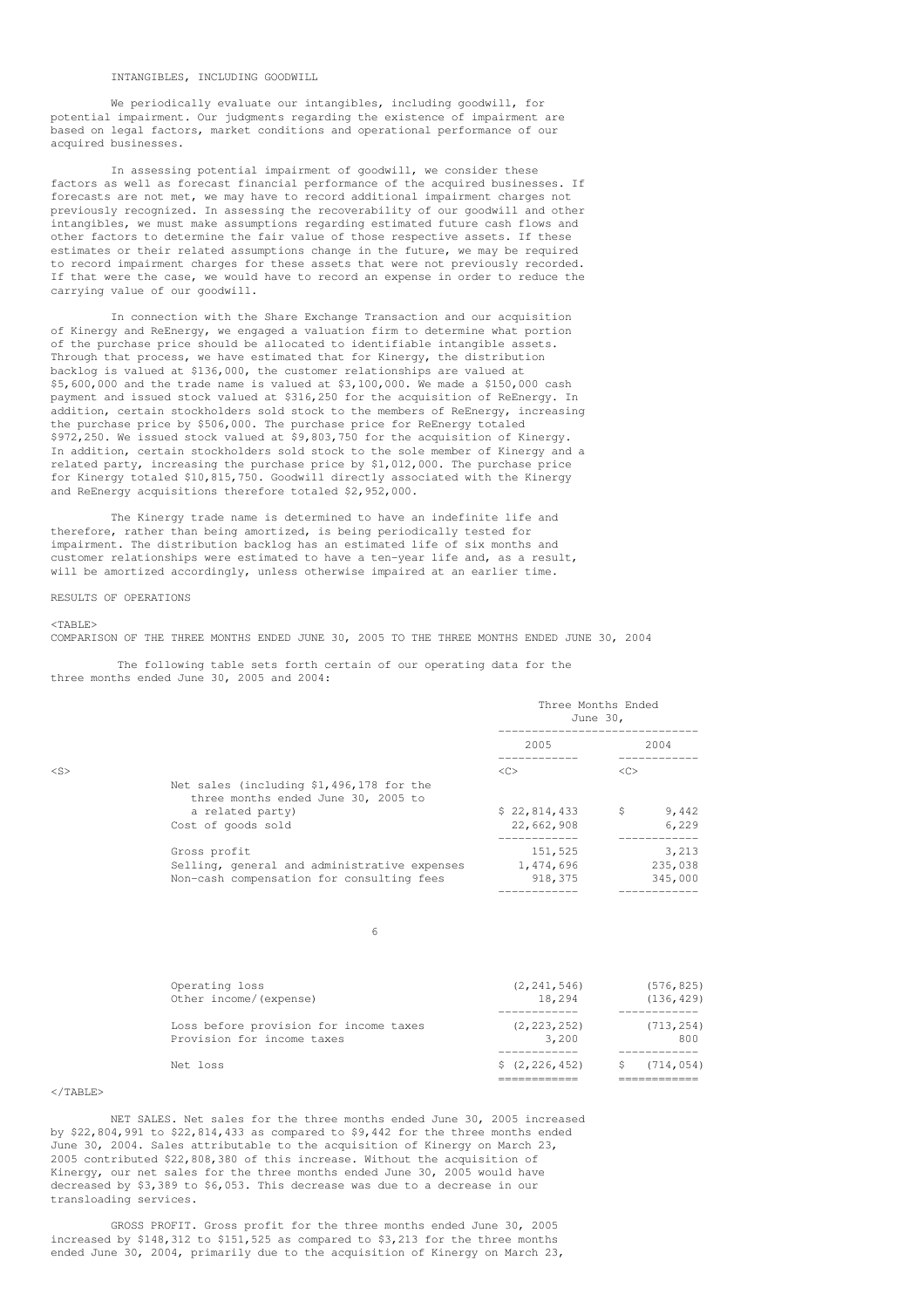2005. Gross profit as a percentage of net sales decreased to 0.7% for the three months ended June 30, 2005 as compared to 34% for the three months ended June 30, 2004. This difference is attributable to the acquisition of Kinergy on March 23, 2005.

SELLING, GENERAL AND ADMINISTRATIVE EXPENSES. Selling, general and administrative expenses for the three months ended June 30, 2005 increased by \$1,164,658 (496%) to \$1,399,696 as compared to \$235,038 for the three months ended June 30, 2004. This increase was primarily due to additional legal, accounting and insurance expenses. We expect that over the near term, our selling, general and administration expenses will increase as a result of, among other things, increased legal and accounting fees associated with increased corporate governance activities in response to the Sarbanes-Oxley Act of 2002, recently adopted rules and regulations of the Securities and Exchange Commission, the filing of a registration statement with the Securities and Exchange Commission to register for resale, in addition to other shares of common stock, the shares of common stock and shares of common stock underlying warrants we issued in our private offering in March 2005, increased employee costs associated with planned staffing increases, increased sales and marketing expenses, increased activities related to the construction of our Madera County, California ethanol production facility and increased activity in searching for and analyzing potential acquisitions.

NON-CASH COMPENSATION AND CONSULTING FEES. Non-cash compensation and consulting fees for the three months ended June 30, 2005 increased by \$573,375 (166%) to \$918,375 as compared to \$345,000 for the three months ended June 30, 2004. \$267,375 of these fees related to non-cash consulting fees for warrants and \$651,000 were related to non-cash compensation from stock grants in connection with the hiring of two employees. We expect to incur non-cash consulting fee expense in the amount of \$89,125 per month for the remainder of the two-year term ending on March 23, 2007.

OTHER INCOME/(EXPENSE). Other income/(expense) reversed by \$154,723 to \$18,294 for the three months ended June 30, 2005, as compared to (\$136,429) for the three months ended June 30, 2004, primarily due to interest income on cash in seven day investment accounts and decrease in expense related to construction payables.

7

 $<$ TABLE>

COMPARISON OF THE SIX MONTHS ENDED JUNE 30, 2005 TO THE SIX MONTHS ENDED JUNE 30, 2004

The following table sets forth certain of our operating data for the six months ended June 30, 2005 and 2004

|        |                                                                                 | Six Months Ended<br>June 30, |                                 |
|--------|---------------------------------------------------------------------------------|------------------------------|---------------------------------|
|        |                                                                                 | 2005 - 100                   | 2004                            |
| $<$ S> |                                                                                 | $\langle C \rangle$          | <<                              |
|        | Net sales (including \$1,849,236 for the<br>six months ended June 30, 2005 to a |                              |                                 |
|        | related party)                                                                  | $$25,116,430$ $$16,003$      |                                 |
|        | Cost of goods sold                                                              | 24,917,278                   | 10,789<br>------------          |
|        | Gross profit                                                                    | 199,152                      | 5,214                           |
|        | Selling, general and administrative expenses 1,792,668 427,058                  |                              |                                 |
|        | Non-cash compensation for consulting fees                                       | 1,343,636                    | 517,500                         |
|        | Operating loss                                                                  |                              | $(2, 937, 152)$ (939, 344)      |
|        | Other expense                                                                   | (89, 559)                    | (266, 944)                      |
|        | Loss before provision for income taxes                                          |                              | $(3, 026, 711)$ $(1, 206, 288)$ |
|        | Provision for income taxes                                                      | 4,800                        | 2,400                           |
|        | Net Loss                                                                        |                              | $(3, 031, 511)$ $(1, 208, 688)$ |
|        |                                                                                 |                              |                                 |

### </TABLE>

NET SALES. Net sales for the six months ended June 30, 2005 increased by \$25,110,427 to \$25,116,430 as compared to \$16,003 for the six months ended June 30, 2004. Sales attributable to the acquisition of Kinergy on March 23, 2005 contributed \$25,100,522 of this increase. Without the acquisition of Kinergy, our net sales would have decreased by \$95 to \$15,908.

GROSS PROFIT. Gross profit for the six months ended June 30, 2005 increased by \$193,938 to \$199,152 as compared to \$5,214 for the six months ended June 30, 2004, primarily due to the acquisition of Kinergy on March 23, 2005. Gross profit as a percentage of net sales decreased to 0.8% for the six months ended June 30, 2005 as compared to 33% for the six months ended June 30, 2004. This difference is attributable to the acquisition of Kinergy on March 23, 2005.

Historically, Kinergy's gross profit as a percentage of sales has averaged between 2.0% and 4.4%, primarily due to increases in the value of the inventory held for sale during periods in which ethanol prices generally increased. However, in light of recent overall volatility in ethanol prices, we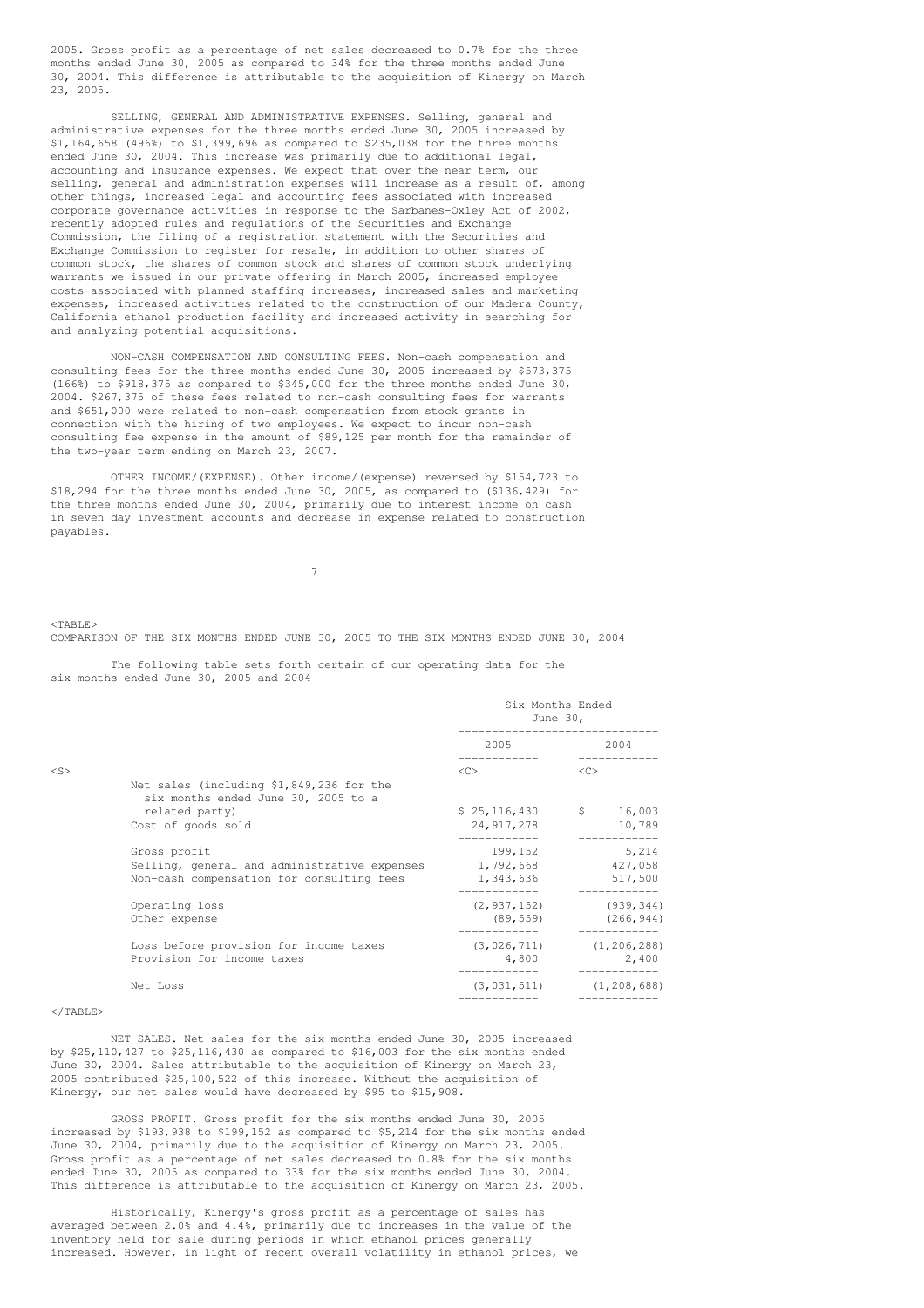anticipate that until we either complete the acquisition of PBI and/or complete our facility and commence the business of ethanol production thereby obtaining the benefits of higher profit margins associated with production activities as compared to marketing and distribution activities, our gross profit as a percentage of sales will be closer to 1.0%. This is also true in light of our agreement with PBI, which we expect will result in obtaining a 1.0% gross profit on the sale of PBI's ethanol. We believe that this level of gross profit is more typical of the ethanol marketing industry.

SELLING, GENERAL AND ADMINISTRATIVE EXPENSES. Selling, general and administrative expenses for the six months ended June 30, 2005 increased by \$1,365,610 (313%) to \$1,792,668 as compared to \$427,058 for the six months ended June 30, 2004. This increase was primarily due to additional legal, accounting and insurance expenses. We expect that over the near term, our selling, general and administration expenses will increase as a result of, among other things, increased legal and accounting fees associated with increased corporate governance activities in response to the Sarbanes-Oxley Act of 2002, recently adopted rules and regulations of the Securities and Exchange Commission, the filing of a registration statement with the Securities and Exchange Commission

8

to register for resale the shares of common stock and shares of common stock underlying warrants we issued in our private offering in March 2005, increased employee costs associated with planned staffing increases, increased sales and marketing expenses, increased activities related to the construction of our Madera County, California ethanol production facility and increased activity in searching for and analyzing potential acquisitions.

NON-CASH COMPENSATION AND CONSULTING FEES. Non-cash compensation and consulting fees for the six months ended June 30, 2005 increased by \$826,136 (166%) to \$1,343,636 as compared to \$517,500 for the six months ended June 30, 2004. \$460,386 of these fees related to non-cash consulting fees for warrants, \$651,000 related to non-cash compensation from stock grants in connection with the hiring of two employees and 232,250 related to a stock grant that vested upon closing of the share exchange transaction, March 23, 2005. We expect to incur non-cash consulting fee expense in the amount of \$89,125 per month for the remainder of the two-year term ending on March 23, 2007.

OTHER INCOME/(EXPENSE). Other income/(expense) decreased by \$177,385 to  $$(89,559)$  for the six months ended June 30, 2005 as compared to  $$266,944)$  for the six months ended June 30, 2004, primarily due to interest income on cash in seven day investment accounts and decrease in expense related to construction payables.

### LIQUIDITY AND CAPITAL RESOURCES

During the six months ended June 30, 2005, we funded our operations primarily from the approximately \$19,212,252 in net proceeds we received in connection with a private offering of equity securities on March 23, 2005, as described below. As of June 30, 2005, we had working capital of \$15,734,748, which represented a \$16,759,495 increase from negative working capital of \$1,024,747 at December 31, 2004, primarily due to the proceeds from the private offering. As of June 30, 2005 and December 31, 2004, we had accumulated deficits of \$6,692,757 and \$3,661,246, respectively, and cash and cash equivalents of \$16,427,839 and \$42, respectively.

Accounts receivable increased \$2,103,736 (250%) during the six months ended June 30, 2005 from \$8,464 as of December 31, 2004 to \$2,112,200 as of June 30, 2005. Sales attributable to the acquisition of Kinergy contributed substantially all of this increase.

Inventory balances increased \$1,111,960 (100%) during the six months ended June 30, 2005, from \$0 as of December 31, 2004 to \$1,111,960 as of June 30, 2005 because of the acquisition of Kinergy. Inventory represented 2.7% of our total assets as of June 30, 2005.

Cash used in our operating activities totaled \$695,259 for the six months ended June 30, 2005 as compared to cash used by operating activities of \$270,529 for the six months ended June 30, 2004. This \$424,730 increase in cash used in operating activities primarily resulted from an increase in inventories and pre-paid expenses.

Cash used in our investing activities totaled \$2,156,696 for the six months ended June 30, 2005 as compared to \$556,846 of cash used for the six months ended June 30, 2004. Included in the results for the six months ended June 30, 2005 are net cash of \$457,808 used to acquire Kinergy and ReEnergy, net cash of \$2,845,742 used to purchase property, plant and equipment and net cash of \$1,146,854 that we acquired in connection with the acquisition of Accessity, Kinergy and ReEnergy.

Cash provided by our financing activities totaled \$19,279,752 for the six months ended June 30, 2005 as compared to \$716,339 for the six months ended June 30, 2004. The change is primarily due to the net proceeds of \$18,895,354 from a private offering of equity securities on March 23, 2005, as described below.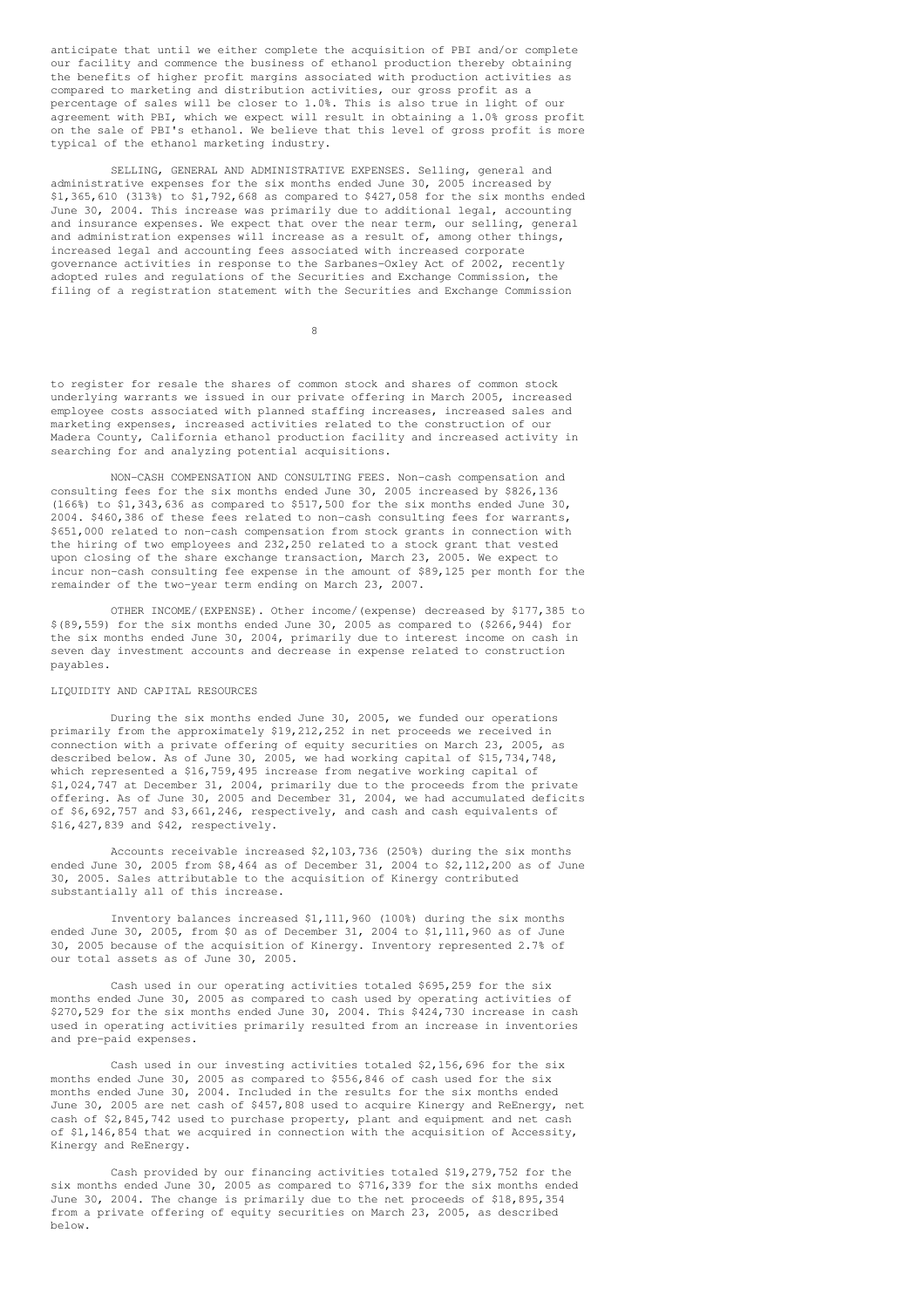On March 23, 2005, we issued to 63 accredited investors in a private offering an aggregate of 7,000,000 shares of common stock at a purchase price of \$3.00 per share, two-year investor warrants to purchase 1,400,000 shares of common stock at an exercise price of \$3.00 per share and two-year investor warrants to purchase 700,000 shares of common stock at an exercise price of \$5.00 per share, for total gross proceeds of approximately \$21,000,000. We paid cash placement agent fees and expenses of approximately \$1,850,400 and issued five-year placement agent warrants to purchase 678,000 shares of common stock at an exercise price of \$3.00 per share in connection with the offering. Additional costs related to the financing include legal, accounting and consulting fees that totaled approximately \$270,658 through June 30, 2005 and continue to be incurred in connection with various securities filings and the resale registration statement described below.

We are obligated under a Registration Rights Agreement to file, on the 151st day following March 23, 2005, a Registration Statement with the Securities and Exchange Commission registering for resale shares of common stock, and shares of common stock underlying investor warrants and certain of the placement agent warrants, issued in connection with the private offering. If we (i) do not file the Registration Statement within the time period prescribed, or (ii) fail to file with the Securities and Exchange Commission a request for acceleration in accordance with Rule 461 promulgated under the Securities Act of 1933, within five trading days of the date that we are notified (orally or in writing, whichever is earlier) by the Securities and Exchange Commission that the Registration Statement will not be "reviewed," or is not subject to further review, or (iii) the Registration Statement filed or required to be filed under the Registration Rights Agreement is not declared effective by the Securities and Exchange Commission on or before 225 days following March 23, 2005, or (iv) after the Registration Statement is first declared effective by the Securities and Exchange Commission, it ceases for any reason to remain continuously effective as to all securities registered thereunder, or the holders of such securities are not permitted to utilize the prospectus contained in the Registration Statement to resell such securities, for more than an aggregate of 45 trading days during any 12-month period (which need not be consecutive trading days) (any such failure or breach being referred to as an "Event," and for purposes of clause (i) or (iii) the date on which such Event occurs, or for purposes of clause (ii) the date on which such five-trading day period is exceeded, or for purposes of clause (iv) the date on which such 45-trading day-period is exceeded being referred to as "Event Date"), then in addition to any other rights the holders of such securities may have under the Registration Statement or under applicable law, then, on each such Event Date and on each monthly anniversary of each such Event Date (if the applicable Event shall not have been cured by such date) until the applicable Event is cured, we are required to pay to each such holder an amount in cash, as partial liquidated damages and not as a penalty, equal to 2.0% of the aggregate purchase price paid by such holder pursuant to the Securities Purchase Agreement relating to such securities then held by such holder. If we fail to pay any partial liquidated damages in full within seven days after the date payable, we are required to pay interest thereon at a rate of 18% per annum (or such lesser maximum amount that is permitted to be paid by applicable law) to such holder, accruing daily from the date such partial liquidated damages are due until such amounts, plus all such interest thereon, are paid in full. The partial liquidated damages are to apply on a daily pro-rata basis for any portion of a month prior to the cure of an Event.

The Registration Rights Agreement also provides for customary piggy-back registration rights whereby holders of shares of our common stock, or warrants to purchase shares of our common stock, can cause us to register such shares for resale in connection with our filing of a Registration Statement with the Securities and Exchange Commission to register shares in another offering. The Registration Rights Agreement also contains customary representations and warranties, covenants and limitations.

We have used a portion of the net proceeds from the March 2005 private placement to fund our working capital requirements and begin site preparation at the Madera County, California facility. We expect to use the remainder of the net proceeds to fund our working capital requirements over the next 12 months

10

and to initiate construction of our first ethanol production facility in Madera County, California. We expect that the proceeds used to initiate construction will be used primarily for site preparation, acquisition of equipment and engineering services. Significant additional funding is required to complete construction of our first ethanol facility in Madera County, California. No assurances can me be made that we will be successful in obtaining these additional funds. See "Risk Factors."

We believe that current and future available capital resources, revenues generated from operations, and other existing sources of liquidity, including the credit facilities we have and the remaining proceeds we have from the March 2005 private offering, will be adequate to meet our anticipated working capital and capital expenditure requirements for at least the next twelve months. If, however, our capital requirements or cash flow vary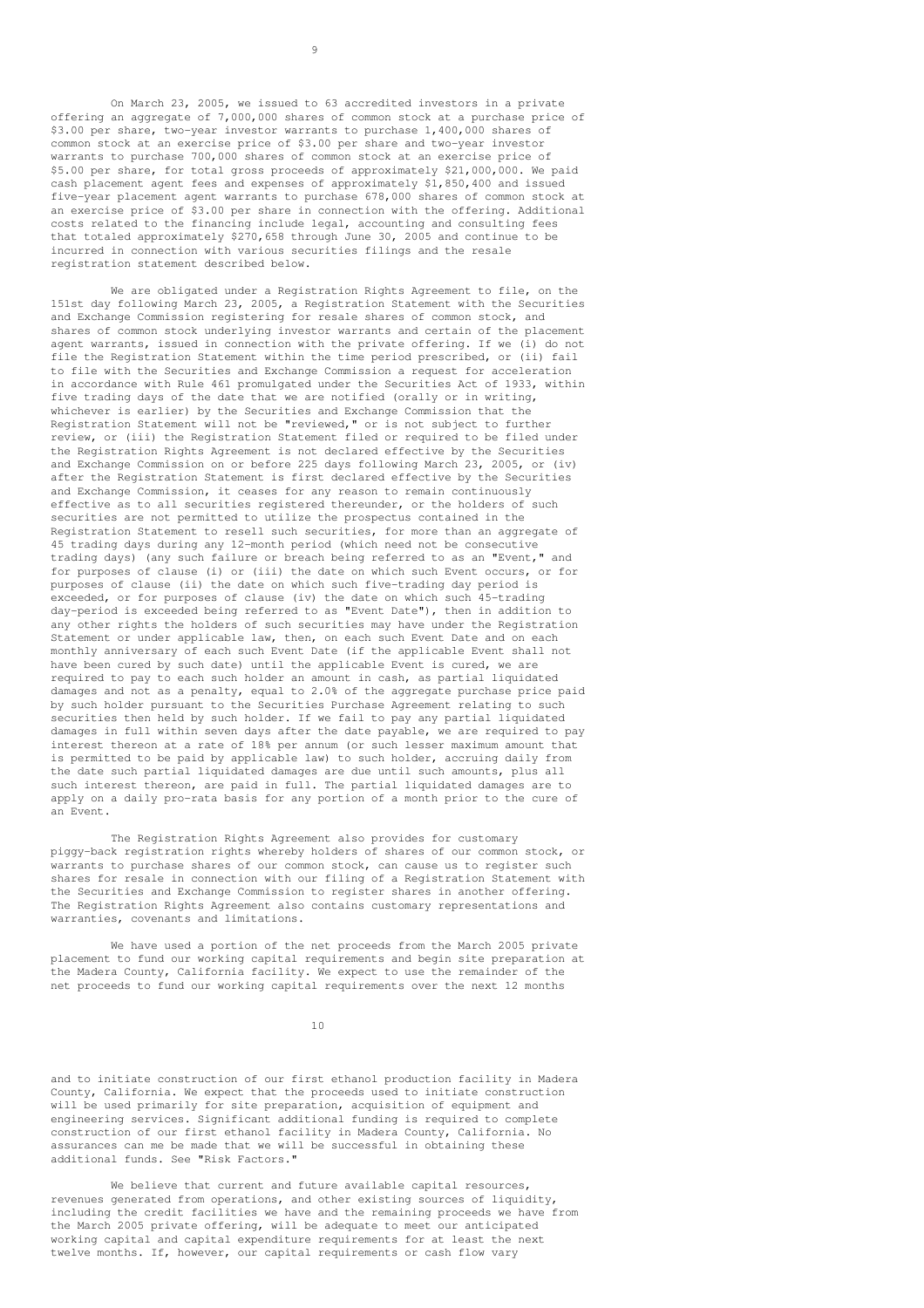materially from our current projections, if unforeseen circumstances occur, or if we require a significant amount of cash to fund future acquisitions, we may require additional financing. Our failure to raise capital, if needed, could restrict our growth, limit our development of new products or hinder our ability to compete.

### EFFECTS OF INFLATION

The impact of inflation and changing prices has not been significant on the financial condition or results of operations of either our company or our operating subsidiaries.

### IMPACTS OF NEW ACCOUNTING PRONOUNCEMENTS

In November 2004, the Financial Accounting Standards Board ("FASB") issued SFAS No. 151, "Inventory Costs, an amendment of ARB No. 43, Chapter 4," SFAS No. 151 clarifies that abnormal inventory costs such as costs of idle facilities, excess freight and handling costs, and wasted materials (spoilage) are required to be recognized as current period costs. The provisions of SFAS No. 151 are effective for our fiscal 2006. We are currently evaluating the provisions of SFAS No. 151 and do not expect that adoption will have a material effect on our financial position, results of operations or cash flows.

In December 2004, the FASB issued SFAS 123R, SHARE-BASED PAYMENT ("SFAS 123R") which is a revision of SFAS 123 and supersedes Accounting Principles Board ("APB") 25, ACCOUNTING FOR STOCK ISSUED TO EMPLOYEES ("APB 25"). Among other items, SFAS 123R eliminates the use of APB 25 and the intrinsic value method of accounting, and requires companies to recognize the cost of employee services received in exchange for awards of equity instruments, based on the grant date fair value of those awards, in the financial statements. The effective date of SFAS 123R is the first reporting period beginning after December 15, 2005. SFAS 123R permits companies to adopt its requirements using either a "modified prospective" method, or a "modified retrospective" method. Under the "modified prospective" method, compensation cost is recognized in the financial statements beginning with the effective date, based on the requirements of SFAS 123R for all share-based payments granted after that date, and based on the requirements of SFAS 123 for all unvested awards granted prior to the effective date of SFAS 123R. Under the "modified retrospective" method, the requirements are the same as under the "modified prospective" method, but also permits entities to restate financial statements of previous periods based on pro forma disclosures made in accordance with SFAS 123.

We currently utilize a standard option pricing model  $(i.e.,$ Black-Scholes) to measure the fair value of stock options granted to employees. While SFAS 123R permits entities to continue to use such a model, the standard also permits the use of a "lattice" model. We have not yet determined which model we will use to measure the fair value of employee stock options upon the adoption of SFAS 123R.

11

We currently expect to adopt SFAS 123R effective January 1, 2006. However, because we have not yet determined which of the aforementioned adoption methods we will use, we have not yet determined the impact of adopting SFAS 123R.

### RISK FACTORS

AN INVESTMENT IN OUR COMMON STOCK INVOLVES A HIGH DEGREE OF RISK. IN ADDITION TO THE OTHER INFORMATION IN THIS REPORT AND IN OUR OTHER FILINGS WITH THE SECURITIES AND EXCHANGE COMMISSION, INCLUDING OUR SUBSEQUENT REPORTS ON FORMS 10-QSB AND 8-K, YOU SHOULD CAREFULLY CONSIDER THE FOLLOWING RISK FACTORS BEFORE DECIDING TO INVEST IN SHARES OF OUR COMMON STOCK OR TO MAINTAIN OR INCREASE YOUR INVESTMENT IN SHARES OF OUR COMMON STOCK. IF ANY OF THE FOLLOWING RISKS ACTUALLY OCCUR, IT IS LIKELY THAT OUR BUSINESS, FINANCIAL CONDITION AND RESULTS OF OPERATIONS COULD BE SERIOUSLY HARMED. AS A RESULT, THE TRADING PRICE OF OUR COMMON STOCK COULD DECLINE, AND YOU COULD LOSE PART OR ALL OF YOUR INVESTMENT.

### RISKS RELATED TO OUR COMBINED OPERATIONS

WE HAVE INCURRED SIGNIFICANT LOSSES IN THE PAST AND WE MAY INCUR SIGNIFICANT LOSSES IN THE FUTURE. IF WE CONTINUE TO INCUR LOSSES, WE WILL EXPERIENCE NEGATIVE CASH FLOW, WHICH MAY HAMPER OUR OPERATIONS, MAY PREVENT US FROM EXPANDING OUR BUSINESS AND MAY CAUSE OUR STOCK PRICE TO DECLINE.

We have incurred losses in the past. As of June 30, 2005, we had an accumulated deficit of approximately \$6.7 million. For the six months ended June 30, 2005, we incurred a net loss of approximately \$3.0 million. We expect to incur losses for the foreseeable future and at least until the completion of our planned ethanol production facility. Unless we are able to complete our acquisition of PBI, we estimate that the earliest completion date of our ethanol production facility in Madera County, and as a result, our earliest date of ethanol production, will not occur until the fourth quarter of 2006. We expect to rely on cash from operations and debt and equity financing to fund all of the cash requirements of our business. If our net losses continue, we will experience negative cash flow, which may hamper current operations and may prevent us from expanding our business. We cannot assure you that we will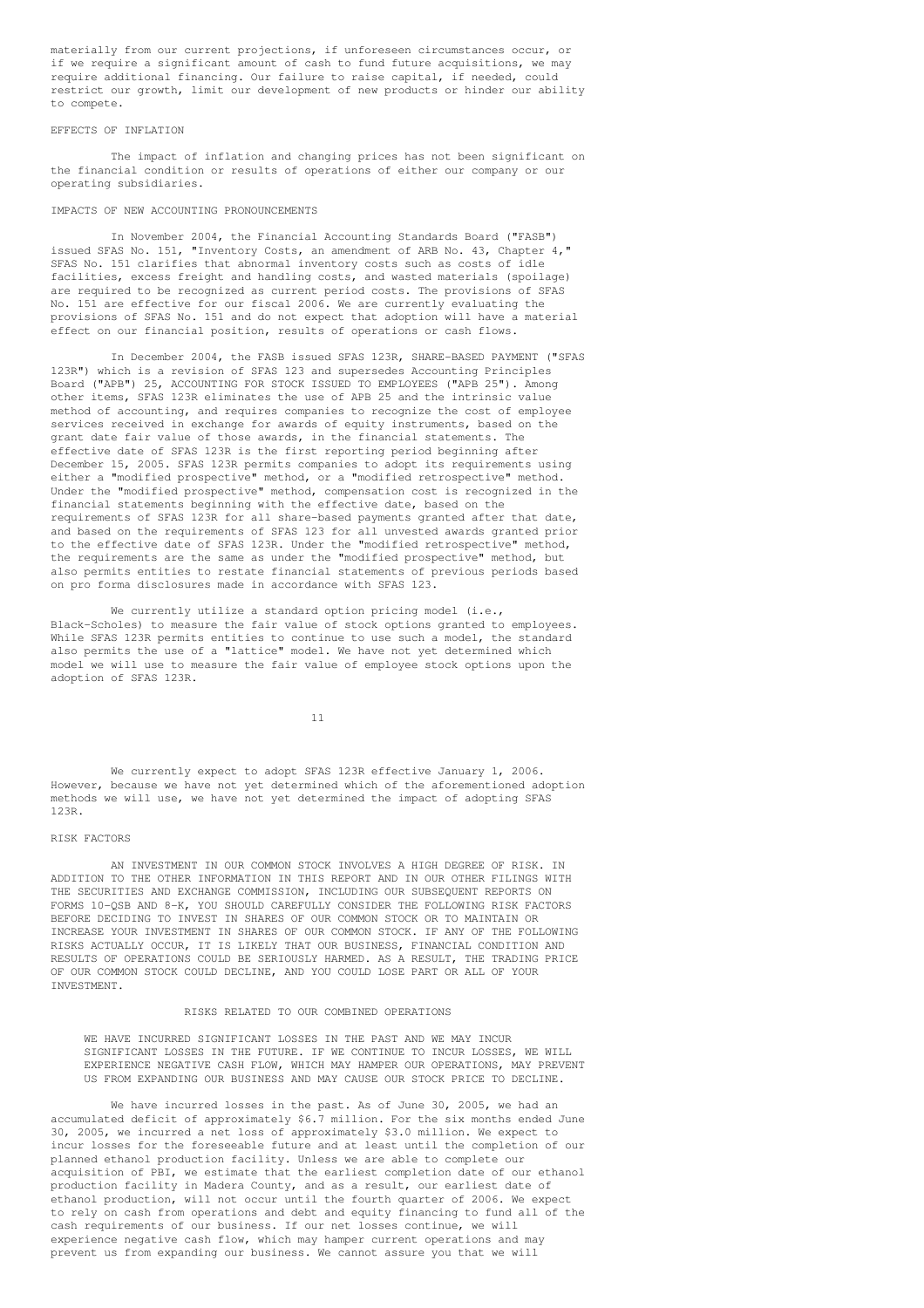attain, sustain or increase profitability on a quarterly or annual basis in the future. If we do not achieve, sustain or increase profitability, our business will be adversely affected and our stock price may decline.

THE HIGH CONCENTRATION OF OUR SALES WITHIN THE ETHANOL PRODUCTION AND MARKETING INDUSTRY COULD RESULT IN A SIGNIFICANT REDUCTION IN SALES AND NEGATIVELY AFFECT OUR PROFITABILITY IF DEMAND FOR ETHANOL DECLINES.

Our revenue is and will continue to be derived primarily from sales of ethanol. Currently, the predominant oxygenate used to blend with gasoline is ethanol. Ethanol competes with several other existing products and other alternative products could also be developed for use as fuel additives. In addition, some studies, including a study conducted at the University of California, Berkeley in 2003, suggest that producing ethanol from corn requires burning as much as twice the amount of gasoline already used in cars, thereby harming the environment more than pure gasoline. We expect to be completely focused on the production and marketing of ethanol and its co-products for the foreseeable future. There can be no assurance that we will be able to shift our business focus away from the production and marketing of ethanol to other renewable fuels or competing products. Accordingly, an industry shift away from ethanol or the emergence of new competing products may reduce the demand for ethanol. A downturn in the demand for ethanol would significantly and adversely affect our sale and profitabililty.

12

WE PLAN TO FUND A SUBSTANTIAL MAJORITY OF THE ACQUISITION COST OF PBI AND CONSTRUCTION COSTS OF OUR PLANNED ETHANOL PRODUCTION FACILITY THROUGH THE ISSUANCE OF A SUBSTANTIAL AMOUNT OF DEBT, RESULTING IN SUBSTANTIAL DEBT SERVICE REQUIREMENTS THAT COULD REDUCE THE VALUE OF YOUR INVESTMENT.

We have executed an agreement to acquire PBI, a company that has constructed an ethanol production facility in Goshen, California. We plan to fund a substantial majority of the acquisition costs of PBI and construction costs of our planned ethanol production facility through the issuance of a substantial amount of debt. We anticipate that we will need to raise approximately \$40.0 million and another \$60.0 million in debt financing to acquire PBI and to construct our first ethanol production facility, respectively. As a result, our capital structure will be highly leveraged. Our debt levels and debt service requirements could have important consequences which could reduce the value of vour investment, including:

- o limiting our ability to borrow additional amounts for operating capital or other purposes and causing us to be able to borrow additional funds only on unfavorable terms; o reducing funds available for operations and distributions
- because a substantial portion of our cash flow will be used to pay interest and principal on our debt; o making us vulnerable to increases in prevailing interest
- rates; o placing us at a competitive disadvantage because we may be
- substantially more leveraged than some of our competitors; o subjecting all or substantially all of our assets to liens, which means that there may be no assets left for our
- stockholders in the event of a liquidation; and o limiting our ability to adjust to changing market conditions,
- which could increase our vulnerability to a downturn in our business or general economic conditions.

If we are unable to pay our debt service obligations, we could be forced to reduce or eliminate dividends to our stockholders, if they were to commence, and/or reduce or eliminated needed capital expenditures. It is possible that we could be forced to sell assets, seek to obtain additional equity capital or refinance or restructure all or a portion of our debt on substantially less favorable terms. In the event that we are unable to refinance our all or a portion of our debt or raise funds through asset sales, sales of equity or otherwise, our business may be adversely affected, we may be forced to liquidate and you could lose your entire investment.

FOLLOWING THE CLOSING OF OUR ANTICIPATED DEBT FINANCING, OUR LENDERS MAY REQUIRE US TO ABIDE BY RESTRICTIVE LOAN COVENANTS THAT MAY HINDER OUR ABILITY TO OPERATE AND REDUCE OUR PROFITABILITY.

We expect that following the closing of our anticipated debt financing, the loan agreements governing our debt financing will contain a number of restrictive affirmative and negative covenants. These covenants may limit our ability to, among other things:

- o incur additional indebtedness;
- o make capital expenditures in excess of prescribed thresholds;
- o pay dividends to our stockholders;
- o make various investments;<br>o create liens on our asset:
- o create liens on our assets;
- o utilize the proceeds of asset sales; or<br>o merge or consolidate or dispose of all of
- merge or consolidate or dispose of all or substantially all of our assets.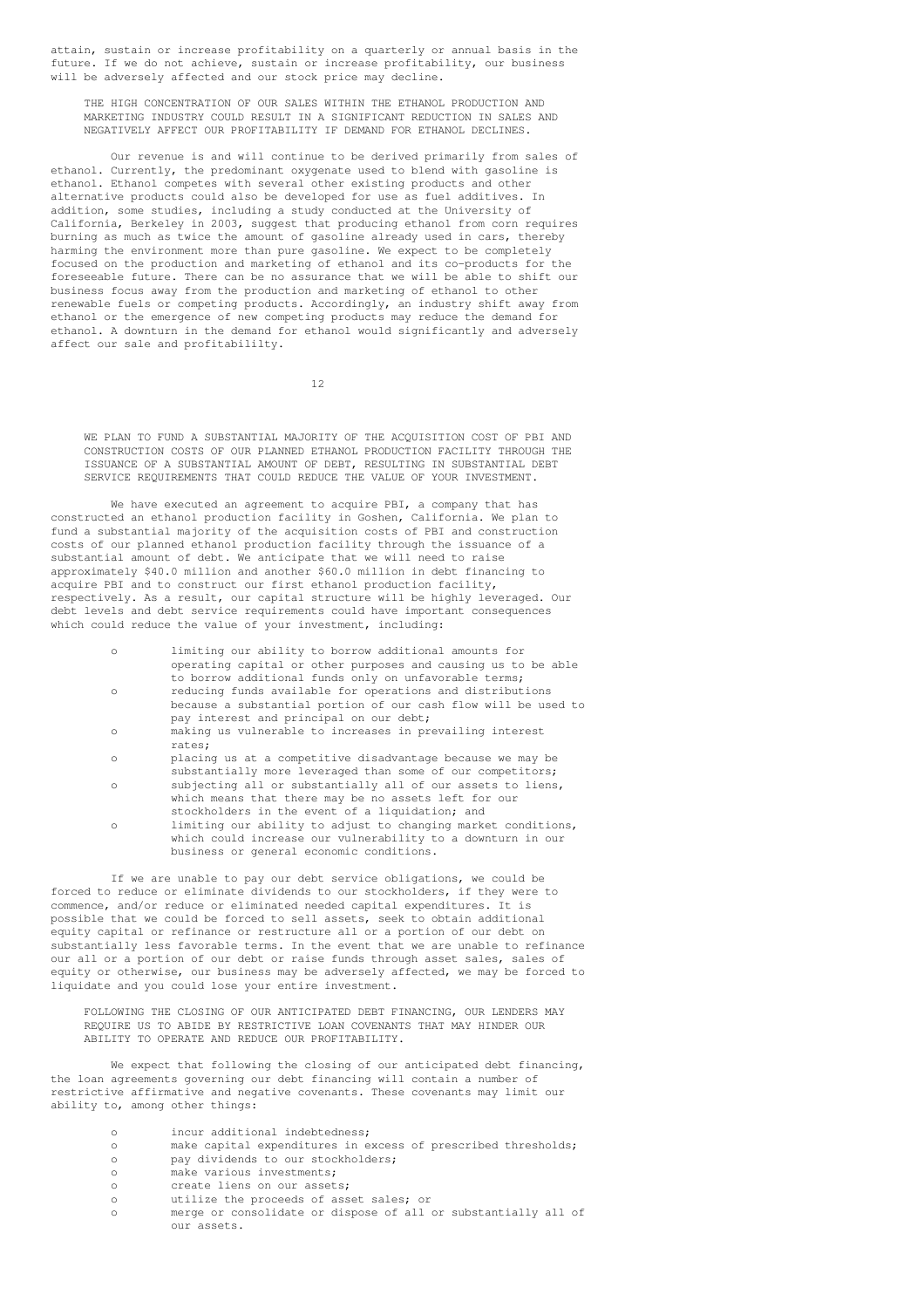We also will likely be required to maintain specified financial ratios, including minimum cash flow coverage, minimum working capital and minimum net worth. We also may be required to utilize a portion of any excess cash flow generated by operations to prepay our debt. A breach of any of these covenants or requirements could result in a default under our debt agreements. If we default, and if such default is not cured or waived, a lender could, among other remedies, accelerate our debt and declare the debt immediately due and payable. If this occurs, we may not be able to repay or borrow sufficient funds to refinance our debt. Even if new financing is available, it may not be on terms that are acceptable. Such an occurrence could cause us to cease building our ethanol production facility, or if our facility is already constructed, such an occurrence could cause us to cease or curtail operations. We cannot assure you that our future operating results will be sufficient to achieve compliance with such covenants and requirements, or in the event of a default, to remedy such default.

GOVERNMENTAL REGULATIONS OR THE REPEAL OR MODIFICATION OF VARIOUS TAX INCENTIVES FAVORING THE USE OF ETHANOL COULD ADVERSELY AFFECT OUR BUSINESS, FINANCIAL CONDITION AND RESULTS OF OPERATIONS.

Our business is subject to extensive regulation by federal, state and local governmental agencies. We cannot predict in what manner or to what extent governmental regulations will harm our business or the ethanol production and marketing industry in general. For example the recent energy bill signed into law by President Bush includes a national renewable fuels standard that requires refiners to blend a percentage of renewable fuels into gasoline. This legislation replaces the current oxygenate requirements in the State of California and may potentially decrease the demand for ethanol in the State of California. If the demand for ethanol in the Sate of California decreases, our business, financial condition and results of operations would be materially and adversely affected.

The fuel ethanol business benefits significantly from tax incentive policies and environmental regulations that favor the use of ethanol in motor fuel blends in the United States. Currently, a gasoline marketer that sells gasoline without ethanol must pay a federal tax of \$0.18 per gallon compared to \$0.13 per gallon for gasoline that is blended with 10% ethanol. Smaller credits are available for gasoline blended with lesser percentages of ethanol. The repeal or substantial modification of the federal excise tax exemption for ethanol-blended gasoline or, to a lesser extent, other federal or state policies and regulations that encourage the use of ethanol could have a detrimental effect on the ethanol production and marketing industry and materially and adversely affect our business and results of operations.

VIOLATIONS OF ENVIRONMENTAL REGULATIONS COULD SUBJECT US TO SEVERE PENALTIES AND MATERIALLY AND ADVERSELY AFFECT OUR BUSINESS, RESULTS OF OPERATIONS AND FINANCIAL CONDITION.

The production and sale of ethanol is subject to regulation by agencies of the federal government, including, but not limited to, the EPA, as well as other agencies in each jurisdiction in which ethanol is produced, sold, stored or transported. Environmental laws and regulations that affect our operations are extensive and have become progressively more stringent. Applicable laws and regulations are subject to change, which could be made retroactively. Violations of environmental laws and regulations or permit conditions can result in substantial penalties, injunctive orders compelling installation of additional controls, civil and criminal sanctions, permit revocations and/or facility shutdowns. If significant unforeseen liabilities arise for corrective action or other compliance, our business, results of operations and financial condition could be materially and adversely affected.

14

WE RELY HEAVILY ON OUR PRESIDENT AND CHIEF EXECUTIVE OFFICER, NEIL KOEHLER. THE LOSS OF HIS SERVICES COULD ADVERSELY AFFECT OUR ABILITY TO SOURCE ETHANOL FROM OUR KEY SUPPLIERS AND OUR ABILITY TO SELL ETHANOL TO OUR CUSTOMERS.

Our success depends, to a significant extent, upon the continued services of Neil Koehler, who is our President and Chief Executive Officer. For example, Mr. Koehler has developed key personal relationships with our ethanol suppliers and customers. We greatly rely on these relationships in the conduct of our operations and the execution of our business strategies. The loss of Mr. Koehler could, therefore, result in the loss of our favorable relationships with one or more of our ethanol suppliers and customers. In addition, Mr. Koehler has considerable experience in the construction, start-up and operation of ethanol production facilities and in the ethanol marketing business. Although we have entered into an employment agreement with Mr. Koehler, that agreement is of limited duration and is subject to early termination by Mr. Koehler under certain circumstances. In addition, we do not maintain "key person" life insurance covering Mr. Koehler or any other executive officer. The loss of Mr. Koehler could significantly delay or prevent the achievement of our business objectives. Consequently, the loss of Mr. Koehler could adversely affect our business, financial condition and results of operations.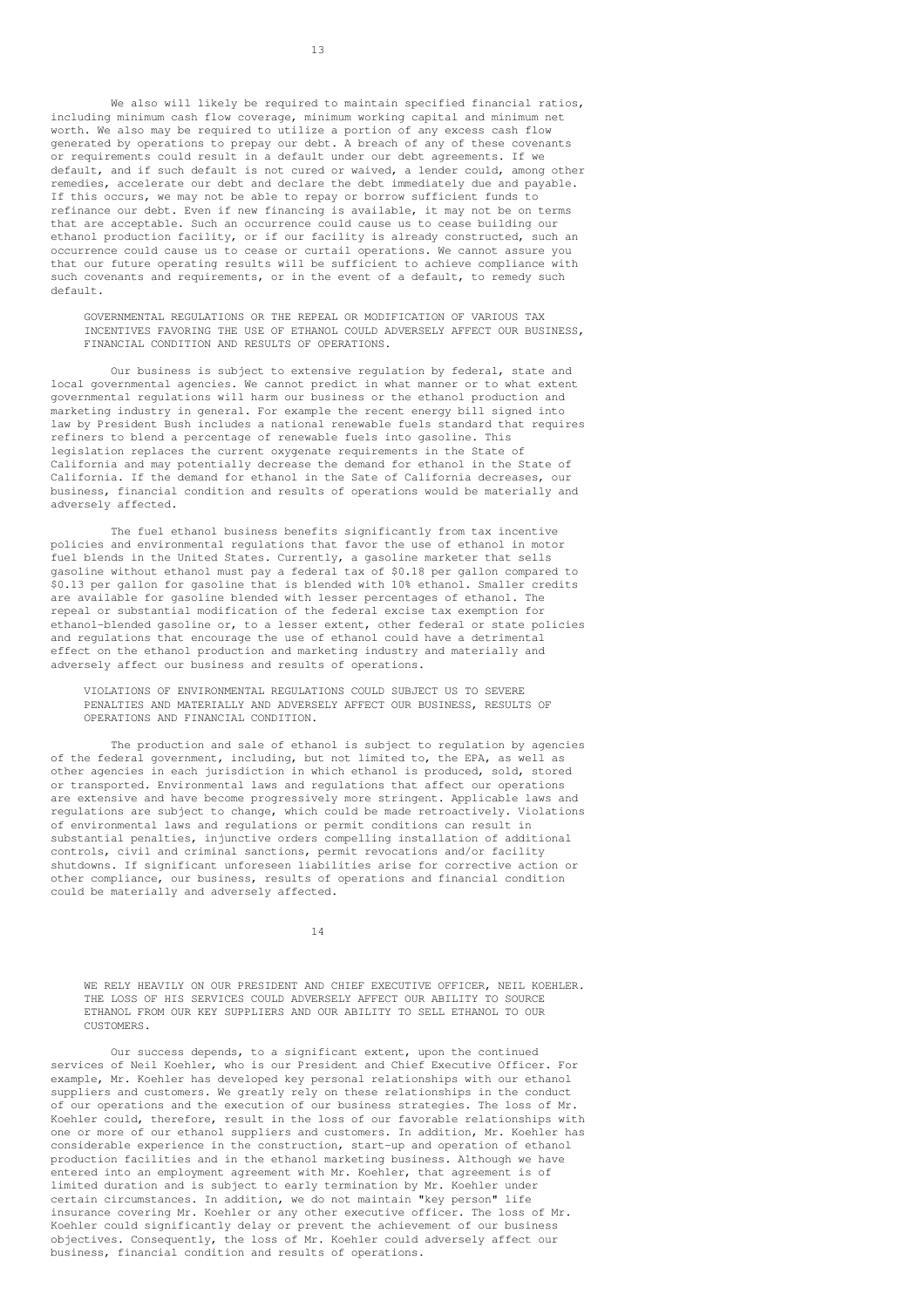THE ETHANOL PRODUCTION AND MARKETING INDUSTRY IS EXTREMELY COMPETITIVE. MANY OF OUR SIGNIFICANT COMPETITORS HAVE GREATER FINANCIAL AND OTHER RESOURCES THAN WE DO AND ONE OR MORE OF THESE COMPETITORS COULD USE THEIR GREATER RESOURCES TO GAIN MARKET SHARE AT OUR EXPENSE.

The ethanol production and marketing industry is extremely competitive. Many of our significant competitors in the ethanol production and marketing industry, have substantially greater production, financial, research and development, personnel and marketing resources than we do. As a result, each of these companies may be able to compete more aggressively and sustain that competition over a longer period of time than we could. Our lack of resources relative to many of our significant competitors may cause us to fail to anticipate or respond adequately to new developments and other competitive pressures. This failure could reduce our competitiveness and cause a decline in our market share and sales.

OUR FAILURE TO ATTRACT AND RETAIN KEY PERSONNEL COULD ADVERSELY AFFECT OUR BUSINESS, FINANCIAL CONDITION AND RESULTS OF OPERATIONS.

Our future success is dependent in part on our ability to attract and retain certain key personnel. We currently have few employees and need to attract additional skilled technical, clerical and managerial personnel in all areas of our business to continue to grow. The competition for such individuals in the growing ethanol production and marketing industry is intense. There can be no assurance that we will be able to retain our existing personnel or attract additional qualified personnel in the future. If we are unable to attract and retain key personnel, our business, financial condition and results of operations could be adversely affected.

OUR MANAGEMENT MAY FAIL TO SUCCESSFULLY INTEGRATE THE BUSINESS OF KINERGY WITH THE PROPOSED ETHANOL PRODUCTION BUSINESS OF PBI OR PEI CALIFORNIA, OR BOTH, WHICH COULD ADVERSELY AFFECT OUR BUSINESS, FINANCIAL CONDITION AND RESULTS OF OPERATIONS.

Integrating the business of Kinergy with the proposed ethanol production businesses of PBI and PEI California will be complex, time-consuming and expensive, and our management may fail to successfully integrate these businesses. Each of Kinergy, PBI and PEI California were previously operated independently, each with its own business or proposed business, culture, clients, employees and systems. Since March 2005, Kinergy and PEI California have been be operated as a combined organization, utilizing common information and communication systems, operating procedures, financial controls and human resources practices, including benefits, training and professional development

15

programs. If the acquisition of PBI occurs, it will be consolidated with the businesses of Kinergy and PEI California. We may experience substantial difficulties, costs and delays relating to our efforts to integrate the business of Kinergy and the proposed ethanol production business of PBI or PEI California. These may include the diversion of management resources from our core ethanol marketing business, the potential incompatibility of business cultures and the costs and delays in implementing common systems and procedures. Any one or all of these factors may cause increased operating costs or the loss of key customers and employees, either of which could adversely affect our business, financial condition and results of operations.

OUR FAILURE TO MANAGE OUR GROWTH EFFECTIVELY COULD IMPAIR OUR BUSINESS.

Our strategy envisions a period of rapid growth that may impose a significant burden on our administrative and operational resources. The growth of our business, and in particular, the proposed acquisition of PBI and the construction of our planned ethanol production facility, will require significant investments of capital and management's close attention. Our ability to effectively manage our growth will require us to substantially expand the capabilities of our administrative and operational resources and to attract, train, manage and retain qualified management, technicians and other personnel. There can be no assurance that we will be able to do so. In addition, our failure to successfully manage our growth could result in our sales not increasing commensurately with our capital investments. If we are unable to successfully manage our growth, our business, financial condition and results of operations could be materially and adversely affected.

INSURANCE COVERAGE MAY BE INADEQUATE OR UNAVAILABLE TO PROTECT US FROM LOSSES ASSOCIATED WITH OUR PLANS AND OPERATIONS, WHICH MAY ADVERSELY AFFECT OUR BUSINESS AND FINANCIAL CONDITION

Insurance coverage may be inadequate or unavailable to protect us from losses associated with our plans and operations. Events may occur for which no insurance is available or for which insurance is not available on terms that are reasonably acceptable. In addition, events may occur for which our insurance inadequately covers the associated losses. Losses from an uninsured or underinsured event, such as, but not limited to, earthquakes, floods, war, riot, acts of terrorism or other risks may be uninsured or underinsured and such a loss may adversely affect our business and financial condition. In addition, we operate in an industry that is subject to heavy environmental regulation and we are undertaking to acquire PBI, a company that owns an existing ethanol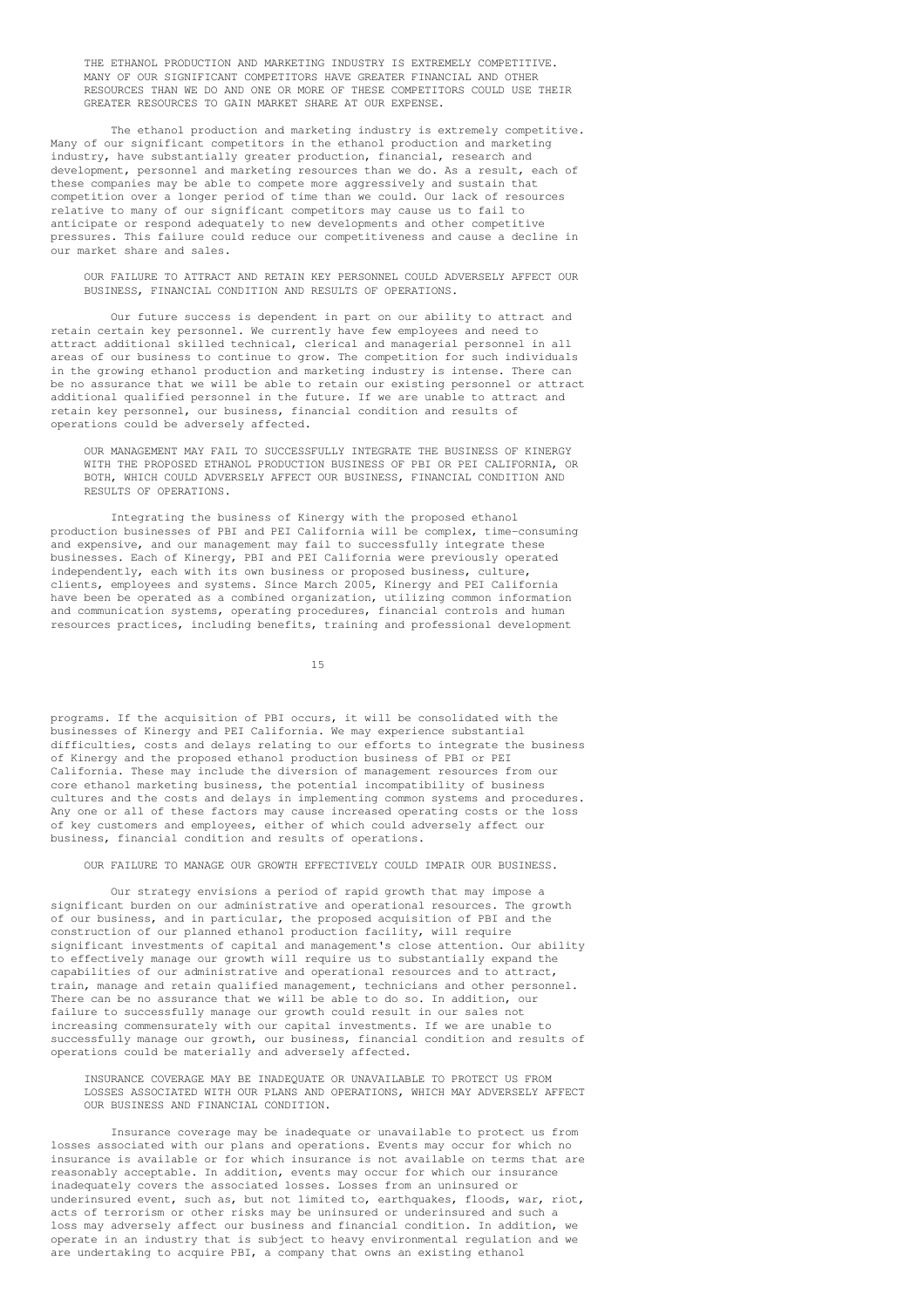production facility, and construct an additional ethanol production facility, all of which subject us to substantial losses upon the occurrence of certain events such as the discharge of a hazardous substance or a catastrophic event such as an explosion or fire during or following the acquisition of PBI or construction of our ethanol production facility. In the event of a loss, any failure to obtain and maintain insurance, with adequate policy limits and/or self-retention limits, may adversely affect our business and financial condition.

### RISKS RELATED TO OUR COMMON STOCK

OUR COMMON STOCK HAS A SMALL PUBLIC FLOAT AND SHARES OF OUR COMMON STOCK ELIGIBLE FOR PUBLIC SALE COULD CAUSE THE MARKET PRICE OF OUR STOCK TO DROP, EVEN IF OUR BUSINESS IS DOING WELL, AND MAKE IT DIFFICULT FOR US TO RAISE ADDITIONAL CAPITAL THROUGH SALES OF EQUITY SECURITIES.

As of August 15, 2005, we had outstanding approximately 28.6 million shares of our common stock. Approximately 25.2 million of these shares were restricted under the Securities Act of 1933, including 9.3 million shares beneficially owned, as a group, by our executive officers, directors and 10% stockholders. Accordingly, our common stock has a public float of approximately 3.4 million shares held by a relatively small number of public investors.

16

We expect to register for resale approximately 16.1 million shares of our common stock, including shares of our common stock underlying warrants. If and when a registration statement covering these shares of common stock is declared effective, holders of these shares will be permitted, subject to few limitations, to freely sell such shares of common stock. We cannot predict the effect, if any, that future sales of shares of our common stock into the public market will have on the market price of our common stock. However, as a result of our small public float, sales of substantial amounts of common stock, including shares issued upon the exercise of stock options or warrants, or an anticipation that such sales could occur, may materially and adversely affect prevailing market prices for our common stock. Any adverse effect on the market price of our common stock could make it difficult for us to raise additional capital through sales of equity securities at a time and at a price that we deem appropriate.

OUR STOCK PRICE IS HIGHLY VOLATILE, WHICH COULD RESULT IN SUBSTANTIAL LOSSES FOR INVESTORS PURCHASING SHARES OF OUR COMMON STOCK AND IN LITIGATION AGAINST US.

The market price of our common stock has fluctuated significantly in the past and may continue to fluctuate significantly in the future. The market price of our common stock may continue to fluctuate in response to one or more of the following factors, many of which are beyond our control:

| $\Omega$ | the volume and timing of the receipt of orders for ethanol |
|----------|------------------------------------------------------------|
|          | from major customers;                                      |
| $\circ$  | competitive pricing pressures;                             |
| $\circ$  | our ability produce, sell and deliver ethanol on a         |
|          | cost-effective and timely basis;                           |
| $\Omega$ | our inability to obtain construction, acquisition, capital |
|          | equipment and/or working capital financing;                |
| $\circ$  | the introduction and announcement of new products and      |
|          | processes by our competitors;                              |
| $\circ$  | changing conditions in the ethanol and fuel markets;       |
| $\circ$  | changes in market valuations of similar companies;         |
| $\Omega$ | stock market price and volume fluctuations generally;      |
| $\circ$  | requiatory developments or increased enforcement;          |
| $\circ$  | fluctuations in our quarterly or annual operating results; |
| $\Omega$ | additions or departures of key personnel; and              |
| $\circ$  | future sales of our common stock or other securities.      |
|          |                                                            |

Furthermore, we believe that the economic conditions in California and other states, as well as the United States as a whole, could have a negative impact on our results of operations. Demand for ethanol products could also be adversely affected by a slow down in overall demand for oxygenate and gasoline additive products. The levels of our ethanol production and purchases for resale will be based upon forecasted demand. Accordingly, any inaccuracy in forecasting anticipated revenues and expenses could adversely affect our business. Furthermore, we recognize revenues from ethanol sales at the time of delivery. The failure to receive anticipated orders or to complete delivery in any quarterly period could adversely affect our results of operations for that period. Quarterly results are not necessarily indicative of future performance for any particular period, and we may not experience revenue growth or profitability on a quarterly or annual basis.

The price at which you purchase shares of our common stock may not be indicative of the price that will prevail in the trading market. You may be unable to sell your shares of common stock at or above your purchase price, which may result in substantial losses to you and which may include the complete loss of your investment. In the past, securities class action litigation has often been brought against a company following periods of stock price volatility. We may be the target of similar litigation in the future. Securities litigation could result in substantial costs and divert management's attention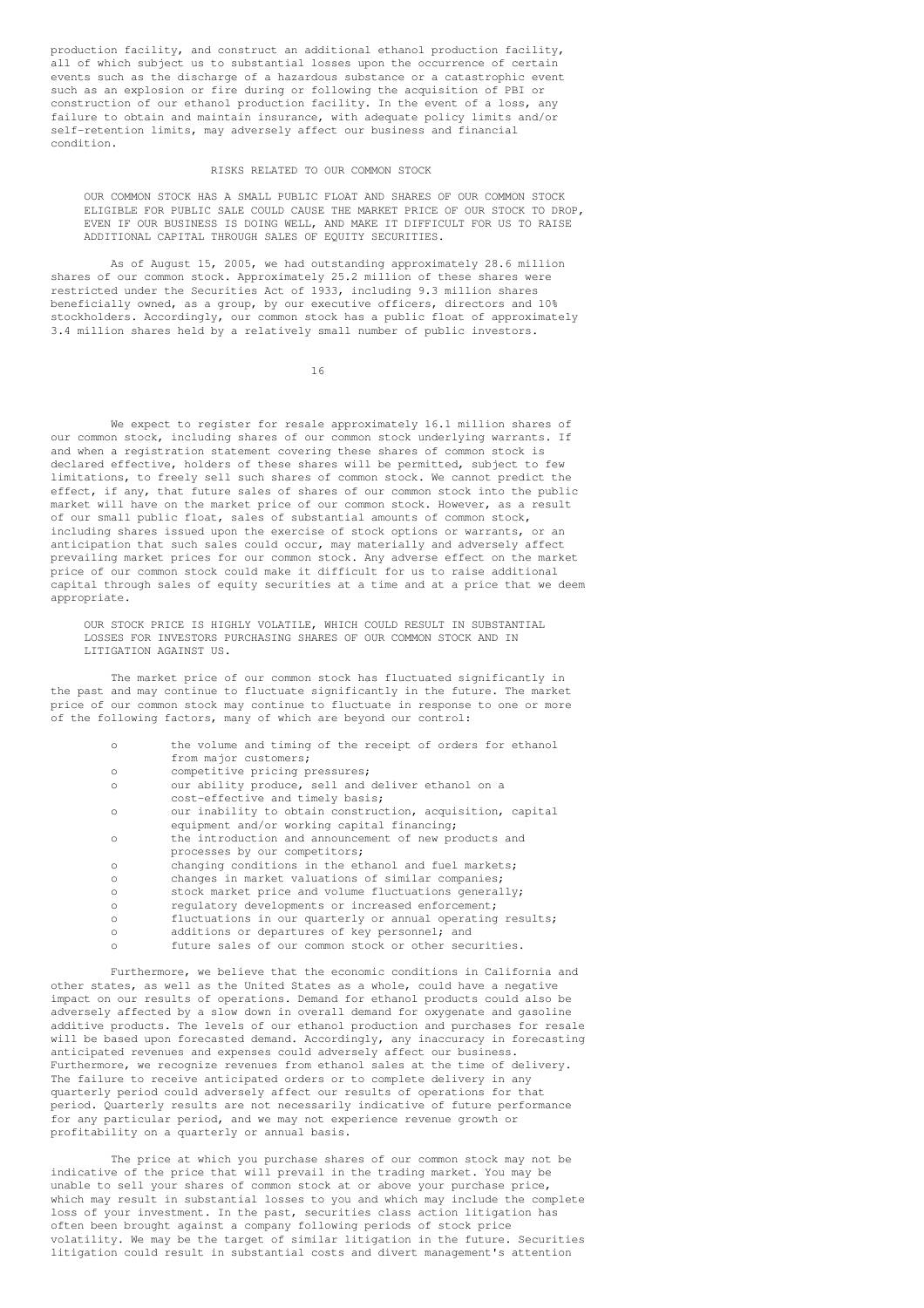and our resources away from our business. Any of the risks described above could adversely affect our business, financial condition and results of operations and also the price of our common stock.

17

### RISKS RELATING TO THE BUSINESS OF KINERGY

KINERGY'S PURCHASE AND SALE COMMITMENTS AS WELL AS ITS INVENTORY OF ETHANOL HELD FOR SALE SUBJECT US TO THE RISK OF FLUCTUATIONS IN THE PRICE OF ETHANOL, WHICH MAY RESULT IN LOWER OR EVEN NEGATIVE GROSS MARGINS AND WHICH COULD MATERIALLY AND ADVERSELY AFFECT OUR RESULTS OF OPERATIONS.

Kinergy's purchases and sales of ethanol are not always matched with sales and purchases of ethanol at established prices. As a standard business practice, Kinergy commits from time to time to the sale of ethanol to its customers without corresponding and commensurate commitments for the supply of ethanol from its suppliers, which subjects us to the risk of an increase in the price of ethanol. As a standard business practice, Kinergy also commits from time to time to the purchase of ethanol from its suppliers without corresponding and commensurate commitments for the purchase of ethanol by its customers, which subjects us to the risk of a decline in the price of ethanol. In addition, Kinergy's inventory of ethanol held for sale subjects us to the risk of a decline in the price of ethanol. Accordingly, our business is subject to fluctuations in the price of ethanol and these fluctuations may result in lower or even negative gross margins and which could materially and adversely affect our results of operations.

KINERGY DEPENDS ON A SMALL NUMBER OF CUSTOMERS FOR THE VAST MAJORITY OF ITS SALES. A REDUCTION IN BUSINESS FROM ANY OF THESE CUSTOMERS COULD CAUSE A SIGNIFICANT DECLINE IN OUR SALES AND RESULTS OF OPERATIONS.

The vast majority of Kinergy's sales are generated from a small number of customers. During the first six months of 2005, sales to Kinergy's two largest customers that provided 10% or more of total sales represented approximately 18% and 11%, respectively, representing an aggregate of approximately 29%, of our total sales. During 2004, sales to Kinergy's four largest customers that provided 10% or more of the total sales represented approximately 13%, 12%, 12% and 12%, respectively, representing an aggregate of approximately 49%, of our total sales. We expect that Kinergy will continue to depend for the foreseeable future upon a small number of customers for a significant majority of its sales. Kinergy's agreements with these customers generally do not require them to purchase any specified amount of ethanol or dollar amount of sales or to make any purchases whatsoever. Therefore, we cannot assure you that, in any future period, Kinergy's sales generated from these customers, individually or in the aggregate, will equal or exceed historical levels. We also cannot assure you that, if sales to any of these customers cease or decline, Kinergy will be able to replace these sales with sales to either existing or new customers in a timely manner, or at all. A cessation or reduction of sales to one or more of these customers could cause a significant decline in our net sales and results of operations.

KINERGY'S LACK OF LONG-TERM ETHANOL ORDERS AND COMMITMENTS BY ITS CUSTOMERS COULD LEAD TO A RAPID DECLINE IN OUR SALES AND PROFITABILITY.

Kinergy cannot rely on long-term ethanol orders or commitments by its customers for protection from the negative financial effects of a decline in the demand for ethanol or a decline in the demand for Kinergy's services. The limited certainty of ethanol orders can make it difficult for us to forecast our sales and allocate our resources in a manner consistent with our actual sales. Moreover, our expense levels are based in part on our expectations of future sales and, if our expectations regarding future sales are inaccurate, we may be unable to reduce costs in a timely manner to adjust for sales shortfalls. Furthermore, because Kinergy depends on a small number of customers for the vast majority of its sales, the magnitude of the ramifications of these risks is greater than if Kinergy's sales were less concentrated within a small number of customers. As a result of Kinergy's lack of long-term ethanol orders and commitments, we may experience a rapid decline in our sales and profitability.

18

KINERGY DEPENDS ON A SMALL NUMBER OF SUPPLIERS FOR THE VAST MAJORITY OF THE ETHANOL THAT IT SELLS. IF ANY OF THESE SUPPLIERS IS UNABLE OR DECIDES NOT TO CONTINUE TO SUPPLY KINERGY WITH ETHANOL, KINERGY MAY BE UNABLE TO SATISFY THE DEMANDS OF ITS CUSTOMERS AND OUR BUSINESS AND RESULTS OF OPERATIONS WILL BE ADVERSELY AFFECTED.

Kinergy depends on a small number of suppliers for the vast majority of the ethanol that it sells. During the first six months of 2005, Kinergy's four largest suppliers that provided 10% or more of total purchases made represented approximately 26%, 21%, 21% and 11%, respectively, representing an aggregate of approximately 79%, of the total ethanol Kinergy purchased for resale. During 2004, Kinergy's three largest suppliers that provided 10% or more of the total purchases made represented approximately 27%, 23% and 14%, respectively, representing an aggregate of approximately 64%, of the total ethanol Kinergy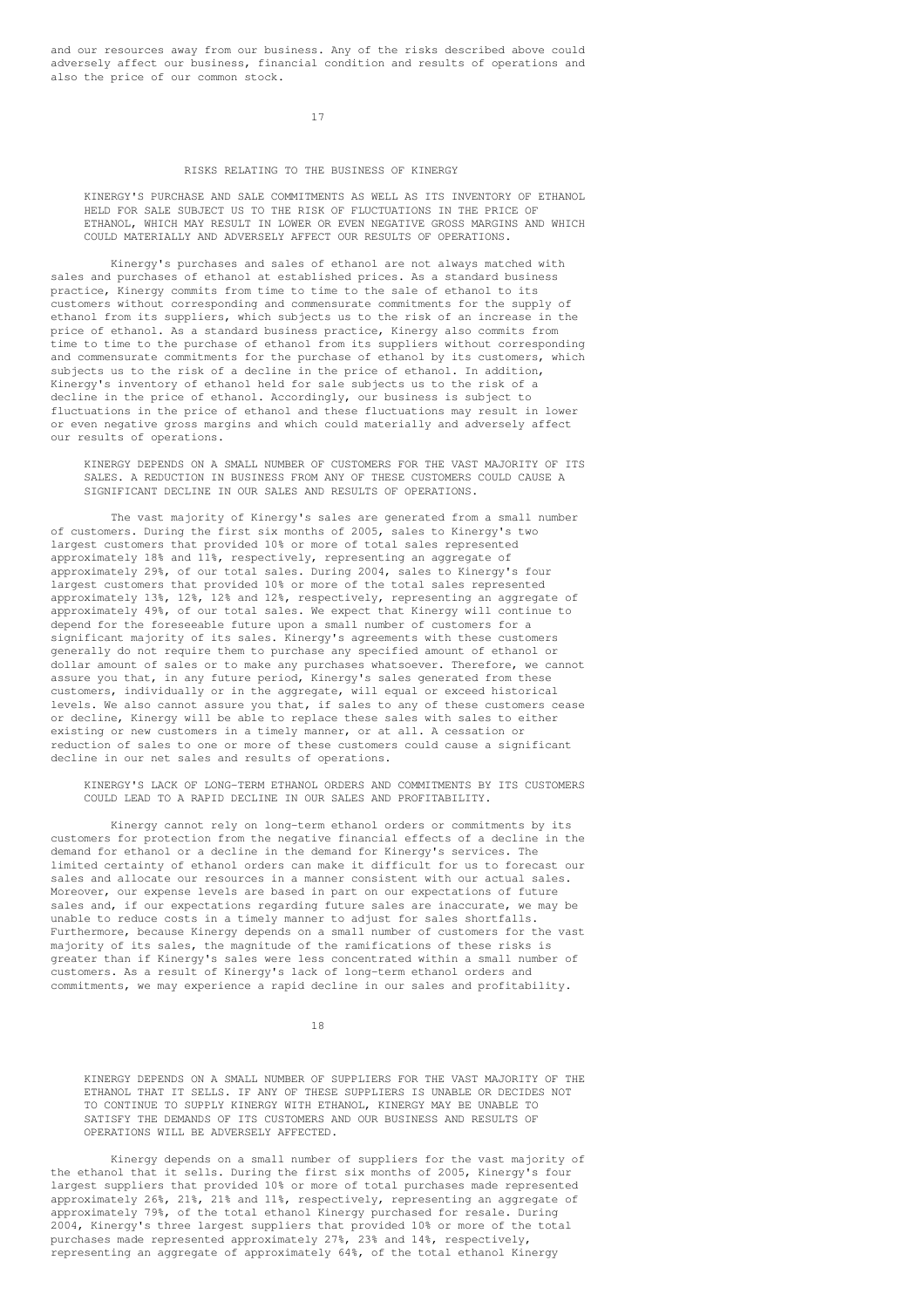purchased for resale. We expect that Kinergy will continue to depend for the foreseeable future upon a small number of suppliers for a significant majority of the ethanol that it purchases. We cannot assure you that, if any of these suppliers is unable or declines for any reason to continue to supply Kinergy with ethanol, Kinergy will be able to replace that supplier and source other supplies of ethanol in a timely manner, or at all, to satisfy the demands of its customers. If any of these suppliers is unable or decides not to continue to supply Kinergy with ethanol, Kinergy may be unable to satisfy the demands of its customers and our business and results of operations will be adversely affected.

INTERRUPTIONS OR DELAYS IN KINERGY'S SUPPLY OF ETHANOL COULD CAUSE KINERGY TO BE UNABLE TO SATISFY THE DEMANDS OF ITS CUSTOMERS AND ADVERSELY AFFECT OUR BUSINESS AND RESULTS OF OPERATIONS.

Kinergy sources the ethanol that it sells primarily from suppliers thousands of miles away in the Midwestern United States. The delivery of the ethanol that Kinergy sells is therefore subject to delays resulting from inclement weather and other conditions. The quantity of ethanol in Kinergy's inventory fluctuates and during periods of low inventory levels, Kinergy is more vulnerable to the effects of interruptions and delays in its supply of ethanol. Accordingly, interruptions or delays in Kinergy's supply of ethanol from the Midwest could cause Kinergy to be unable to satisfy the demands of its customers and adversely affect our business and results of operations.

### RISKS RELATING TO THE BUSINESS OF PEI CALIFORNIA

THE ACQUISITION OF PBI AND THE CONSTRUCTION OF OUR PLANNED ETHANOL PRODUCTION FACILITY WILL REQUIRE SIGNIFICANT ADDITIONAL FUNDING, WHICH WE EXPECT TO RAISE THROUGH DEBT FINANCING. WE CANNOT ASSURE YOU THAT WE WILL BE SUCCESSFUL IN RAISING ADEQUATE CAPITAL.

We anticipate that we will need to raise approximately \$40.0 million and an additional \$60.0 million in debt financing to complete the acquisition of PBI and to construct our first ethanol production facility in Madera County, respectively. We have no contracts with or binding commitments from any bank, lender or financial institution for this debt financing. We cannot assure you that any funding from one or more lenders will be obtained, or if it is obtained, that it will be on terms that we have anticipated or that are otherwise acceptable to us. If we are unable to secure adequate debt financing, or debt financing on acceptable terms is unavailable for any reason, we may be forced to abandon our plans for the construction of an ethanol production facility.

19

NEITHER PBI NOR PEI CALIFORNIA HAS CONDUCTED ANY SIGNIFICANT BUSINESS OPERATIONS AND HAVE BEEN UNPROFITABLE TO DATE. IF EITHER PBI OR PEI CALIFORNIA FAILS TO COMMENCE SIGNIFICANT BUSINESS OPERATIONS, IT WILL BE UNSUCCESSFUL, WILL FAIL TO CONTRIBUTE POSITIVELY TO OUR PROFITABILITY AND WILL HAVE AN ADVERSE EFFECT ON OUR FINANCIAL CONDITION AND RESULTS OF OPERATIONS.

Neither PBI nor PEI California has conducted any significant business operations and has been unprofitable to date. Accordingly, there is no prior operating history by which to evaluate the likelihood of PBI's or PEI California's success or its contribution to our profitability. We cannot assure you that our acquisition of PBI will ever be consummated or, if consummated, that PBI will ever commence significant business operations or ever be successful or contribute positively to our profitability. We also cannot assure you that PEI California will ever complete construction of an ethanol production facility and commence significant operations or, if PEI California does complete the construction of an ethanol production facility, that PEI California will ever be successful or contribute positively to our profitability. If PBI or PEI California fails to commence significant business operations, it will be unsuccessful and will fail to contribute positively to our profitability, which will have an adverse effect on our financial condition and results of operations.

THE MARKET PRICE OF ETHANOL IS VOLATILE AND SUBJECT TO SIGNIFICANT FLUCTUATIONS, WHICH MAY CAUSE OUR RESULTS OF OPERATIONS TO FLUCTUATE SIGNIFICANTLY.

The market price of ethanol is somewhat dependent on the price of gasoline, which is in turn dependent on the price of petroleum. Petroleum prices are highly volatile and difficult to forecast due to frequent changes in global politics and the world economy. The distribution of petroleum throughout the world is affected by incidents in unstable political environments, such as Iraq, Iran, Kuwait, Saudi Arabia, the former U.S.S.R. and other countries and regions. The industrialized world depends critically on oil from these areas, and any disruption or other reduction in oil supply can cause significant fluctuations in the prices of oil and gasoline. We cannot predict the future price of oil or gasoline and may establish unprofitable prices for the sale of ethanol due to significant fluctuations in market prices. For example, the price of ethanol declined by approximately 25% from its 2004 average price per gallon in only three months from January 2005 through March 2005 and has reversed this decline and increased by approximately 25% from its 2004 average price per gallon in only four months from April 2005 through July 2005. If PEI California fails to price its ethanol consistently in a manner that is profitable, our business,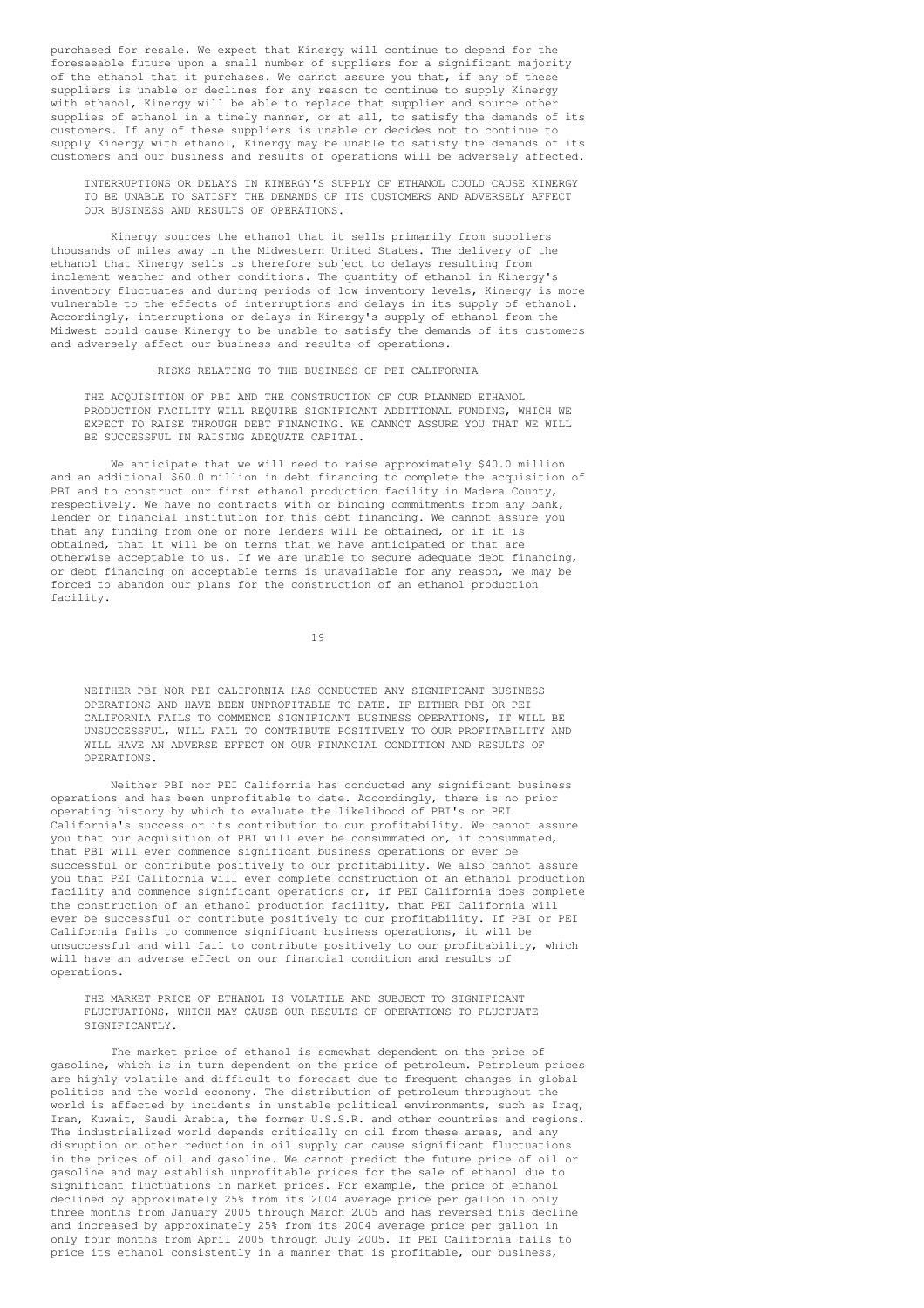financial condition and results of operations will be adversely affected.

We believe that the production of ethanol is expanding rapidly. There are a number of new plants under construction and planned for construction, both inside and outside California. We expect existing ethanol plants to expand by increasing production capacity and actual production. We cannot assure you that there will be any material or significant increases in the demand for ethanol commensurate with increasing supplies of ethanol. Accordingly, increased production of ethanol may lead to lower ethanol prices. The increased production of ethanol could also have other adverse effects. For example, increased ethanol production could lead to increased supplies of co-products from the production of ethanol, such as wet distillers grain, or WDG. Those increased supplies could lead to lower prices for those co-products. Also, the increased production of ethanol could result in increased demand for corn. This could result in higher prices for corn and cause higher ethanol production costs and, in the event that PEI California is unable to pass increases in the price of corn to its customers, will result in lower profits. We cannot predict the future price of ethanol or WDG. Any material decline in the price of ethanol or WDG may adversely affect our business, financial condition and results of operations.

20

THE CONSTRUCTION AND OPERATION OF OUR PLANNED ETHANOL PRODUCTION FACILITY, AND, IN THE EVENT WE CONSUMMATE THE ACQUISITION OF PBI, THE OPERATION OF PBI'S ETHANOL PRODUCTION FACILITY MAY BE ADVERSELY AFFECTED BY ENVIRONMENTAL REGULATIONS AND PERMIT REQUIREMENTS.

The production of ethanol involves the emission of various airborne pollutants, including particulates, carbon monoxide, oxides of nitrogen and volatile organic compounds. In addition, PBI will be subject to these regulations in connection with the operation of its ethanol production facility. PEI California will be subject to extensive air, water and other environmental regulations in connection with the construction and operation of our planned ethanol production facility. PEI California also may be required to obtain various other water-related permits, such as a water discharge permit and a storm-water discharge permit, a water withdrawal permit and a public water supply permit. If for any reason PEI California is unable to obtain any of the required permits, construction costs for our planned ethanol production facility are likely to increase; in addition, the facility may not be constructed at all. It is also likely that operations at the facility will be governed by the federal regulations of the Occupational Safety and Health Administration, or OSHA, and other regulations. Compliance with OSHA and other regulations may be time-consuming and expensive and may delay or even prevent sales of ethanol in California or in other states, which could have a material and adverse effect on our business and results of operations.

VARIOUS RISKS ASSOCIATED WITH THE CONSTRUCTION OF OUR PLANNED ETHANOL PRODUCTION FACILITY AND, IN THE EVENT WE CONSUMMATE THE ACQUISITION OF PBI, THE OPERATION OF PBI'S ETHANOL PRODUCTION FACILITY, MAY ADVERSELY AFFECT OUR BUSINESS AND FINANCIAL CONDITION.

We cannot assure you that delays in the construction of our planned ethanol production facility or defects in materials and/or workmanship will not occur. Any defects could delay the commencement of operations of the facility, or, if such defects are discovered after operations have commenced, could halt or discontinue operation of the facility indefinitely. These risks also apply to the operation of PBI's ethanol production facility. In addition, construction projects often involve delays in obtaining permits and encounter delays due to weather conditions, fire, the provision of materials or labor or other events. For example, PEI California experienced a fire at its Madera County, California site during the first quarter of 2004. PEI California incurred additional expenses to repair areas and equipment damaged by the fire. In addition, changes in interest rates or the credit environment or changes in political administrations at the federal, state or local levels that result in policy change towards ethanol or our project in particular, could cause construction and operation delays. Any of these events may adversely affect our business and financial condition.

There can be no assurance that PEI California will not encounter hazardous conditions at the Madera County, California site. PEI California may encounter conditions at the site that may delay construction of the facility. If PEI California encounters a hazardous condition at the site, work may be suspended and PEI California may be required to correct the condition prior to continuing construction. The presence of a hazardous condition would likely delay construction of the facility and may require significant expenditure of resources to correct the condition. In addition, W. M. Lyles Co., the company we have selected to construct our Madera County, California ethanol production facility, may be entitled to an increase in its fees and afforded additional time for performance if it has been adversely affected by the hazardous condition. If PEI California encounters any hazardous condition during construction, our business and financial condition may be adversely affected.

We have based our estimated capital resource needs on a design for the planned ethanol production facility and related co-generation facility that we estimate will cost approximately \$60 million. The estimated cost of the facility is based on preliminary discussions and estimates, and we cannot assure you that the final construction cost of the facility will not be significantly higher. Any significant increase in the final construction cost of the facility may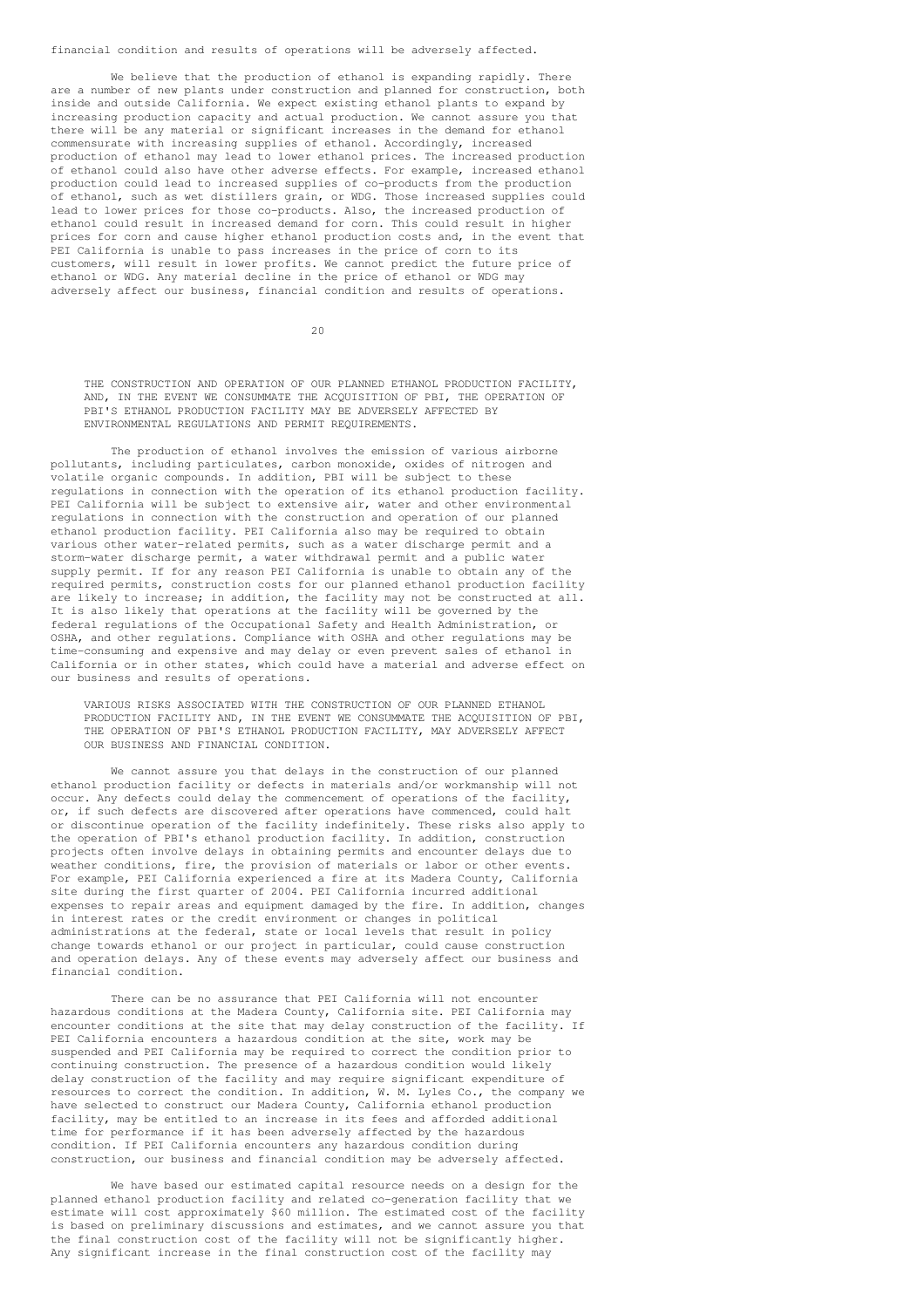$21$ 

PEI CALIFORNIA'S DEPENDENCE ON AND AGREEMENTS WITH W. M. LYLES CO. FOR THE CONSTRUCTION OF OUR PLANNED ETHANOL PRODUCTION FACILITY COULD ADVERSELY AFFECT OUR BUSINESS AND FINANCIAL CONDITION.

PEI California will be highly dependent upon W. M. Lyles Co. to design and build our planned ethanol production facility in Madera County, California. PEI California has entered into agreements with W. M. Lyles Co. for the construction of this facility. These agreements contain a number of provisions that are favorable to W. M. Lyles Co. and unfavorable to PEI California. These agreements also include a provision that requires PEI California to pay a termination fee of \$5.0 million to W. M. Lyles Co. if PEI California terminates it in favor of another contractor, in addition to payment of all costs incurred by W. M. Lyles Co. for services rendered through the date of termination. Consequently, if PEI California terminates these agreements, the requirement that it pay the termination fee and costs could adversely affect our business and financial condition. In addition, if W. M. Lyles Co. has entered into or enters into a construction contract with one or more other parties, it may be under pressure to complete another project or projects and may prioritize the completion of another project or projects ahead of our planned facility. As a result, PEI California's ability to commence production of and sell ethanol would be delayed, which would adversely affect our business, financial condition and results of operations.

THE RAW MATERIALS AND ENERGY NECESSARY TO PRODUCE ETHANOL MAY BE UNAVAILABLE OR MAY INCREASE IN PRICE, ADVERSELY AFFECTING OUR BUSINESS AND RESULTS OF OPERATIONS

The production of ethanol requires a significant amount of raw materials and energy, primarily corn, water, electricity and natural gas. In particular, we estimate that our planned ethanol production facility will require approximately 12.5 million bushels or more of corn each year and significant and uninterrupted supplies of water, electricity and natural gas. In addition, we estimate that PBI's ethanol production facility will require approximately 9.0 million bushels or more of corn each year and also will require significant and uninterrupted supplies of water, electricity and natural gas. The prices of corn, electricity and natural gas have fluctuated significantly in the past and may fluctuate significantly in the future. In addition, droughts, severe winter weather in the Midwest, where we expect to source corn, and other problems may cause delays or interruptions of various durations in the delivery of corn to California, reduce corn supplies and increase corn prices. We cannot assure you that local water, electricity and gas utilities will be able to reliably supply the water, electricity and natural gas that our planned ethanol production facility will need or will supply such resources on acceptable terms. In addition, if there is an interruption in the supply of water or energy for any reason, we may be required to halt ethanol production. We may not be able to successfully anticipate or mitigate .<br>fluctuations in the prices of raw materials and energy through the implementation of hedging and contracting techniques. PEI California's or PBI's hedging and contracting activities may not lower its prices of raw materials and energy, and in a period of declining raw materials or energy prices, these hedging and contracting strategies may result in PEI California or PBI paying higher prices than its competitors. In addition, PEI California and PBI may be unable to pass increases in the prices of raw materials and energy to its customers. Higher raw materials and energy prices will generally cause lower profit margins and may even result in losses. Accordingly, our financial condition and results of operation will be significantly affected by the prices and supplies of raw materials and energy.

 $22$ 

#### ITEM 3. CONTROLS AND PROCEDURES.

Our Chief Executive Officer and Chief Financial Officer (our principal executive officer and principal financial officer, respectively) have concluded, based on their evaluations as of June 30, 2005, that the design and operation of our "disclosure controls and procedures" (as defined in Rule 13a-15(e) under the Securities Exchange Act of 1934, as amended ("Exchange Act")), are effective to ensure that information required to be disclosed by us in the reports filed or submitted by us under the Exchange Act is accumulated, recorded, processed, summarized and reported to our management, including our principal executive officer and our principal financial officer, as appropriate to allow timely decisions regarding whether or not disclosure is required.

During the quarter ended June 30, 2005, there were no changes in our "internal controls over financial reporting" (as defined in Rule 13a-15(f) under the Exchange Act) that have materially affected, or are reasonably likely to materially affect, our internal controls over financial reporting.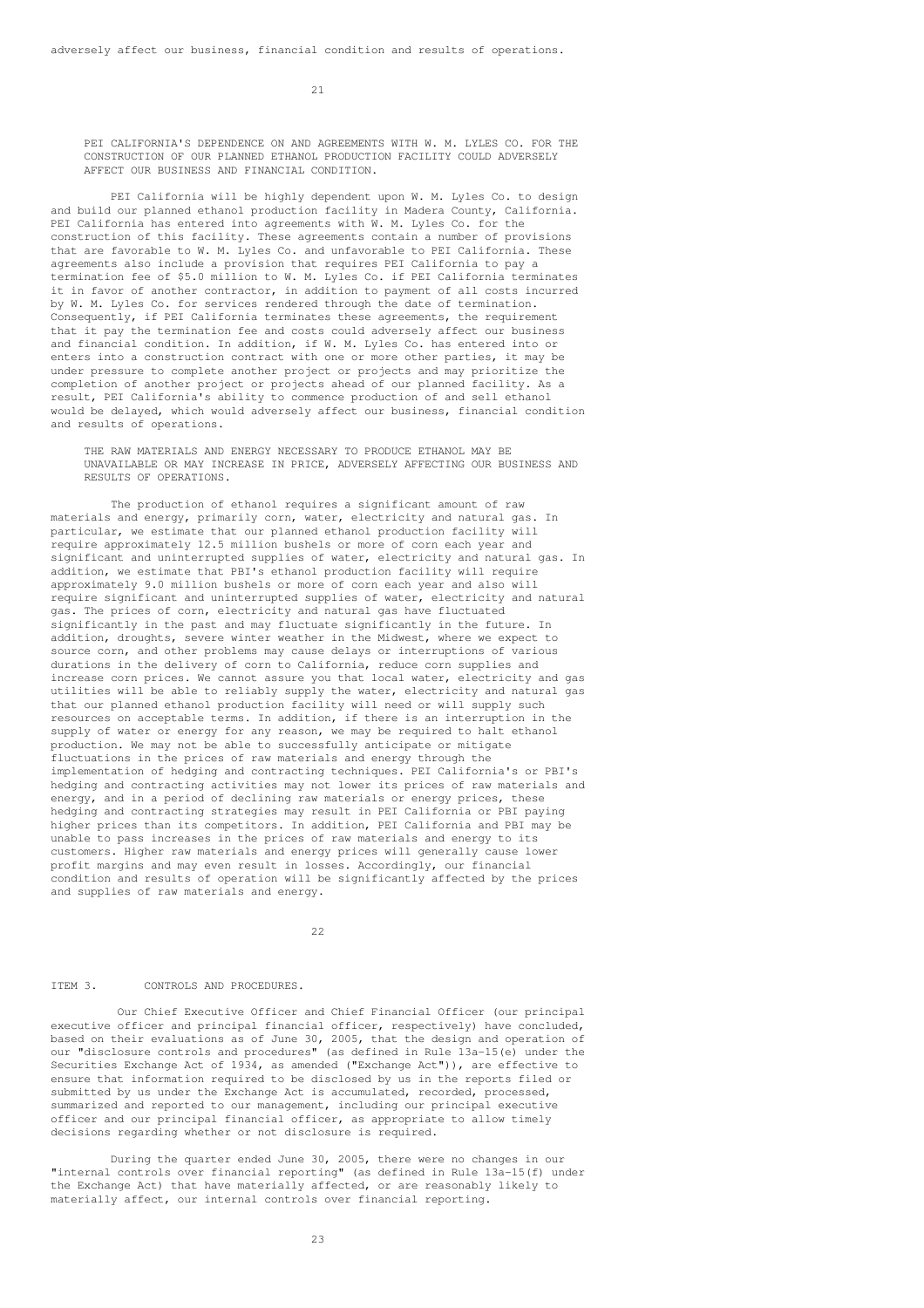#### PART II - OTHER INFORMATION

### ITEM 1. LEGAL PROCEEDINGS.

We are subject to legal proceedings, claims and litigation arising in the ordinary course of business. While the amounts claimed may be substantial, the ultimate liability cannot presently be determined because of considerable uncertainties that exist. Therefore, it is possible that the outcome of those legal proceedings, claims and litigation could adversely affect our quarterly or annual operating results or cash flows when resolved in a future period. However, based on facts currently available, management believes such matters will not adversely affect our financial position, results of operations or cash flows.

### R.A. DAVIS COMMODITIES

On September 22, 2004, R. A. Davis Commodities, LLC filed a complaint for breach of contract, promissory estoppel and negligence in the Superior Court of the State of California for the County of Fresno against PEI California. The complaint sought actual and consequential damages in the amount of approximately \$700,000 based on PEI California's alleged breach of certain rolled corn purchase contracts. PEI California responded to the complaint on January 27, 2005. PEI California also filed a cross-complaint against R.A. Davis on that date, alleging breach of oral and written contract in connection with sales of feed product as well as "transloading" services performed for R.A Davis. The cross-complaint sought damages in the amount of \$121,435. We settled these matters with R. A. Davis in July 2005 and paid R.A. Davis \$75,000.00 in connection with such settlement.

### INSURANCE CORPORATION OF HANOVER

On November 8, 2004, Insurance Corporation of Hanover and Kruse Investments d/b/a Western Milling, LLC (collectively, the "Plaintiffs") filed a complaint for damages in the Superior Court of the State of California for the County of Madera against PEI California. The complaint sought actual and consequential damages in the amount of approximately \$960,800 based on PEI California's alleged breach of contract and negligence in connection with losses suffered by Plaintiffs which arose out of damage caused to Western Milling's canola meal that was stored at PEI California's grain silos located at PEI California's Madera County facility, which facility was the subject of a grain silo fire on January 12, 2004. PEI California's insurance company has settled this matter. Plaintiffs have dismissed the action against PEI California with prejudice and have provided PEI California a written release.

#### GERALD ZUTLER

In January 2003, DriverShield CRM Corp. ("DriverShield"), then a wholly-owned subsidiary of our predecessor, Accessity, was served with a complaint filed by Mr. Gerald Zutler, its former President and Chief Operating Officer, alleging, among other things, that DriverShield breached his employment contract, that there was fraudulent concealment of DriverShield's intention to terminate its employment agreement with Mr. Zutler, and discrimination on the basis of age and aiding and abetting violation of the New York State Human Rights Law. Mr. Zutler is seeking damages aggregating \$3.0 million, plus punitive damages and reasonable attorneys' fees. DriverShield's management believes that DriverShield properly terminated Mr. Zutler's employment for cause, and intends to vigorously defend this suit. An Answer to the complaint was served by DriverShield on February 28, 2003. In 2003, Mr. Zutler filed a motion to have DriverShield's attorney removed from the case. The motion was granted by the court, but was subsequently overturned by an appellate court. DriverShield has filed a claim with its insurance carrier under its directors and officers and employment practices' liability policy. The carrier has agreed

 $24$ 

to cover certain portions of the claim as they relate to Mr. Siegel, DriverShield's former Chief Executive Officer. The policy has a \$50,000 deductible and a liability limit of \$3.0 million per policy year. At the present time, the carrier has agreed to cover the portion of the claim that relates to Mr. Siegel and has agreed to a fifty percent allocation of expenses.

# MERCATOR GROUP, LLC

We filed a Demand for Arbitration against Presidion Solutions, Inc. ("Presidion") alleging that Presidion breached the terms of the Memorandum of Understanding (the "MOU") between Accessity and Presidion dated January 17, 2003. We sought a break-up fee of \$250,000 pursuant to the terms of the MOU alleging that Presidion breached the MOU by wrongfully terminating the MOU. Additionally, we sought out of pocket costs of its due diligence amounting to approximately \$37,000. Presidion filed a counterclaim against us alleging that we had breached the MOU and therefore owe Presidion a break-up fee of \$250,000. The dispute was heard by a single arbitrator before the American Arbitration Association in Broward County, Florida in late February 2004. During June 2004, the arbitrator awarded us the \$250,000 break-up fee set forth in the MOU between us and Presidion, as well as our share of the costs of the arbitration and interest from the date of the termination by Presidion of the MOU, aggregating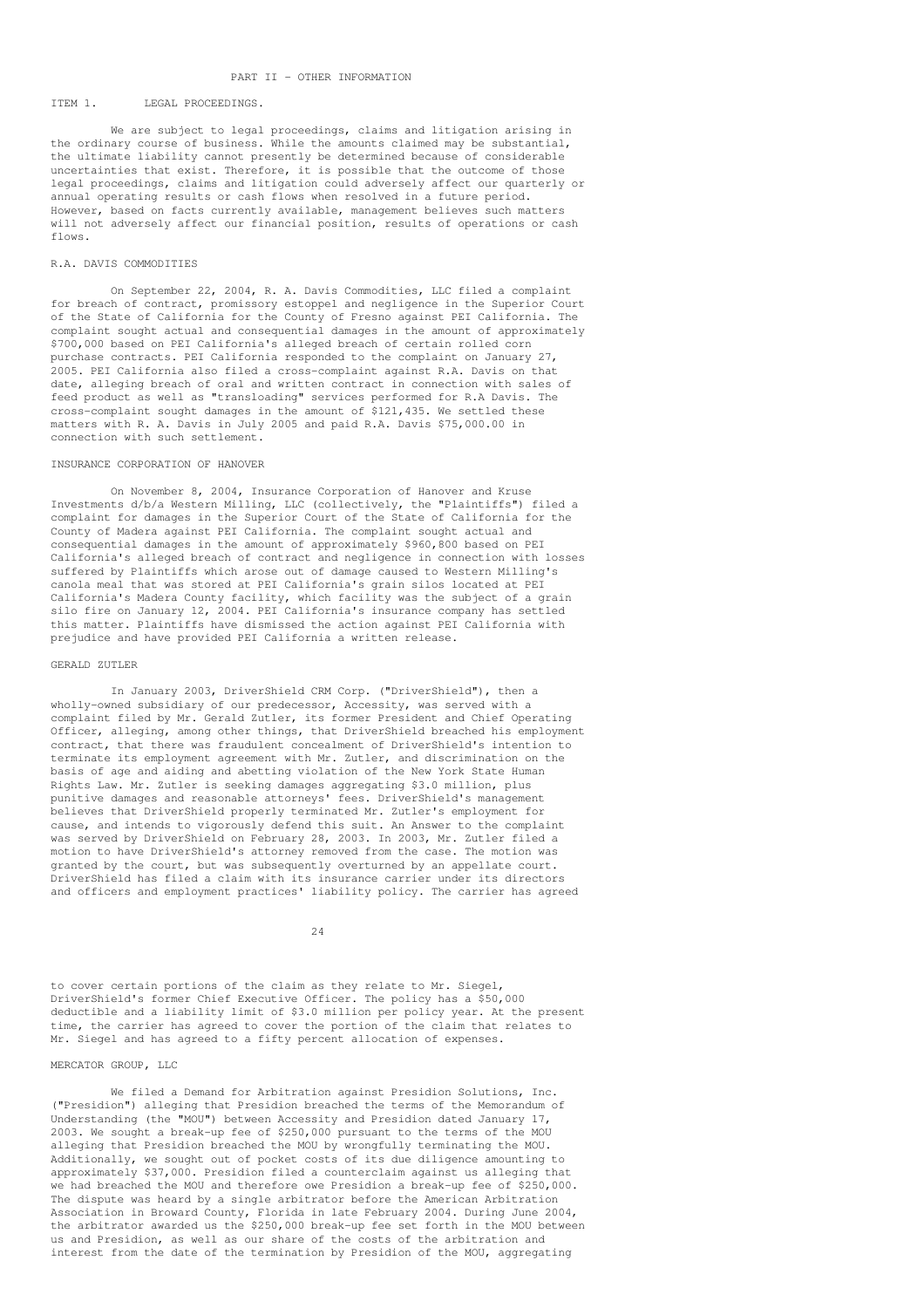approximately \$280,000. During the third quarter of 2004, Presidion paid us the full amount of the award with accrued interest. The arbitrator dismissed Presidion's counterclaim against us.

In 2003, we filed a lawsuit seeking damages in excess of \$100 million as a result of information obtained during the course of the arbitration discussed above, against: (i) Presidion Corporation, f/k/a MediaBus Networks, Inc., Presidion's parent corporation, (ii) Presidion's investment bankers, Mercator Group, LLC ("Mercator") and various related and affiliated parties and (iii) Taurus Global LLC ("Taurus"), (collectively referred to as the "Mercator Action"), alleging that these parties committed a number of wrongful acts, including, but not limited to tortuously interfering in the transaction between us and Presidion. In 2004, we dismissed this lawsuit without prejudice, which was filed in Florida state court. We recently refiled this action in the State of California, for a similar amount, as we believe this to be the proper jurisdiction. The final outcome of the Mercator Action will most likely take an indefinite time to resolve. We currently have limited information regarding the financial condition of the defendants and the extent of their insurance coverage. Therefore, it is possible that we may prevail, but may not be able to collect any judgment. The Share Exchange Agreement provides that following full and final settlement or other final resolution of the Mercator Action, after deduction of all fees and expenses incurred by the law firm representing us in this action and payment of the twenty-five percent (25%) contingency fee to the law firm, shareholders of record on the closing date of the share exchange transaction will receive two-thirds of the net proceeds from any Mercator Action recovery and we will retain the remaining one-third for the benefit of the shareholders at that time.

ITEM 2. UNREGISTERED SALES OF EQUITY SECURITIES AND USE OF PROCEEDS.

#### RECENT SALES OF UNREGISTERED SECURITIES

On May 27, 2005, a creditor converted \$997,318 of debt into 664,879 shares of common stock at a conversion price of \$1.50 per share.

On June 30, 2005, we issued 28,749 shares of common stock to a consultant upon exercise of an outstanding warrant with an exercise price of \$.0001 per share for total gross proceeds of approximately \$2.87.

25

Exemption from the registration provisions of the Securities Act of 1933 for the transactions described above is claimed under Section 4(2) of the Securities Act of 1933, among others, on the basis that such transactions did not involve any public offering and the purchasers were sophisticated or accredited with access to the kind of information registration would provide.

#### DIVIDENDS

We have never paid cash dividends on our common stock and do not currently intend to pay cash dividends on our common stock in the foreseeable future. We currently anticipate that we will retain any earnings for use in the continued development of our business.

ITEM 3. DEFAULTS UPON SENIOR SECURITIES.

None.

ITEM 4. SUBMISSION OF MATTERS TO A VOTE OF SECURITY HOLDERS.

None.

ITEM 5. OTHER INFORMATION.

None.

ITEM 6. EXHIBITS.

Exhibit

| Number | Description |
|--------|-------------|
|        |             |

- 31 Certifications Required by Rule 13a-14(a) of the Securities Exchange Act of 1934, as amended, as Adopted Pursuant to Section 302 of the Sarbanes-Oxley Act of 2002
- 32 Certification of President and Chief Financial Officer Pursuant to 18 U.S.C. Section 1350, as Adopted Pursuant to Section 906 of the Sarbanes-Oxley Act of 2002

26

#### SIGNATURES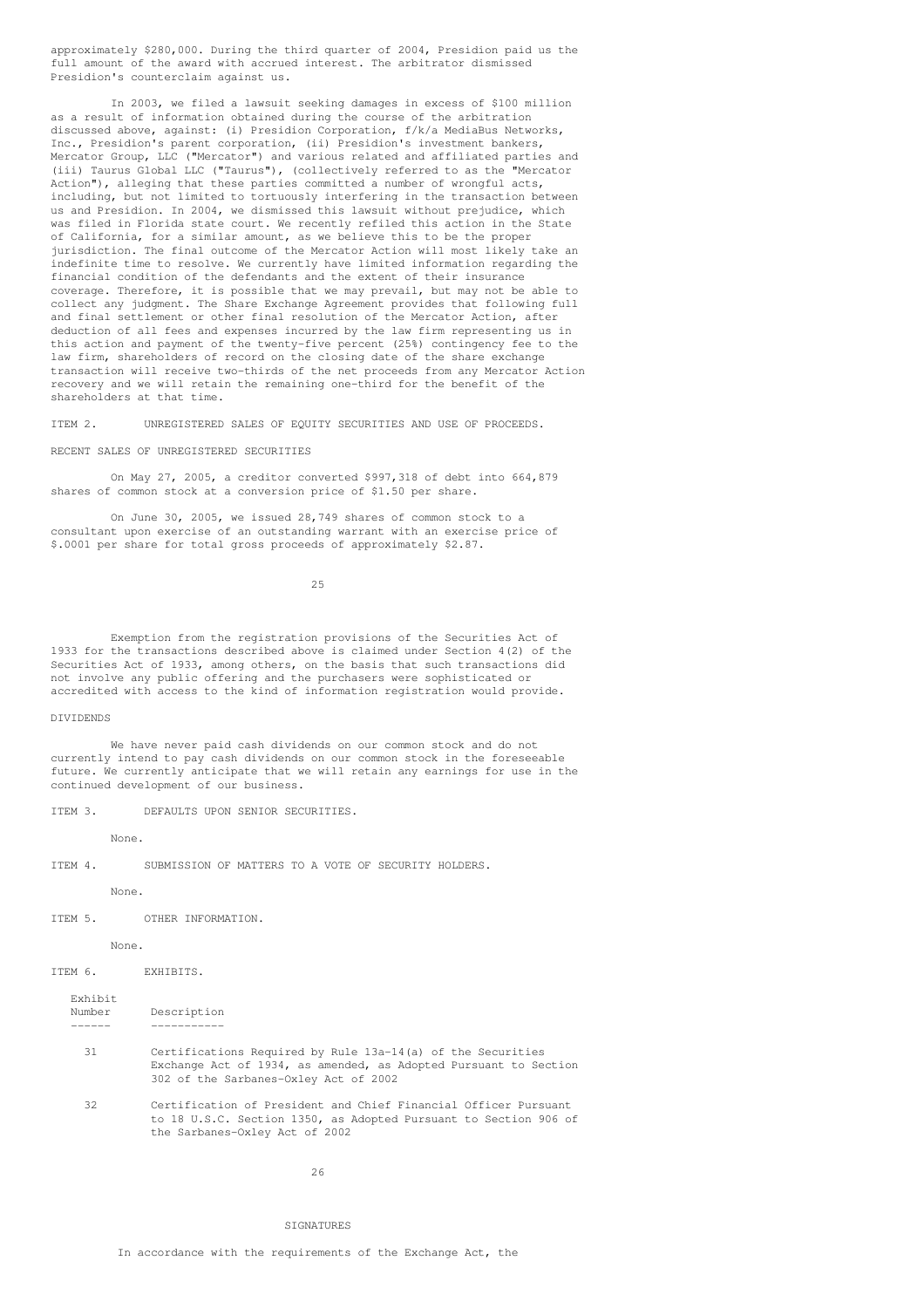registrant caused this report to be signed on its behalf by the undersigned, thereunto duly authorized.

PACIFIC ETHANOL, INC.

Dated: August 15, 2005 By: /S/ WILLIAM G. LANGLEY

---------------------------- William G. Langley Chief Financial Officer (principal financial officer and duly authorized officer)

27

# EXHIBITS FILED WITH THIS QUARTERLY REPORT ON FORM 10-QSB

| Exhibit<br>Number | Description                                                                                                                                                              |
|-------------------|--------------------------------------------------------------------------------------------------------------------------------------------------------------------------|
| 31                | Certifications Required by Rule 13a-14(a) of the Securities<br>Exchange Act of 1934, as amended, as Adopted Pursuant to Section<br>302 of the Sarbanes-Oxley Act of 2002 |
| 32                | Certification of President and Chief Financial Officer Pursuant                                                                                                          |

to 18 U.S.C. Section 1350, as Adopted Pursuant to Section 906 of the Sarbanes-Oxley Act of 2002

28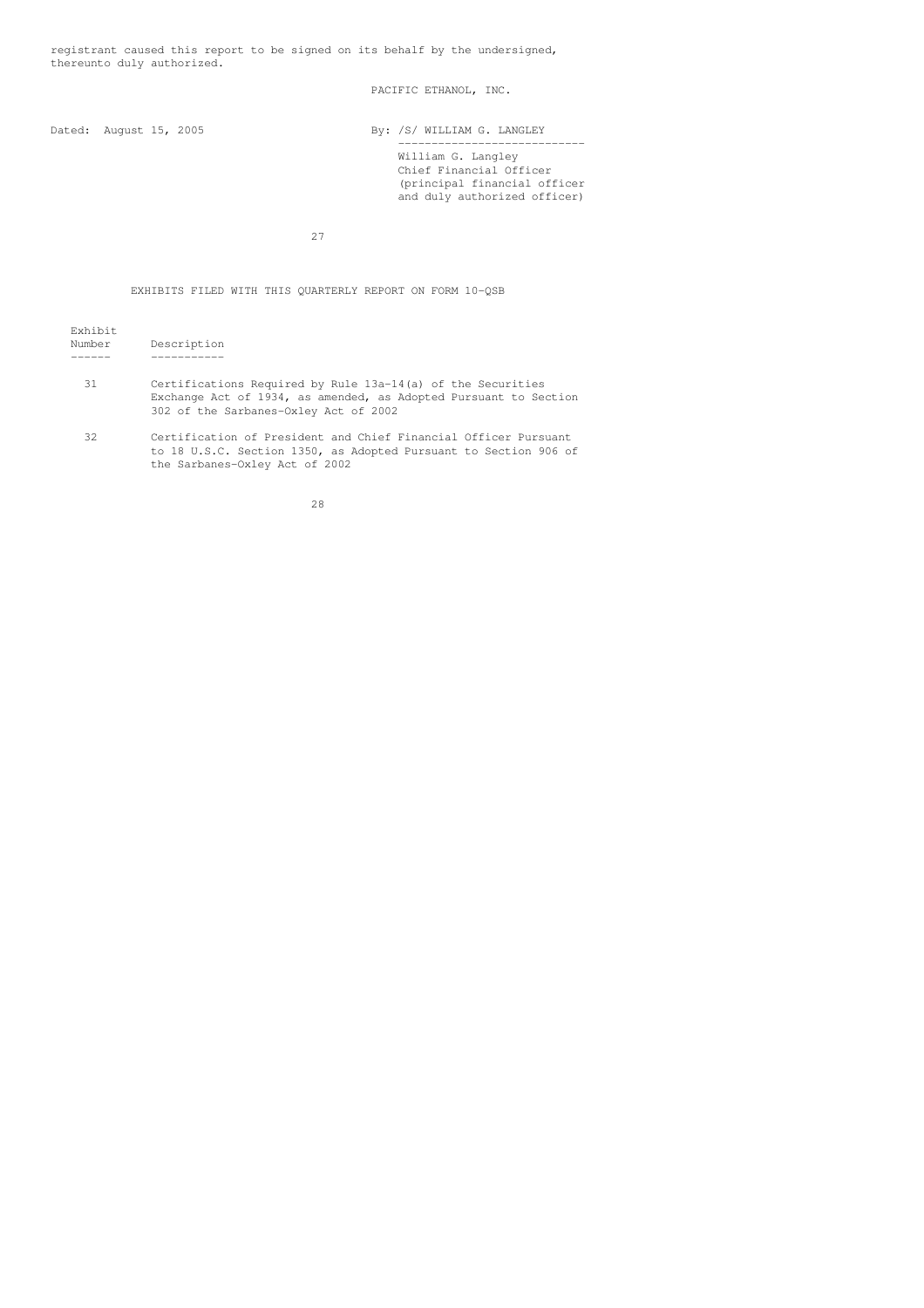# CERTIFICATIONS

I, Neil M. Koehler, certify that:

1. I have reviewed this Form 10-QSB of Pacific Ethanol, Inc.;

2. Based on my knowledge, this report does not contain any untrue statement of a material fact or omit to state a material fact necessary to make the statements made, in light of the circumstances under which such statements were made, not misleading with respect to the period covered by this report;

3. Based on my knowledge, the financial statements, and other financial information included in this report, fairly present in all material respects the financial condition, results of operations and cash flows of the small business issuer as of, and for, the periods presented in this report;

4. The small business issuer's other certifying officer(s) and I are responsible for establishing and maintaining disclosure controls and procedures (as defined in Exchange Act Rules 13a-15(e) and 15d-15(e)) [language omitted pursuant to SEC Release 34-47986] for the small business issuer and have:

(a) Designed such disclosure controls and procedures, or caused such disclosure controls and procedures to be designed under our supervision, to ensure that material information relating to the small business issuer, including its consolidated subsidiaries, is made known to us by others within those entities, particularly during the period in which this report is being prepared;

(b) [Omitted pursuant to SEC Release 34-47986];

(c) Evaluated the effectiveness of the small business issuer's disclosure controls and procedures and presented in this report our conclusions about the effectiveness of the disclosure controls and procedures, as of the end of the period covered by this report based on such evaluation; and

(d) Disclosed in this report any change in the small business issuer's internal control over financial reporting that occurred during the small business issuer's most recent fiscal quarter (the small business issuer's fourth fiscal quarter in the case of an annual report) that has materially affected, or is reasonably likely to materially affect, the small business issuer's internal control over financial reporting; and

5. The small business issuer's other certifying officer(s) and I have disclosed, based on our most recent evaluation of internal control over financial reporting, to the small business issuer's auditors, and the audit committee of the small business issuer's board of directors (or persons performing the equivalent functions):

(a) All significant deficiencies and material weaknesses in the design or operation of internal control over financial reporting which are reasonably likely to adversely affect the small business issuer's ability to record, process, summarize and report financial information; and

(b) Any fraud, whether or not material, that involves management or other employees who have a significant role in the small business issuer's control over financial reporting.

Date: August 15, 2005

/S/ NEIL M. KOEHLER

---------------------------------------- Neil M. Koehler, Chief Executive Officer (principal executive officer)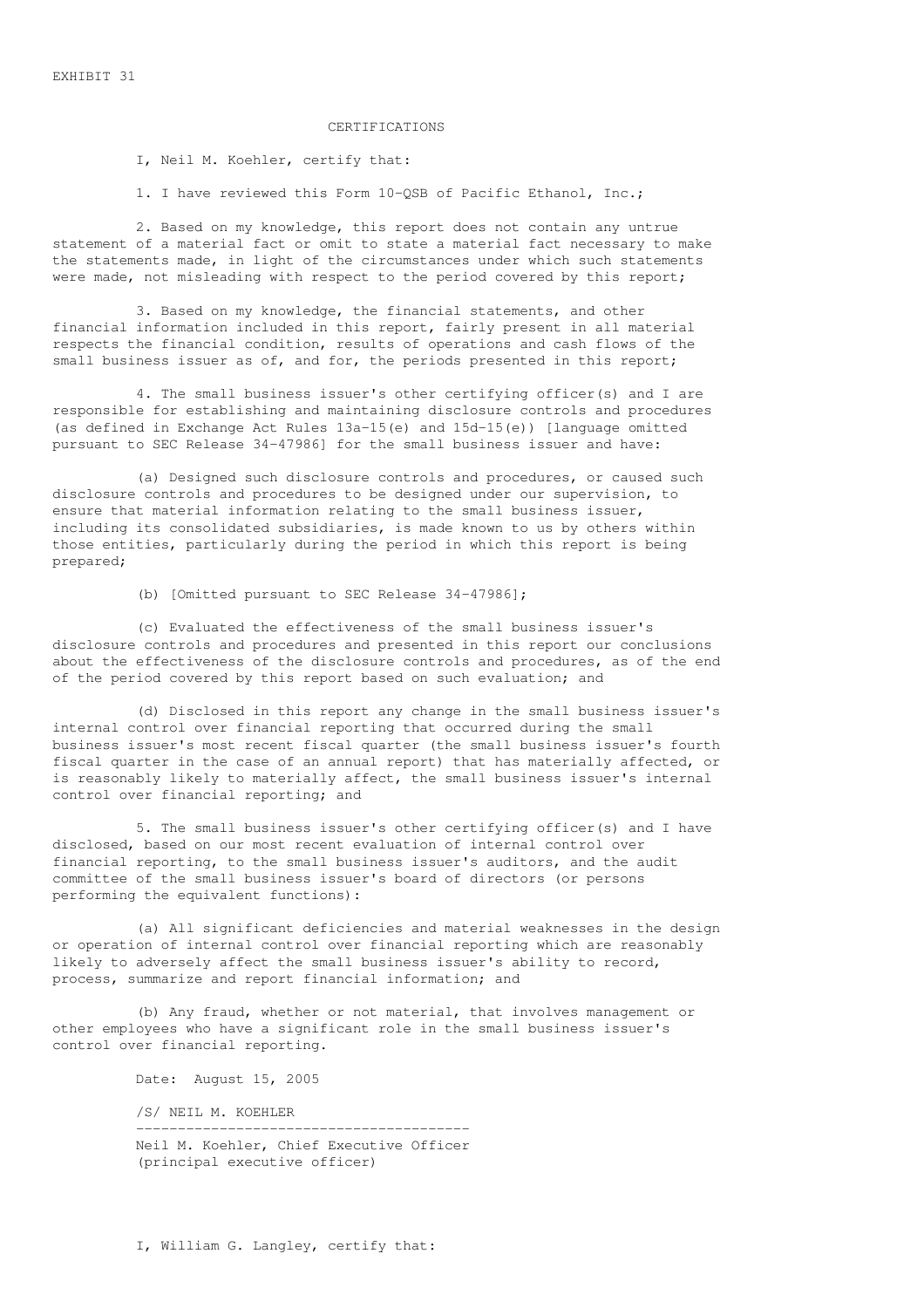1. I have reviewed this Form 10-QSB of Pacific Ethanol, Inc.;

2. Based on my knowledge, this report does not contain any untrue statement of a material fact or omit to state a material fact necessary to make the statements made, in light of the circumstances under which such statements were made, not misleading with respect to the period covered by this report;

3. Based on my knowledge, the financial statements, and other financial information included in this report, fairly present in all material respects the financial condition, results of operations and cash flows of the small business issuer as of, and for, the periods presented in this report;

4. The small business issuer's other certifying officer(s) and I are responsible for establishing and maintaining disclosure controls and procedures (as defined in Exchange Act Rules 13a-15(e) and 15d-15(e)) [language omitted pursuant to SEC Release 34-47986] for the small business issuer and have:

(a) Designed such disclosure controls and procedures, or caused such disclosure controls and procedures to be designed under our supervision, to ensure that material information relating to the small business issuer, including its consolidated subsidiaries, is made known to us by others within those entities, particularly during the period in which this report is being prepared;

(b) [Omitted pursuant to SEC Release 34-47986];

(c) Evaluated the effectiveness of the small business issuer's disclosure controls and procedures and presented in this report our conclusions about the effectiveness of the disclosure controls and procedures, as of the end of the period covered by this report based on such evaluation; and

(d) Disclosed in this report any change in the small business issuer's internal control over financial reporting that occurred during the small business issuer's most recent fiscal quarter (the small business issuer's fourth fiscal quarter in the case of an annual report) that has materially affected, or is reasonably likely to materially affect, the small business issuer's internal control over financial reporting; and

5. The small business issuer's other certifying officer(s) and I have disclosed, based on our most recent evaluation of internal control over financial reporting, to the small business issuer's auditors and the audit committee of the small business issuer's board of directors (or persons performing the equivalent functions):

(a) All significant deficiencies and material weaknesses in the design or operation of internal controls over financial reporting which are reasonably likely to adversely affect the small business issuer's ability to record, process, summarize and report financial information; and

(b) Any fraud, whether or not material, that involves management or other employees who have a significant role in the small business issuer's control over financial reporting.

> Date: August 15, 2005 /S/ WILLIAM G. LANGLEY

------------------------------------------- William G. Langley, Chief Financial Officer (principal financial officer)